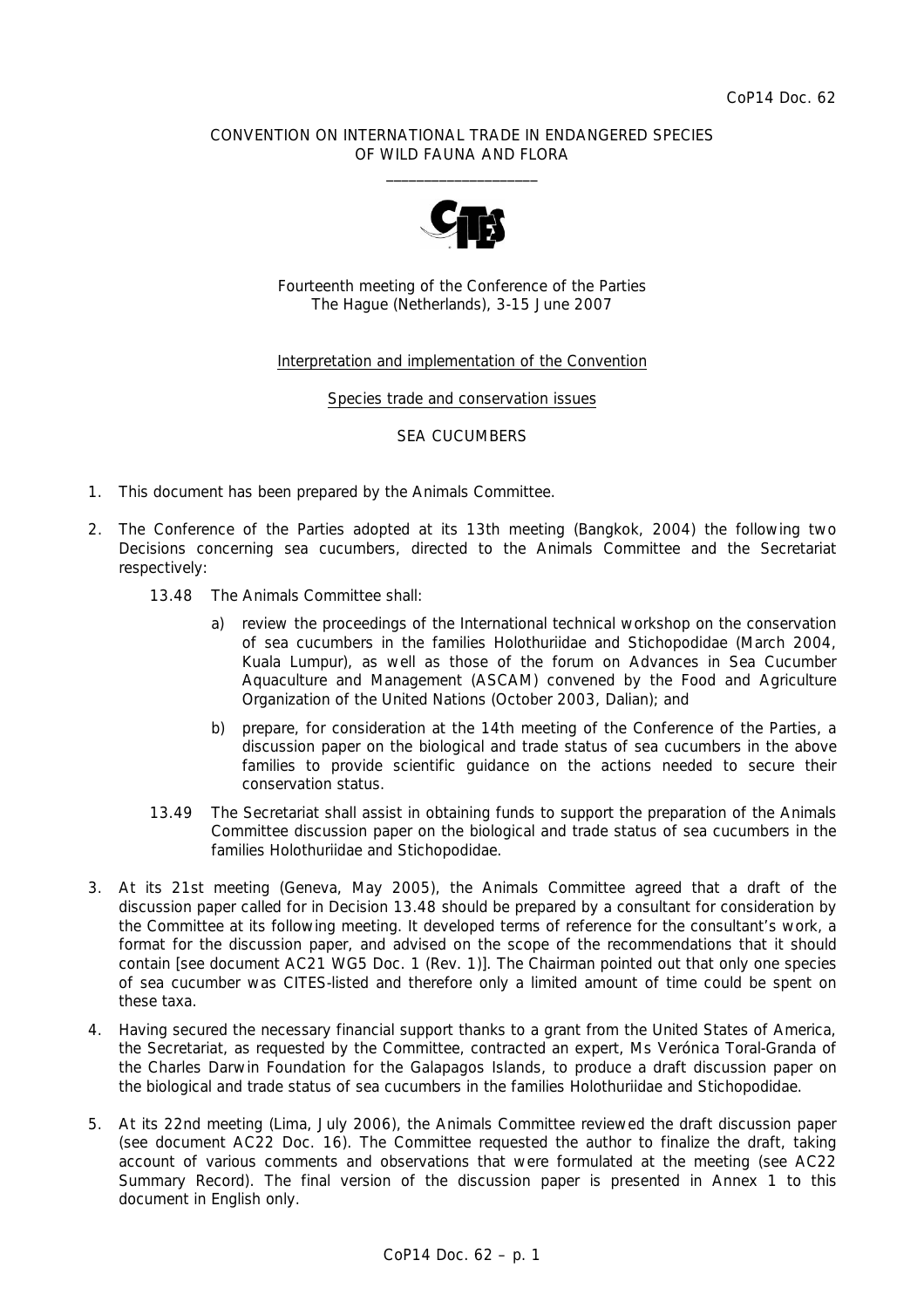6. On the basis of the findings and recommendations presented in the discussion paper, the Animals Committee proposes that the Conference of the Parties adopt the draft decisions in Annex 2 concerning the conservation of and trade in sea cucumbers in the families Holothuriidae and Stichopodidae.

#### COMMENTS FROM THE SECRETARIAT

- A. The Secretariat recognizes that it is important to evaluate trade and biological information on currently unlisted species subject to significant international trade to determine whether they qualify for and would benefit from CITES listing. This has been and could remain the main focus for CITES efforts concerning sea cucumbers. The Secretariat notes however that the programme of work laid out in the draft decisions directed to the Parties relates mostly to the management of non-CITES listed species, while there are already insufficient resources for activities associated with the management and conservation of species included in the CITES Appendices. It also remains challenging for CITES authorities to comply with decisions concerning non-CITES listed taxa, and monitoring progress with the implementation of such decisions is often difficult.
- B. The recommendations in the Animals Committee's discussion paper *Biological and trade status of sea cucumbers in the families Holothuriidae and Stichopodidae* are sensible and would considerably improve the conservation and management of sea cucumbers if implemented. The Secretariat notes that the draft decisions proposed by the Animals Committee do not reflect all the recommendations mentioned in the discussion paper. Missing are for example: calls to train Customs officers, managers and fishermen in identifying sea cucumbers; proposals to undertake a socio-economic evaluation of the fisheries, especially in developing countries where most of the sea cucumbers are harvested; suggestions that the CITES Secretariat and FAO should help raise funds to implement certain activities; and recommendations that range States involved in sea cucumbers fishing should consider the inclusion of their species in the CITES Appendices. The discussion paper contains examples of good practices regarding sustainable harvesting of wild populations of sea cucumbers, which could be better documented, shared amongst range States and replicated. It might also be appropriate to make reference to the need for mariculture to be linked to and to contribute to the conservation and sustainable use of wild resources. Therefore, the Parties are invited to consider whether the proposed decisions need to be amended.
- C. The draft decision directed to the Secretariat is currently worded in terms not specific to sea cucumbers and duplicates the content of the Memorandum of Understanding signed between CITES and FAO (see document CoP14 Doc 18.1). Unless the Animals Committee and the Parties provide more targeted guidance to the Secretariat concerning activities relevant to the conservation and management of sea cucumbers in the families Holothuriidae and Stichopodidae and the listing of relevant species in the Appendices, the Secretariat proposes that it be deleted.
- D. The financial implications for adopting the draft decisions proposed in Annex 2 to the document would mostly have to be borne by the Parties. The adoption of the draft decision directed to the Secretariat to promote capacity building in collaboration with FAO is budgeted at USD 80,000, and the one directed to the Animals Committee at USD 15,000, if experts are to be involved as was the case for implementing Decision 13.48. These costs are currently not contained in the budget proposed in document CoP14 Doc. 7.3.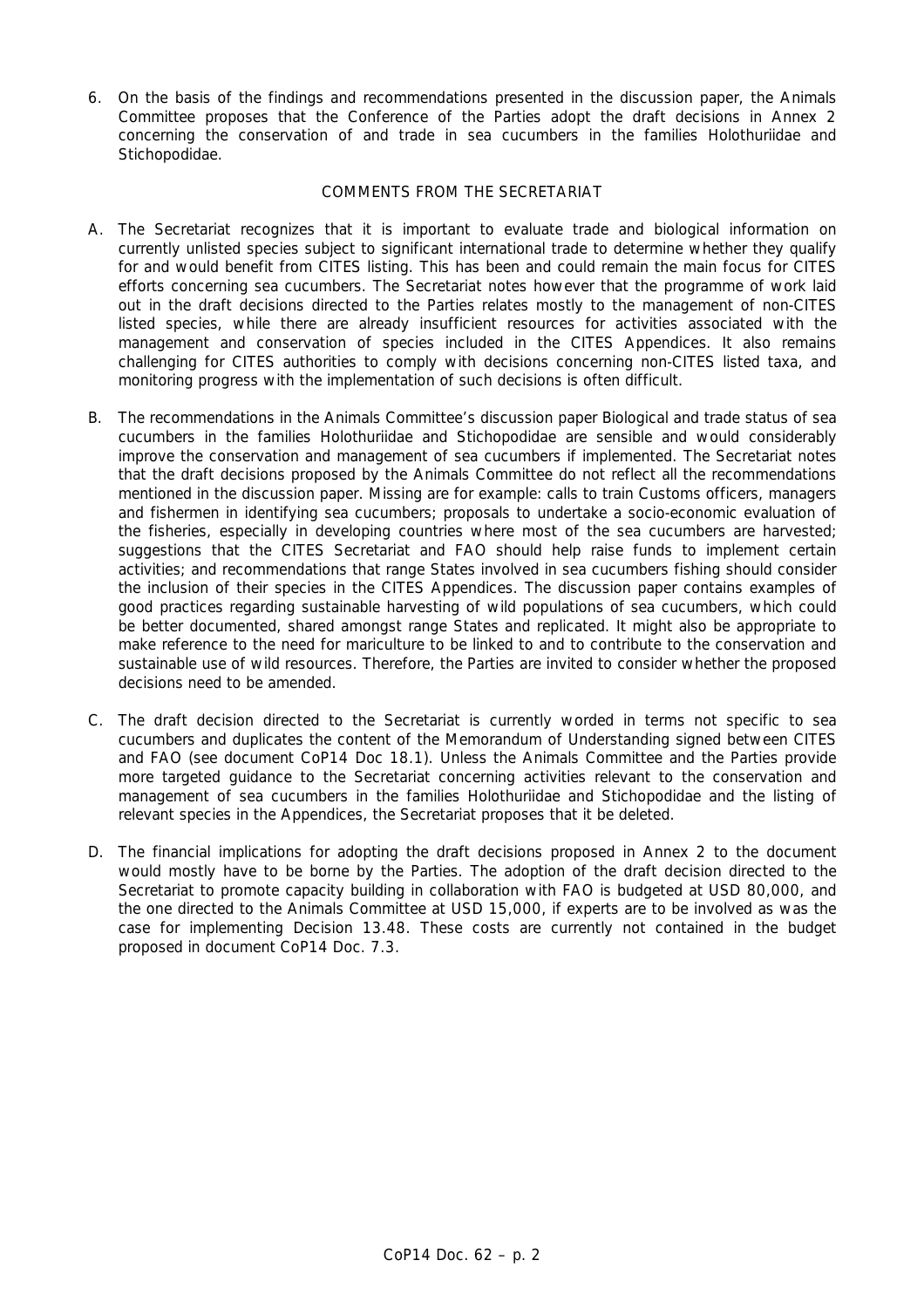### **BIOLOGICAL AND TRADE STATUS OF SEA CUCUMBERS IN THE FAMILIES HOLOTHURIIDAE AND STICHOPODIDAE**

by Verónica Toral-Granda, Charles Darwin Foundation, Galapagos Islands (Email: vtoral@fcdarwin.org.ec)

#### **1. Background**

### **1.1 Sea cucumbers and CITES**

At the 12th meeting of the Conference of the Parties (CoP12; Santiago, November 2002), the Parties discussed trade in sea cucumbers in the families Holothuriidae and Stichopodidae (see document CoP12 Doc. 45) and adopted Decisions 12.60 and 12.61 on these taxa. The CITES Secretariat was directed to obtain funds for and convene a technical workshop on this issue, and the Animals Committee (AC) was to review the outcomes of the workshop and prepare for consideration at the 13th meeting of the Conference of the Parties (CoP13) a discussion document on the biological and trade status of these sea cucumbers to provide scientific guidance on the actions needed to secure their conservation status.

The CITES Secretariat held an international technical workshop on the conservation of sea cucumbers in the families Holothuriidae and Stichopodidae in Kuala Lumpur, Malaysia, from 1 to 3 March 2004. However, the AC Chairman reported at CoP13 that principally due to time constraints, the Committee had been unable to compile a discussion paper (see document CoP13 Doc 37.1). The Parties therefore adopted Decisions 13.48 and 13.49 to (i) extend the deadline for completing the AC discussion paper until the 14th meeting of the Conference of the Parties (CoP14); and (ii) call on the Secretariat to assist in obtaining funds to support the drafting of the discussion paper (see document CoP13 Doc. 37.2).

Decision 13.48 also instructs the AC to review the proceedings of the international technical workshop organized by the CITES Secretariat and those of the forum on Advances in Sea Cucumber Aquaculture and Management (ASCAM) convened by the Food and Agriculture Organization of the United Nations (FAO) (October 2003; Dalian). A comparison of the main recommendations from both workshops is presented in Annex 1. Further details on the objectives and results of the two workshops can be found in information document AC22 Inf. 1 for the 22nd meeting of the Animals Committee (AC22).

This draft discussion paper generally follows the guidelines and terms of reference provided by the AC [see document AC21 WG5 Doc. 1 (Rev. 1)], and represents the work funded by the CITES Secretariat in accordance with Decision 13.49.

### **2. Biological and trade status**

#### **2.1 Natural history and population status of sea cucumbers**

### *2.1.1 Taxonomy*

Holothurians (sea cucumbers) are one of the five extant classes of echinoderms. There are about 1,500 species distributed in six orders and 25 families. The six orders are divided by the presence or absence of tube feet or podia (ambulacral system), the shape of the mouth, the presence or absence of oral retractor muscles, respiratory trees and cuvierian tubules (Conand, 1990). According to Conand (2005a) and Bruckner (2005b), there are about 42 species of sea cucumbers that area commercially important; however, this number is very likely going to increase in the near future due to ongoing taxonomic reviews. Most commercially harvested species belong to the Aspidochirota (families Stichopodidae and Holothuriidae), with a few commercially important species belonging to the order Dendrochirota (Family Cucumariidae) (e.g. *Cucumaria frondosa*). Many taxonomic uncertainties occur within the commercial species, and a study to revise the taxonomy has been identified as a priority (Uthicke and Benzie, 2003; Lovatelli *et al*, 2004; Uthicke *et al.,* 2005).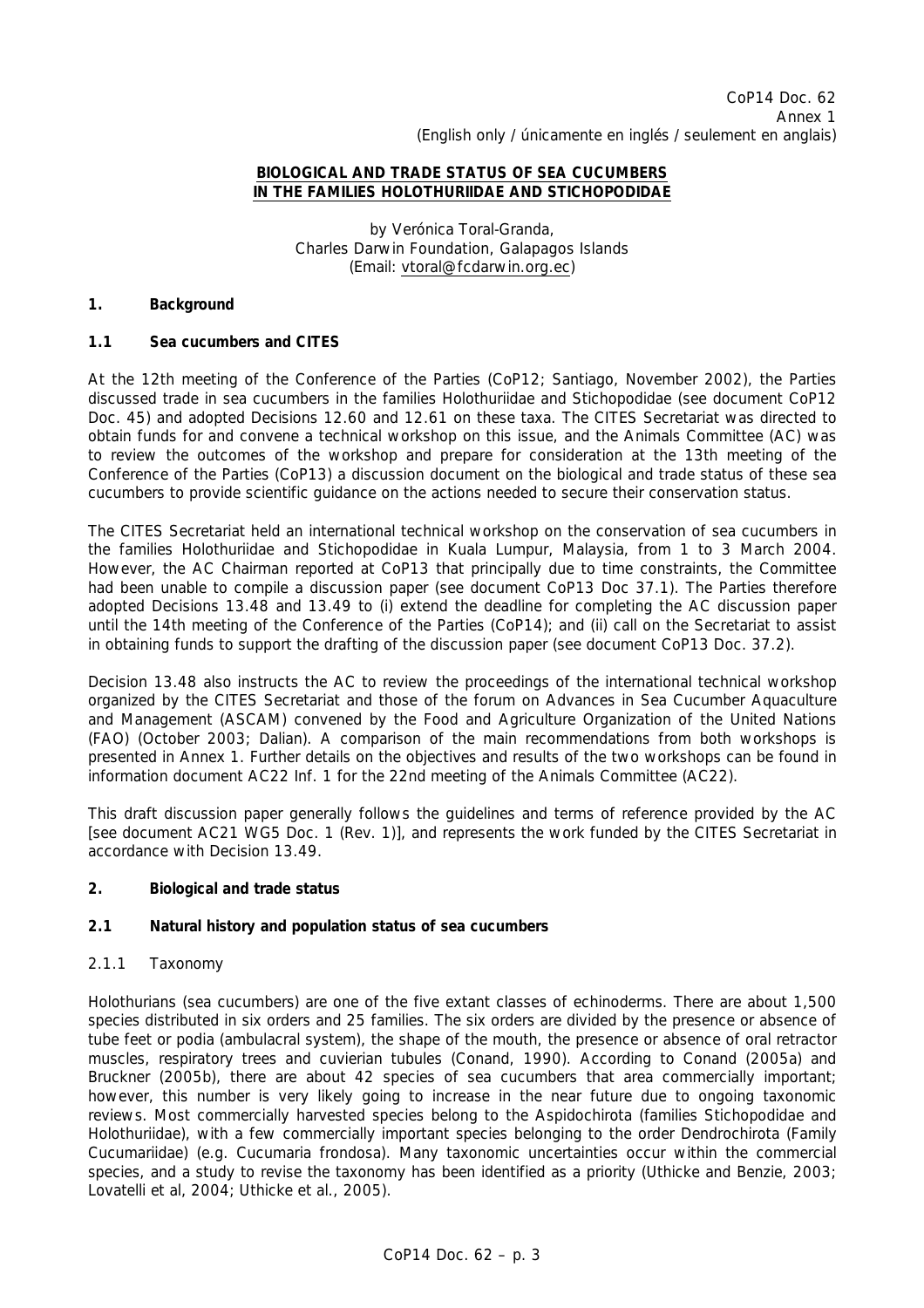# *2.1.2 Reproductive behaviour*

Most sea cucumbers are broadcast spawners, releasing their gametes into the water column. The success of reproduction depends directly on the density of adults to ensure high enough concentrations of sperms and eggs that they may come into contact. Water currents play an important role as they carry the released gametes, helping in the reproduction; however, no information is available on whether water currents *per se* induce reproduction. To the author's knowledge, no information is available on the role of food availability on reproductive behaviour. Reproductive events of some species may be correlated with sea temperature. Sea cucumber species may have an annual reproductive cycle (Conand, 1993; Hamel and Mercier, 1996; Herrero-Perezrul *et al*., 1999; Shiell and Uthicke, 2005), bi-annual (Harriot, 1985) or even some without a reproductive pattern (Harriot, 1985). Although most holothurians are dioecious (i.e. separate sexes, males and females) there are a few species in which individuals have both sexes (hermaphroditism) with a few species reproducing asexually by fission. Fertilized eggs develop into a pelagic larvae found as plankton that after 10 to 90 days settle on the sea bottom. Larvae may settle in specific habitats, with smaller individuals migrating into a different habitat later in life.

# *2.1.3 Distribution, ecosystem importance and ecology*

Sea cucumbers can be found throughout the marine environment, from the intertidal and shallow seas to abyssal depths. They can be demersal or pelagic (mostly abyssal forms) with the highest species diversity in the Indian and western Pacific Oceans. Holothurians are slow-moving invertebrates that can live on sand, mud, rock and reef flats, often related with seaweeds, coral and sea grasses whilst some others live buried in the sand with their oral tentacles exposed. Many sea cucumber larvae exhibit diurnal behaviour to make them less accessible to predators (e.g. burrowing in the sand). Adult sea cucumbers may be either diurnal or nocturnal with diurnal sea cucumbers showing higher patterns of activity during the day, and burrowing in sand or seeking crevices to spend the night. Nocturnal species may hide or burrow during the day, to be active at night.

Most commercial sea cucumbers are detritivores, a key role within the marine ecosystem as they conduct functions including nutrient recycling and bioturbation (Bakus, 1973; Barnes, 1977; Uthicke and Klumpp, 1998; Uthicke, 1999; Uthicke, 2001). Like earthworms, sea cucumbers consume and grind sediment and organic matter into finer compounds, turning over the top layers in the sea bottoms, allowing oxygen to enter the sediment. This prevents the accumulation of organic matter and may help controlling pathogens. Adult sea cucumbers have few predators: sea stars, certain fishes and crustaceans (Francour, 1998). Juveniles and larvae are predated by fishes such as those in the families Balistidae, Labridae, Lethrinidae and Nemipteridae (Dance *et a*l., 2003). As a defence mechanism, adult sea cucumbers can eviscerate parts of their internal organs, which regenerate later, to fend off predators. Such behaviour has not been observed in juveniles. Additionally, holothurians have toxic chemicals that protect them. Several species have unique symbionts, including molluscs and fish such as pearl fishes that may disappear once a species is overexploited (Bruckner, 2003). The consequences of sea cucumbers becoming locally ecologically extinct are not fully understood, but cascade effects may be expected such as the ecological or biological extinction of other benthic species. This area of research has also been identified as a priority (Lovatelli *et al*., 2004; Bruckner, 2005b).

# *2.1.4 Population and fishery status*

Sea cucumbers, known as 'beche-de-mer' or 'trepang'<sup>1</sup>, are generally consumed in Asia, where it is regarded as traditional medicine, a delicacy and an aphrodisiac. The rising demand in these markets prompted declines of many holothurian populations worldwide. Tropical sea cucumber fisheries in traditional fishing grounds of the Indo-Pacific are multispecific, with several species targeted in the same fishing grounds. In other tropical fisheries such as in the Indian Ocean, eastern Pacific and Caribbean, the fishery generally focuses on a few species that seldom occur in the same fishing area. Temperate fisheries are monospecific (Conand, 2004, 2005b; Bruckner, 2005b). The stocks of many tropical and temperate species are reportedly over-harvested (Lovatelli *et al*., 2004; Bruckner, 2005b; Uthicke and Conand, 2005; and references therein) (see Annex 2).

*<sup>1</sup> Also known as 'Hai-som' by the Chinese and 'Iriko' by the Japanese.*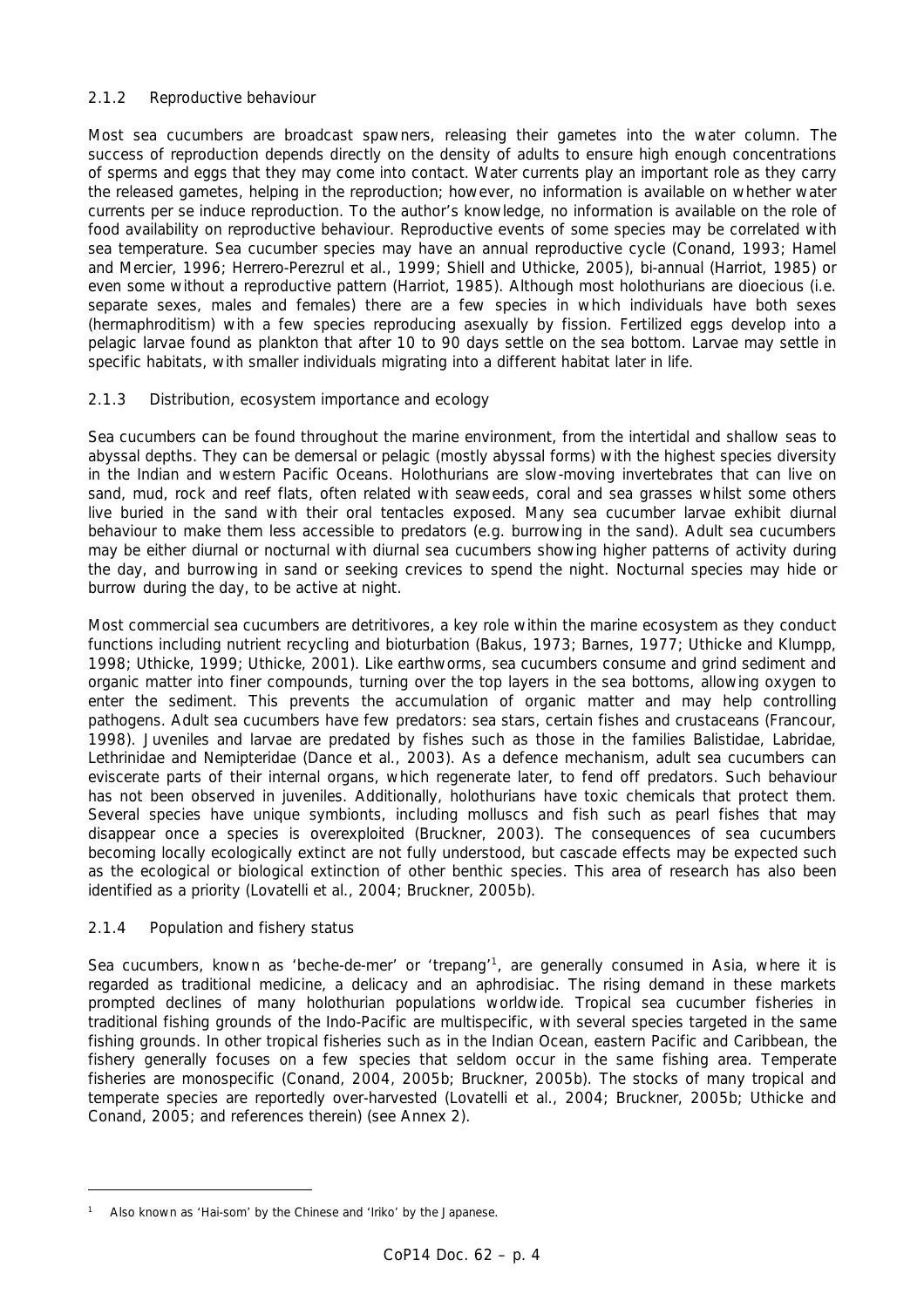Since the 1980s, sea cucumber harvesting has followed a 'boom-and-bust' cycle, with an increase of producing countries and species in trade to attempt to supply the increasing demand in Asian markets. The 'boom' part of the cycle usually reduced the resource to such low levels that there was little capacity for natural recovery and replenishment. It often took three to four decades before sea cucumbers stocks recovered again to profitable commercial levels, mainly due to the fact that sea cucumbers can be harvested to low levels, beyond those needed for natural replenishment of the populations (Battaglene and Bell, 2004). The fishery in Solomon Islands provides a good example of this case, with peak catches in 1878 followed by overfishing and a rapid depletion of the resource. This low level of exploitation was maintained for much of the 20th century, with higher catches in the 1980s, peaking again in 1992. The catches then declined again by 1996 (Battaglene and Bell, 2004). Additionally, Richmond (1997) refers to the sea cucumber fishery in Chuuk (Truk) where there was no observed recovery 50 years after overexploitation. In Papua New Guinea, population surveys undertaken several years after the closure of the fishing indicate little recovery, with both adults and recruits absent (D'Silva, 2001).

The over-exploitation of traditional fishing grounds in the Pacific and Indian Oceans prompted fishers to migrate to new locations or to target less valuable species (Uthicke *et al*., 2004), which could be a good indicator of resource over-exploitation (Uthicke, 2004). Based on the available literature, many sea cucumber fisheries, whether tropical or temperate, appear to be in different stages of overexploitation (Annex 2). For example, the Torres Strait fishery for *Holothuria scabra* was closed in the mid 1990s and the current biomass is still very low (Skewes *et al*., 2000). Bi-annual population surveys of *Isostichopus fuscus* conducted since 1999 in fished sites of the Galápagos Islands (Ecuador) identified smaller breeding populations each time, and only one recruitment event (i.e. massive presence of juveniles) was recorded in 2000-2001 (Toral-Granda, 2005a) probably due to low adult densities. In Papua New Guinea, catches of *Holothuria nobilis* peaked in the early 1990s. However, these declined few years later prompting migration to newer fishing grounds in and outside Papua New Guinea or targeting less valuable species (Kinch, 2002, 2005).

Conand (2004) identified 42 species under population stress as a result of international trade to satisfy the beche-de-mer market and later, Bruckner (2005b) refined such list and identified them as priority species for international conservation and protection (Annex 3). At the CITES workshop (Bruckner, 2005), each species was categorized according to different levels of conservation concern. Five species were identified as being of high concern (i.e *Holothuria fuscogilva, Holothuria nobilis*, *Holothuria scabra, Isostichopus fuscus* and *Thelenota ananas*), seven of concern in certain countries of its range (e,g. *Actinopyga echinites*, *Actinopyga Mauritania, Stichopus horrens*), four of potential for future concern as harvest increases (e.g. *Cucumaria frondosa, Isostichopus badionotus, Parastichopus californicus*), 15 of no concern (e.g. *Apostichopus japonicus*, *Holothuria edulis, Parastichopus parvimensis*) and 6 as being minor species of little commercial importance (e.g. *Holothuria impatiens*, *Stichopus mollis*). The following seven criteria were used to designate these categories: (i) commercial value; (ii) vulnerability to harvest and environmental fluctuations; (iii) geographic distribution; (iv) historical and present status of the different populations; (v) importance in world trade; (vi) concern raised by several countries; and (vii) knowledge of particular biological features (i.e. slow growth) or genetic information (i.e. isolated populations).

Additionally, during the CITES workshop (Bruckner, 2005) participants also identified geographical hotspots for sea cucumber diversity, which included the east coast of Africa (Egypt, Kenya, Mozambique, Somalia, the Sudan, the United Republic of Tanzania and Yemen), West Indian Ocean island countries (including the Comoros, Madagascar and Seychelles), the western Pacific (Fiji, New Caledonia (France), Papua New Guinea, Solomon Islands, Tonga, Vanuatu), Asia (China, Indonesia, Malaysia, the Philippines, Thailand, Viet Nam) and the central and north western parts of South America (Costa Rica, Ecuador, Guatemala, Honduras, Mexico).

### *2.1.5 Harvesting techniques*

Fishers may operate from the shore, hand collecting sea cucumber in shallow waters by means of reef flat gleaning at low tide or wading, or use small wooden or fibreglass boats equipped with outboard or stationary engines to access populations offshore or in deeper waters. When diving, fishers may use hookah (air supplied by means of a compressor on mother boat) or SCUBA gear. Few traditional fishers still use free diving to reach populations in calm seas. Small trawl boats (roller pulling nets, beam trawl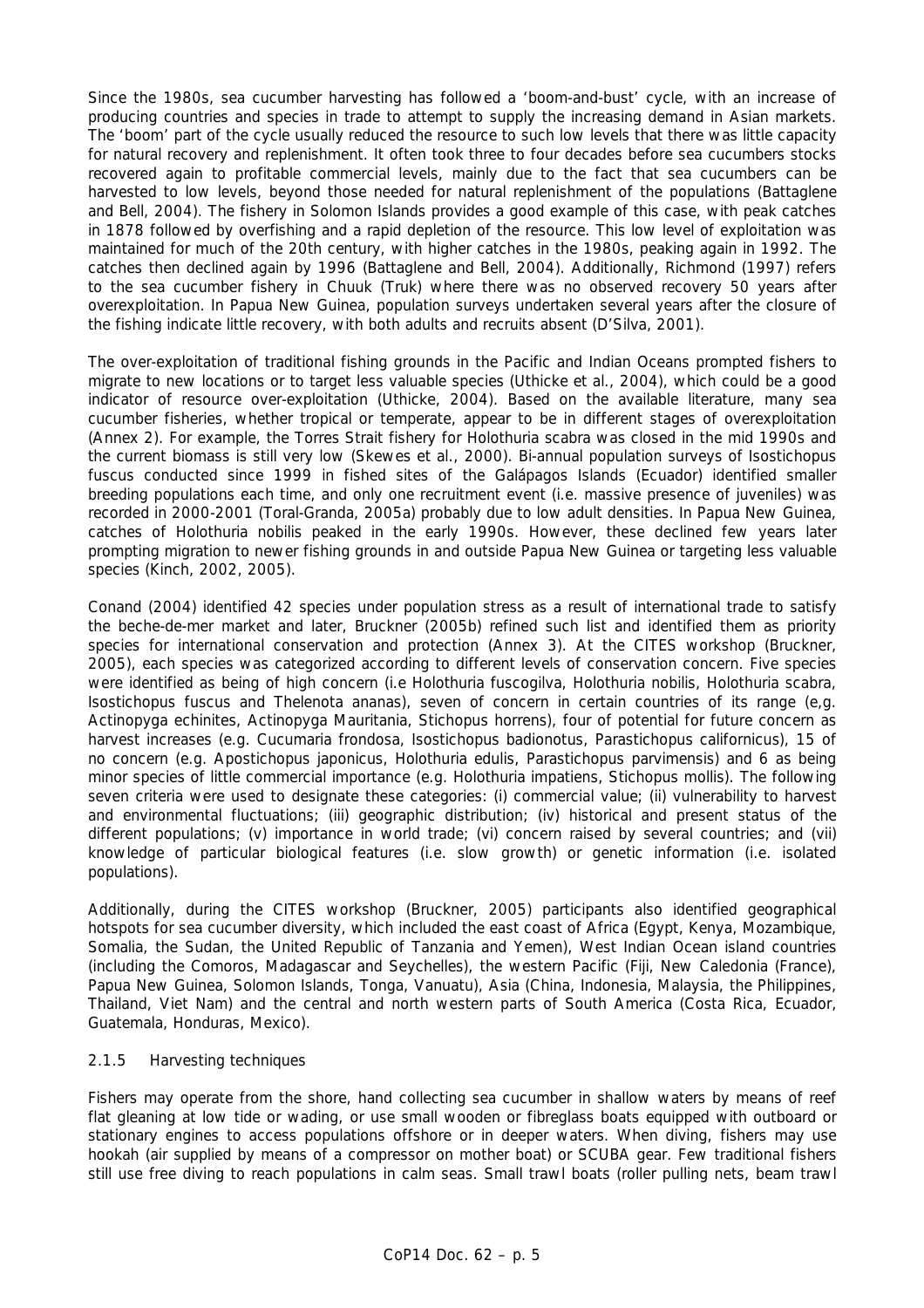nets, scallop-drag gear) are also used in soft bottom habitats. Divers may use spears, hooks, scoop nets or their hands to collect sea cucumbers.

# **2.2 Utilization of sea cucumbers**

### *2.2.1 Characteristics of main species in trade*

Beche-de-Mer species can be ranked as of high, medium or low commercial importance based on abundance, appearance, odour, colour, thickness of the body wall, main market demand and value. Once processed and according to the dish and the occasion during which it will be served, beche-de-mer obtains different prices according to moisture content, exterior appearance, size, flesh thickness and species type (Lo 2005). Once caught, sea cucumbers are gutted, boiled and/or dried or roasted. Bechede-mer is then preserved through drying, smoking, canning or freezing (Bruckner, 2005c). Currently the highest value species are *Holothuria scabra*, *Holothuria fuscogilva*, and *Holothuria nobilis* which are worth USD 15-40/kg. Species of medium value include *Actinopyga echinites, Actinopyga miliaris* and *Thelenota ananas*, worth USD 10-12/kg. Low value species include *Bohadschia marmorata*, *Holothuria atra*, *Holothuria fuscopunctata*, *Stichopus chloronotus* and *Stichopus variegatus*, fetching USD 2-10/kg (Bruckner, 2005b). The quoted prices are those on final markets.

### *2.2.2 Levels and types of utilisation*

Trade in beche-de-mer is very widespread and one of the oldest form of commerce in the Pacific Islands, (Conand and Byrne, 1993) mostly to satisfy oriental markets for luxury food. Major consumers are China PR, Hong Kong SAR, Taiwan Province of China, Singapore, the Republic of Korea and Malaysia (Ferdouse, 2004). A few species are also used for medicinal purposes (e.g. *Stichopus horrens* in Malaysia) and for display in aquaria (sea apples, *Pseudocolochirus* spp., *Holothuria atra*, *Holothuria edulis*, *Holothuria impatiens*). The visceral organs, such as fermented intestines (konowata) and dried gonad (kuchiko) of commercially important species are marketed in Japan, the Republic of Korea and China (Stutterd and Williams, 2003). Sea cucumber meat is believed to contain beneficial chemicals that possess antibacterial and antifungal properties (Hamel and Mercier, 1997) and even considered an aphrodisiac in China (Uthicke and Klumpp, 1996).

In China, sea cucumbers are regarded as a folk remedy and a medicine, and their utilization has been recorded since the Ming Dynasty (1368-1644 BC) (Chen, 2004). Sea cucumbers are considered a health tonic, normally used to treat weakness, impotence, debility of the aged, constipation and frequent urination, and as a food item in China where Chinese cooks have revered sea cucumbers since ancient times. This has led to long lasting traditions especially in coastal communities where its consumption has become part of local cultures and customs (Chen, 2004). Sea cucumber presents a high nutritional value due to its high protein, low fat content, aminoacid profile and presence of trace elements, which makes them a valuable food item (Chen, 2004). As a medicinal item, sea cucumbers have a variety of chemical compounds used to threat anaemia, inhibit some cancers, enforce immune function and reduce arthritic pain (Chen, 2004).

The main use for sea cucumbers as food is for the consumption of the body wall, mostly as: (i) dried product (known as trepang, beche-de-mer, hai-som) of which Chinese are the main consumers; (ii) boiled or salted; (iii) raw, for which Japan is the main market; and (iv) as traditional food cooked in coconut milk (Conand, 1990). There is a local fishery for *Stichopus variegatus* in the Cook Islands, Palau, Pohnpei (Federated States of Micronesia), Samoa and other countries which by means of a puncture on the dorsal area harvest only the intestines. The animals are later returned to the sea where they regenerate their organs. In some East Asian countries, sea cucumbers are also used as medicine. In Malaysia (Baine and Poh-Sze, 1999a,b; Poh-Sze, 2004) the use of species of the genus *Stichopus* (locally known as 'gamat') is reported for their medicinal properties in a variety of circumstances such as the treatment of wounds, stomach ulcers and as a painkiller. Their chemical composition has been found to be useful in reducing arthritis pain and artharalgia, and the saponins in sea cucumbers have antiflammatory and anticancer properties (Awaluddin, 2001). Additionally, gamat oil and by products are found in a variety of products such as liniment oil, toothpaste, body lotion, soaps (Poh-Sze, 2004; Conand, 2005b). In Japan, there is a patent for sea cucumber chondroitin sulphate in HIV therapy (Conand, 2005b).

Sea cucumbers have been used in the aquarium trade since the early 1970s, but it was not until the end of the 1980s that they became common. Initially, the colourful plankton-feeding species of the family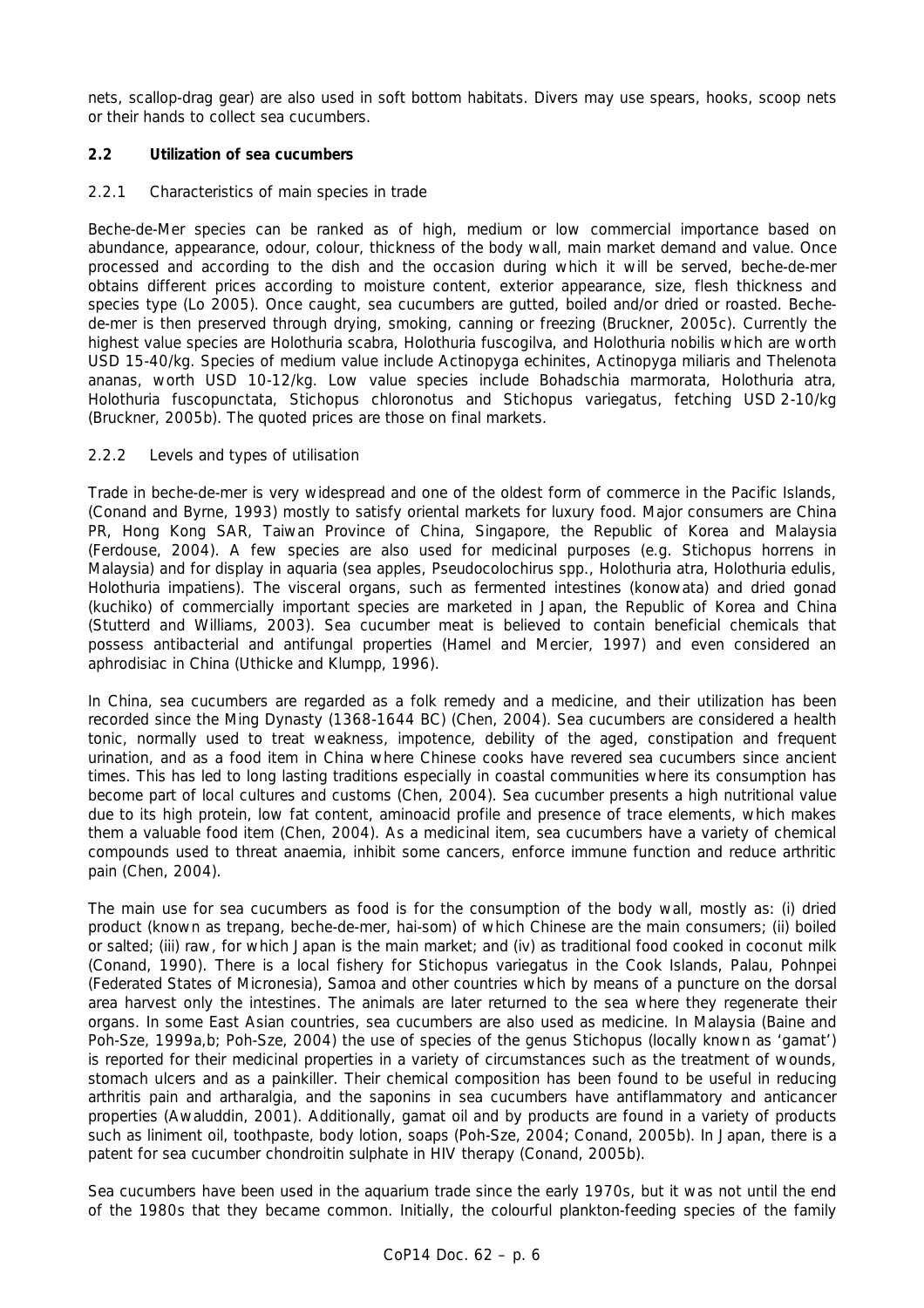Cucumariidae were the ones that attained the most interest, but gradually the market shifted in favour of deposit-feeding species. Such species are kept primarily because of their ecological role as substratum sifters, detritus feeders and decomposers. Many aquarists use them as important biological stabilisers in the aquarium system. Currently there are over 30 species of sea cucumbers used in the aquarium trade, out of which, 20 belong to the families Holothuriidae and Stichopodidae. Aquarium trade accounts for very little when compared to the beche-de-mer total export value (kg), with values ranging from 8.33 to 0.44 % of the dried sea cucumber market (S. Fosså, Ornamental Fish International, pers. com).

## *2.2.3 Threats*

Over-exploitation to satisfy demand for beche-de-mer is the main threat to sea cucumber populations. Additionally, the mechanization of fishing techniques, like the use of hookah or SCUBA diving, are rendering otherwise unexploitable populations suitable for fishing (i.e. inhabiting deeper zones). Despite the commercial importance of sea cucumbers, their biology, ecology and population dynamics remain poorly understood. Current information on growth rates, larval ecology, recruitment processes, habitat use, ecological role, maximum sustainable yields, minimum stock size and threshold value for reproductive success, amongst others, is scant and in cases available for only a few species. An indirect threat is the lack of scientific information to produce comprehensive management plans that could ensure the conservation of these species and sustainable harvest regimes. However, in the case of *Isostichopus fuscus* in the Galápagos Islands, which has a moderate array of information to sustain a fishery under sustainability indicators (Toral-Granda and Martínez, 2004), interested parties exerted socio-economical and political pressures so as to forego scientific information and open the fishery under clearly non sustainable management practices (Toral-Granda and Martínez, 2004, Altamirano *et al*., 2004, Toral-Granda, 2005a). When a fishery is no longer economically viable, the activity would probably be directed towards another species of sea cucumber with less commercial value (i.e. *Stichopus horrens* in the Galápagos Islands) for which no or far less biological or ecological information is available. This example from the Galápagos Island shows how sea cucumber fisheries can spiral into overexploitation and eventual collapse, and a gap of scientific information that cannot be retrieved.

Another threat to sea cucumbers is habitat degradation and loss. Many commercial sea cucumbers are found in coral reefs and coral beds which are being degraded due to climate oscillations (e.g. El Niño), environmental disasters (e.g. tsunamis), and many human-induced causes, including unsustainable fishing practices (e.g. blasting and poisoning) and coastal pollution and sedimentation. Although poorly documented, but still a threat, some species have been scientifically over-exploited (e.g. samples for scientific studies), such as *Holothuria fuscogilva* in New Caledonia (Conand, 2005a) and *Isostichopus fuscus* in an islet off Santa Cruz island, Galápagos Islands (V. Toral-Granda, pers. obs.).

Live sea cucumbers are transported in water, and only some 5% by weight of freight containing sea cucumbers is actual body mass. In case of trade for aquarium markets, it is very important for the survivability of the live animal that the utmost attention be given to collection, handling and transport, as well as careful acclimatisation at all stages. Animals are supposed to be kept in tanks and under adequate conditions (S. Fosså, Ornamental Fish International, pers. com); hence aquarium trade handling and shipping *per se*, should in normal circumstances not be considered a threat to sea cucumber populations.

### **2.3 Production methods and volumes**

# *2.3.1 Capture fishery (targeted, bycatch)*

Tropical fisheries in the Indo-Pacific Ocean target multiple species, whereas temperate fisheries are monospecific (Conand, 2004, 2005a,b). In countries ranging from temperate to tropical regions occur about 42 commercially important sea cucumber species (Conand, 2005a) that yield mostly food. Traditional artisanal fisheries in the western Pacific and Indian Ocean export dry sea cucumbers. Temperate countries generally produce fresh or frozen products (Conand, 2005b). The global beche-demer market is basically ruled by Chinese traders, who have been searching for and buying sea cucumbers for over 1000 years in areas as varied as India, Indonesia, the Philippines, Australia (Conand and Byrne, 1993) and later, upon depletion in some of these, moved westwards to new fishing grounds such as Africa and the Americas.

World sea cucumber capture fisheries drastically increased from 4,300 tonnes in 1950 to a peak of 23,400 tonnes in 2000, decreasing to 18,900 tonnes in 2001 (fresh or chilled, frozen, dried, salted or in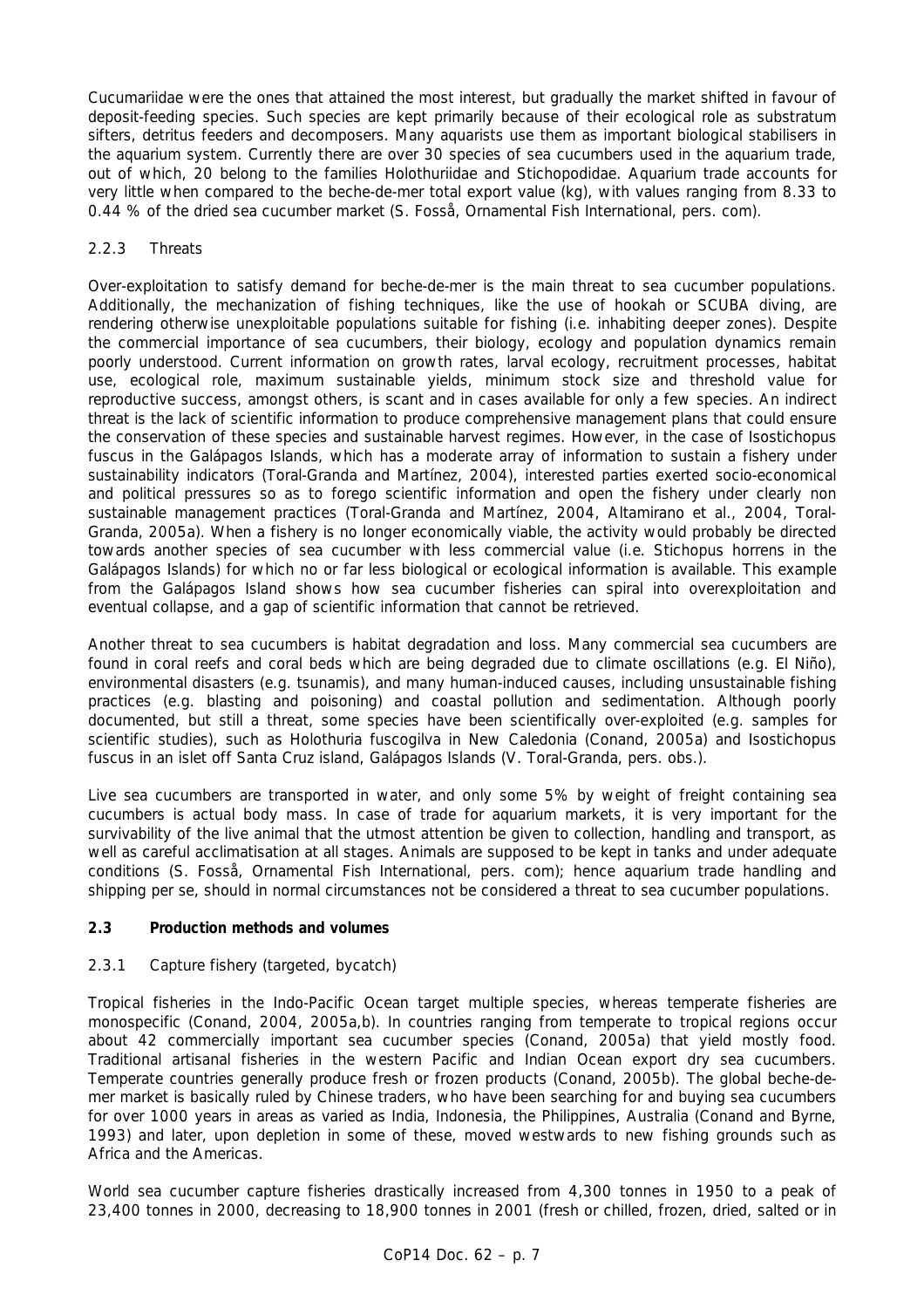brine, canned) (Vannuccini, 2004). The recorded increase is probably due to a combination of more countries producing sea cucumbers, a greater number of species harvested, the increase of fishing effort by targeting deepwater stocks and the gradual expansion of fishing areas (Bruckner, 2005b). Certain countries (i.e. United States of America, Bruckner, 2005c; Ecuador, Toral-Granda, 2005a) have documented drastic decreases in their landings due to overexploitation of wild populations. For all species except *Apostichopus japonicus*, Indonesia is the world's largest producer followed by the Philippines with over 1,000 tonnes (Gamboa *et al.,* 2004), followed by the United States, which probably includes Canadian catches, and Papua New Guinea (Conand 2005b). Japan is the largest producer of *Apostichopus japonicus* with over 7,000 tonnes, followed by the Republic of Korea (900 tonnes) and China (over 350 tonnes) (Conand, 2005b).

*Holothuria scabra* is a species with a broad distribution and probably the most valuable and most widely harvested in tropical regions (Conand, 2005a). Many other *Holothuria* species have relatively low value but are still collected, particularly once that higher value species have become scarce. The populations of the most profitable species, *Holothuria scabra* and *Holothuria nobilis*, have collapsed in various locations throughout their range (e.g Torres Strait, Australia) and new species are now being collected, adding to the number of commercial species. In the eastern Pacific, the most important sea cucumber fishery is in Mexico and the Galápagos Islands for *Isostichopus fuscus* (Toral-Granda, 2005a), with incipient activities in Peru and Chile (Guisado, 2005) focusing on *Pattalus mollis* and *Athyonidium chilensis* (Cucumariidae).

In most tropical countries where there is traditional sea cucumber fishery, harvesting is done by hand, wading at low tide, or by snorkelling or SCUBA. These targeted methods produce little bycatch of sea cucumbers. However sea cucumbers may become the bycatch from other fishing operations, particularly when dredging or trawling [e.g. *Holothuria scabra* in prawn nets in Madagascar (Rasolofonirina *et al.,* 2004)]. In Quebec and New Foundland (Canada) *Cucumaria frondosa* is a bycatch of scallop fishing and although they are returned to the sea, most die (Hamel and Mercier, 1999). Sea cucumber can also be targeted to supplement other fishing operations in other commercial taxa. For example, fishers for geoduck (the saltwater clam *Panope abrupta*) and sea urchins (*Strongylocentrotus* spp.) in British Columbia (Canada) (Bruckner, 2005a) collect sea cucumbers. In tropical reef areas, sea cucumber fishery may be a more or less important component of multi-taxon fisheries targeting reef fishes, corals and other invertebrates. In Mozambique, some sea cucumbers are caught in trawl and gillnets. Low amounts of sea cucumbers are taken as bycatch in trawl fisheries around Australia (i.e. northern prawn fishery and Torres Strait prawn fishery), noting that it is not permitted to keep any sea cucumbers caught as a result of bycatch within those fisheries.

### *2.3.2 Aquaculture*

Despite growing concerns about the impact of aquaculture on biodiversity and the environment (Naylor *et al.,* 2000) this is one of the fastest-growing food production systems in the world, particularly in developing countries. Aquaculture is expected to continue its contribution to food security and poverty alleviation (Williams *et al*., 2000). According to the Food and Agriculture Organization of the United Nations (FAO) (2004b), the part of aquaculture in the global fisheries production has increased from 3.9 % in 1970 to 29.9 % in 2002, with an average growth of 8.9 % per year in comparison to 1.2 % for capture fisheries. Of the total world production (51.4 tonnes worth USD 60 billion), China produces 54.7 % of the total value of aquaculture production (FAO, 2004b). However, most of this production concerns finfish, molluscs, aquatic plants and crustaceans (FAO, 2004b), with holothurian production still regarded in its infancy.

In the early 1980s, Chinese living standards improved considerably, stimulating the consumption of sea cucumbers despite higher prices (Xilin, 2004). This, along with the reduction of wild sea cucumber populations (see Annex 2), created a bottleneck in supply that prompted the development of sea cucumber hatcheries of *Apostichopus japonicus* (Family Stichopodidae). Research and development of sea cucumber seed production, farming and stock enhancement has become a priority since the early 1980s when pond farming, pen culture and sea ranching methods were developed (Chen, 2004). The successful propagation and rearing of sea cucumbers (*Apostichopus japonicus*) was first reported in Japan in 1950.

Additionally, China has established conservation zones to help maintain the original stock of *Apostichopus japonicus*. Mariculture and sea ranching of sea cucumbers have become a vigorous sector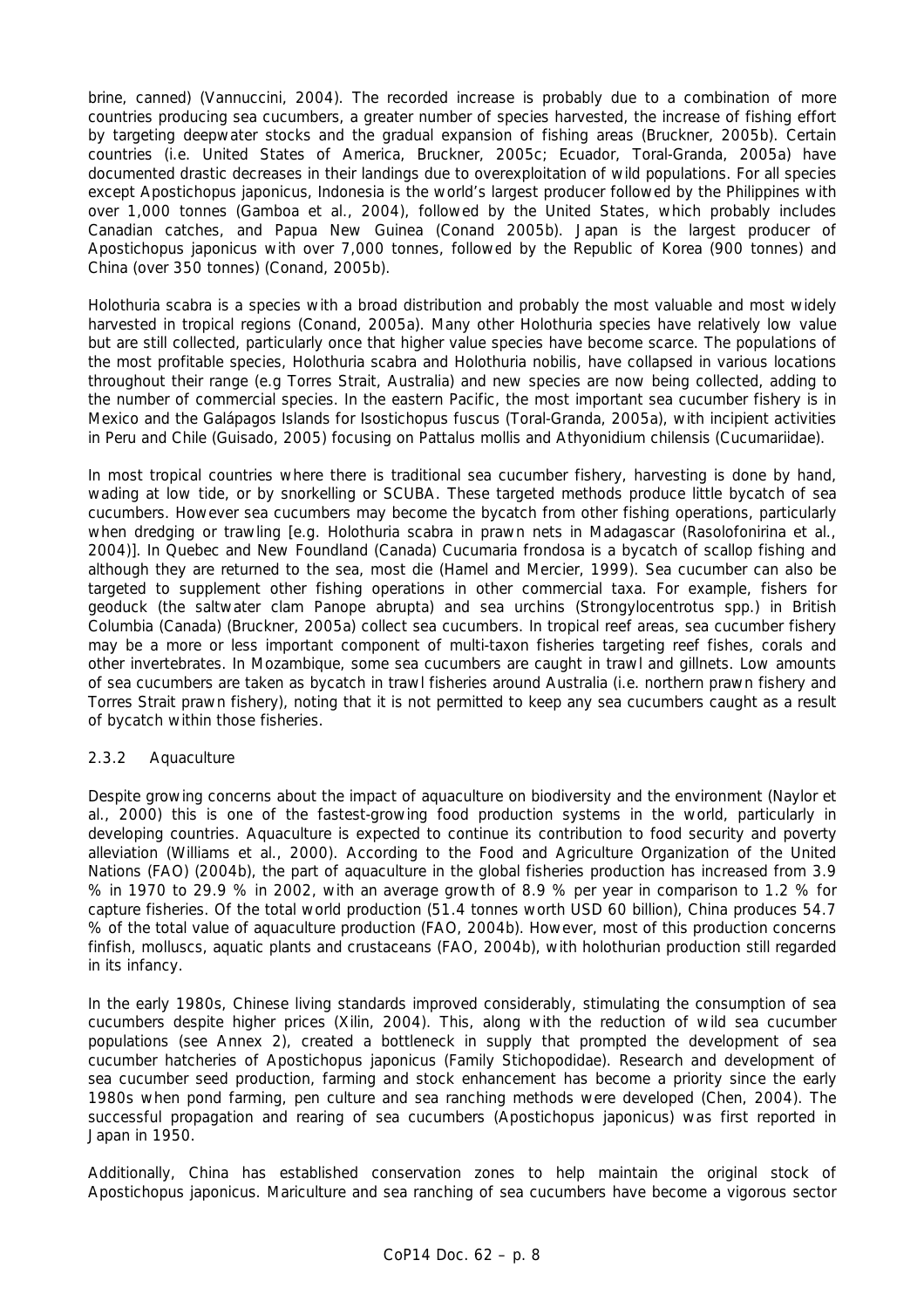in Chinese mariculture (Chen, 2004) with this activity gradually expanding within China (i.e. Fujian, Guandgong and Hainan Provinces) where vast quantities of sea cucumber are produced. Similar cultivation or propagation ventures have expanded to other countries such as Viet Nam, Indonesia, Japan, the Marshall Islands and New Zealand. These countries are producing sea cucumbers in captivity and releasing juveniles to enhance the existing wild stocks (Purcell, 2004), or produce sea cucumbers as an alternative to harvesting wild populations (Azari *et al*., 2005).

The sandfish *Holothuria scabra* has been identified as one of the most promising sea cucumber species for aquaculture (Stutterd and Williams, 2003; Pitt and Dinh Quang Duy, 2004) with breeding experiments in Australia, India and Viet Nam. There are other species currently being used experimentally in aquaculture ventures with unsuccessful results to date [i.e. *Holothuria atra* (Ramofafia *et al*., 1995), *Holothuria nobilis* (Preston, 1990) *Actinopyga echinities* (Chen and Chian, 1990), *Actinopyga mauritiana*  (Preston, 1990) and *Actinopyga miliaris* (Battaglene, 1999), *Stichopus horrens* (Sarver, 1995) and *Holothuria fuscogilva* (Battaglene, 1999)].

Currently, no aquaculture production of sea cucumbers has been reported to FAO by member countries (Vannuccini, 2004) but with current production trends, it can be assumed that sea cucumbers from aquaculture ventures constitute a large portion of total world production (Vannuccini, 2004).

In 2002, China's production of sea cucumber reached 6,335 tonnes, 5,865 tonnes of which were produced in aquaculture ventures (Chen, 2004). In 2004, however, Chinese sea cucumber farming entered a new age with a total production for the Shandong province alone reaching over 100,000 tons (fresh weight), with further increases in 2005 (Jianxin Chen, pers comm.). Sea ranching<sup>2</sup> accounts for over 75 % of the total aquaculture production (Chen 2004). Total aquaculture production may be higher than official Chinese statistics report because many producers sell their product directly in live or semiprocessed forms to local consumers. However, the production cannot meet the current demand and China continues to import processed sea cucumbers from other countries, with the main trading port being Hong Kong SAR where over 5,000 tonnes of sea cucumbers (dried, salted or in brine) were imported in 2004 (Hong Kong Census and Statistics Department, pers. com.).

## *2.3.3 Regulatory controls and protective measures*

Historically, sea cucumber fisheries have been managed under tenurial systems held by local communities, especially in traditional fishing grounds. However, with the expansion of this activity to non-traditional grounds, the loss of long-established cultures and higher demand for the product, commercial fisheries have often been poorly managed, leading to the implementation of management once the stocks began diminishing. In most developing countries, new fisheries start as open access fisheries, and management plans or regulations such as banning (e.g. area closures), or harvesting seasons are put in place after problems arise in an attempt to mitigate the decline of the resource.

Most fisheries in temperate regions have had their catches monitored and management plans set into place when problems have arisen (e.g. west coast of Canada and the United States) (Conand, 2005b). In tropical regions, fisheries are on a small scale but of great socio-economic importance (Conand, 2004, 2005a,b). Management measures have been taken in certain tropical countries (Toral-Granda and Martínez; 2004, Altamirano *et al.*, 2004) but these generally remain little enforced, probably due to the lack of human and other resources, weak capacities to implement and control regulations, the absence of effective scientific monitoring mechanisms and inadequate management responses that take into consideration scientific information (Bruckner, 2005a).

**No Take Zones:** Worldwide, No Take Zones (NTZs) have been recognized for their benefit to exploited species (Ward *et al.,* 2001, Gell and Roberts, 2003). A few examples exist for sea cucumbers. In Egypt, NTZs had higher diversity and densities of commercial sea cucumber species (Lawrence *et al.*, 2004). In Australia, *Holothuria nobilis* (black teatfish) densities were 75 % higher in NTZs than in fished areas (Uthicke and Benzie, 2000; Uthicke, 2004). Negative relationships have been found between increased harvesting effort and sea cucumber densities, typifying unsustainable harvest rates (e.g. *Parastichopus californicus* in Washington; Tuya *et al*., 2000). In contrast, Schroeter *et al*. (2001) found no significant

*<sup>2</sup> Sea ranching defined as "…*at first, the crop is reared in restricted areas, then its juveniles are released into the natural environment and finally its adults are fished from this natural environment*" (Jia and Chen, 2001)*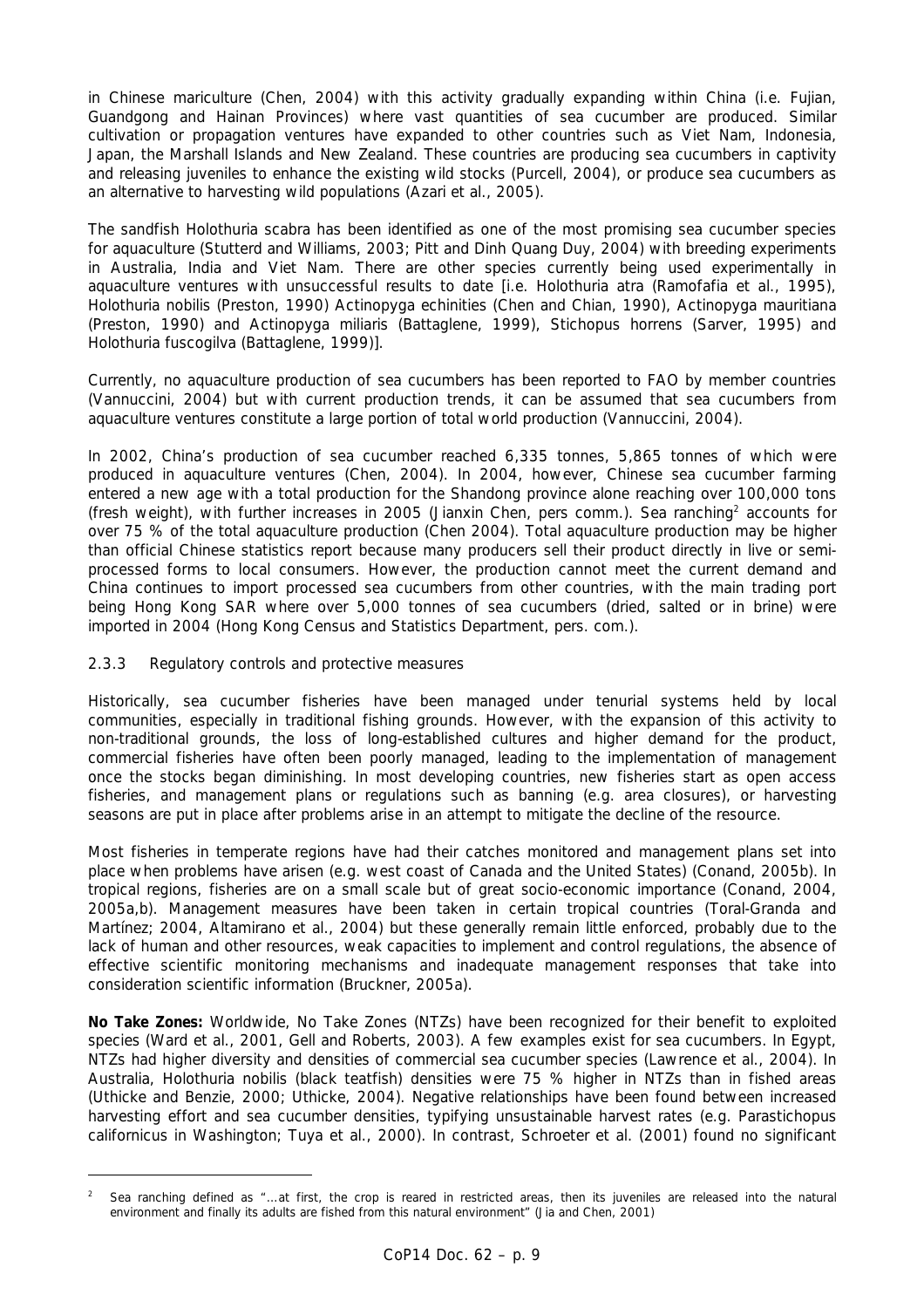changes in the abundance of *Parastichopus parvimensis* in two NTZs in California. In the Galápagos Marine Reserve (GMR), Toral-Granda *et al*. (2003) found no positive impact of NTZs in the GMR on *Isostichopus fuscus* with declining abundances in all management zones, whilst Edgar *et al.* (2004) found higher densities of *Isostichopus fuscus* outside NTZ in the GMR. Further evaluation of the impact of NTZs in the GMR is needed to identify if findings may be biased by socio-political processes that may accompany selection of sites for NTZ (i.e. Edgar *et a*l., 2004) or the lack of control and enforcement of the protected areas. Spatial closure areas should be developed using the best available information on current flows (so as to address source and sink populations), sea cucumber biology and areas of special interest to local communities in order to develop a sense of ownership and stewardship (Bruckner, 2005b).

NTZs can benefit both commercial and non-commercial species, especially when they have been developed and approved jointly with stakeholders such as fishers. However, their success greatly depends on the continuous support from fishery communities, effective policing and enforcement, and demonstrable benefits to local stakeholders. The Provisional Zoning Scheme of the Galápagos Marine Reserve (GMR) was designed with the input from the five main stakeholders, but its benefits to sea cucumber populations remain to be demonstrated because fishers ignore the NTZ and funds are lacking to effectively patrol the vast area (ca. 138,000 km<sup>2</sup>). Selection criteria for NTZs should consider the habitat type, size, shape and number and characteristics of other NTZs (Bruckner, 2005a). Terrestrial reserve design theory may provide some guidance for other selection criteria; nonetheless, this has been identified as a priority area of research (Lovatelli *et al.,* 2004; Bruckner, 2005).

**Complete closure of the fishery:** In Mexico, the government imposed from 1994 to 2001 a total closure on all fishing activities for *Isostichopus fuscus* (Aguilar-Ibarra and Ramirez-Soberón, 2002) by listing the species as "Endangered" in the domestic threatened species list (NOM-059-ECOL-1994). However, this management strategy did not benefit the species as fishers did not comply with the measures while controls and monitoring of the catches were non-existent (Aguilar-Ibarra and Ramirez-Soberón, 2002). No significant recovery of the population was registered despite measures being formally in place regarding fishing bans, minimum landing size, and restriction of collection only to scientific purposes. This may be a result of continued illegal harvesting. Alternatively, the population may have been driven to such low levels that it may take decades to recover. In March 2002, the species was downlisted as "Subject to special protection" (in the updated NOM-059-SEMARNAT-2001, a category equivalent to those of least conservation concern according to IUCN), thus reflecting its current conservation status. This category allows for the use of the species under restricted conditions. Within this frame, a regional management plan was established in 2005 for the Baja California Peninsula (on the Northeast Mexican coast). The management plan, based on the principles of adaptive management, was developed with the participation of local and Federal Governments (including CITES Authorities), scientists and fishermen associations, and includes provisions for the allocation of harvest quotas, catch reports and population monitoring to assess the effects of harvest. The management plan is programmed to be reviewed on a yearly basis, and adapted according to the results of the ongoing monitoring and new information obtained. The first review was carried out in September 2006 (E. García, SEMARNAT, pers.com.).

For *Parastichopus parvimensis*, the other Mexican species entering international trade, there are separate management provisions (as for any other fishery in Mexico) since this species is not included in the domestic threatened species list.

After the 1994 experimental fishery in the Galápagos Islands, the Ecuadorian Government declared a total ban on sea cucumber fishing activities until further notice (Carranza and Andrade, 1996). In spite of the closure, illegal activities were rampant (Toral-Granda, 2005a) and population densities of *Isostichopus fuscus* declined (see e.g. Toral-Granda and Martínez, 2004). In waters of mainland Ecuador, all fishing activities were banned for *Isostichopus fuscus*, but no recent information is available to ascertain whether populations have recovered to pre-fishing levels. In India, in 2001, all commercial sea cucumbers were added to Schedule I of the Wildlife Protection Act, which closed all fishing activities. This was aimed to help recovery in overexploited populations, however, illegal fishing continues and most stocks are or remain seriously depleted (Nithyanandan, 2003).

Despite the possible benefits to wild populations, a complete closure of a sea cucumber fishery has major social and economic consequences and has not been effective in practice. When the fishers are prohibited to perform such activity, and unless alternatives are provided, a major source of their income is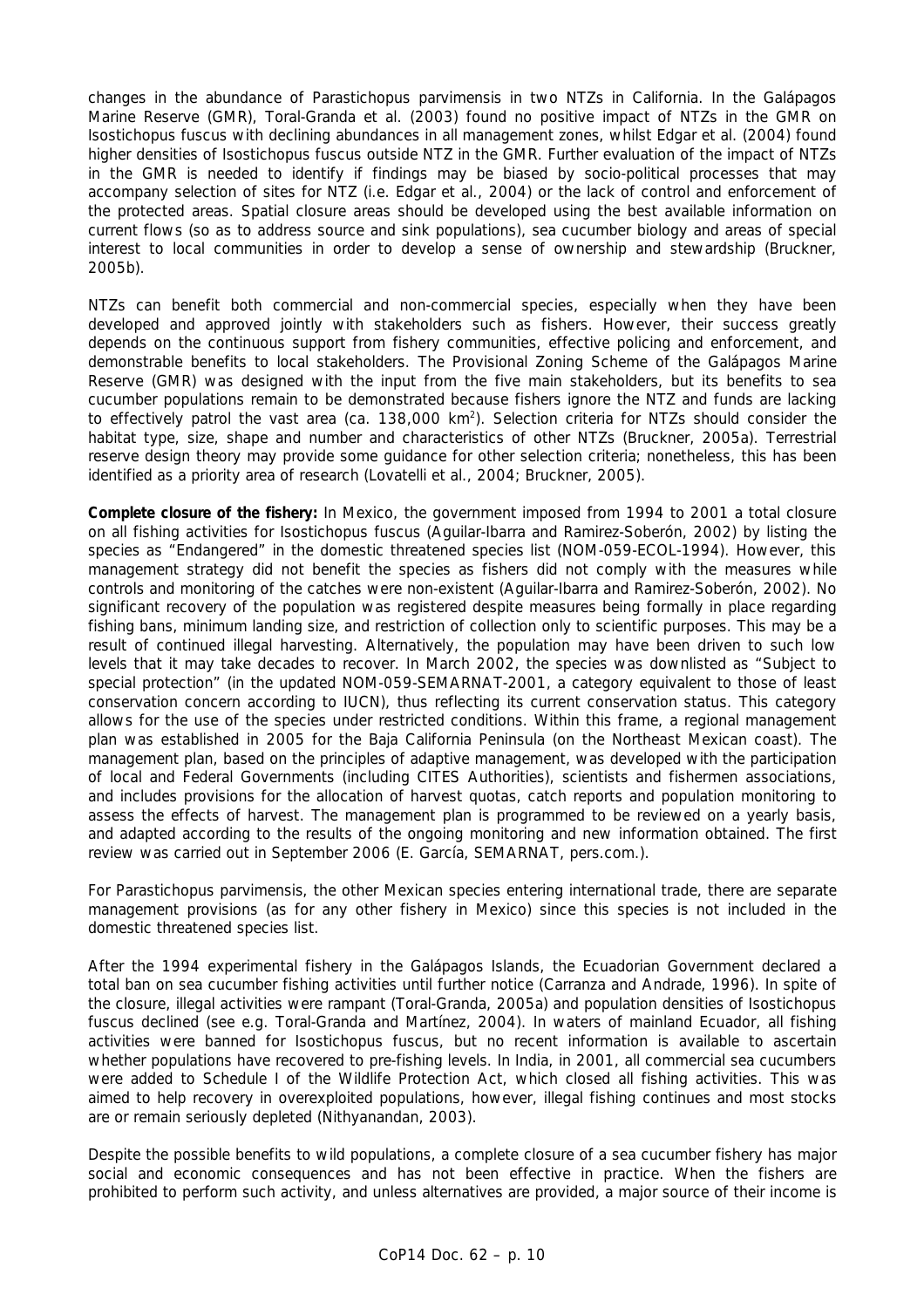lost and they will probably turn to illegal fishing which can be even more detrimental to wild sea cucumbers and is negative for humans because no biological thresholds can be enforced nor fair prices paid.

**Limited entry:** Limited entry generally means some sort of licensing or permitting system whereby the numbers of fishers or vessels partaking in the fishery are restricted. This management tool can reduce scramble competition amongst fishers and help maintain a fishery in a sustainable way. It also improves compliance with management measures and can help ensuring that the economical gains stay with the local community. Moreover, assigning territorial rights to fishing cooperatives may help manage openaccess fisheries. This management method seems to be effective in developed countries where there are other alternatives for displaced sea cucumber fishers (i.e. in Australia, Canada and the United States). In the Washington State Fishery in the United States, logbooks with daily reporting of catch have helped to avoid exceeding the quotas (Bruckner, 2005a). However, in traditional systems the procedure can be difficult as all fishers have equal rights to exploit 'their' resources, and the process itself can be straining to fishery management authorities or eventually lead to social unrest and conflicts. Fisheries cooperatives should be organized so as to ensure that licenses are given to those whose main source of income is sea cucumber fishing, rather than to give them away to any member of the cooperative. In Fiji (Stutterd and Williams, 2003) and in the Galápagos Islands (Toral-Granda, 2005a) sea cucumber fishing activities are restricted to native fishers.

**Quotas:** Quotas or Total Allowable Catch (TAC) are the maximum amount of individuals or biomass that can be harvested annually, during a fishing season, per fisher or fishing trip, within certain areas, etc. Generally TACs should be established in such a way that the maximum sustainable yield (MSY) is not affected. To ensure its effectiveness there should be continuous monitoring and enough enforcement capacity to close the fishery when the quota or TAC has been attained. Quotas can be set outside MSY levels and just reflect a ceiling with no biological or ecological background, while mostly aiming to satisfy the fisher needs (i.e. Galápagos Islands). Management by TACs can cause problems due to the patchy spatial component of the fishery and holothurian populations (Bruckner, 2005a). This management strategy can be an effective tool to control fishing but it may require significant and frequent monitoring to ensure its compliance (Bruckner, 2005b). When TACs are used to manage sea cucumber fisheries, it needs to be re-evaluated frequently as new scientific information becomes available, so as to prevent overexploitation (Brucnker, 2005b). In multispecies fisheries, a TAC should be set for each fished species to avoid serial depletion. This may represent a handicap as many fisheries are not managed at the species level. Another problem with TACs is that a relatively large amount of scientific information is needed to establish the quota (Bruckner, 2005b). In Australia's East coast sea cucumber fishery, a TAC for the white teatfish (*Holothuria fuscogilva*) was introduced after the collapse of the black teatfish fishery (*Holothuria nobilis*) in1999. The TAC for *Holothuria fuscogilva* is reviewed annually whilst *Holothuria nobilis* is still banned (Stutterd and Williams, 2003). In the Australian Northern Territory, a TAC of 127°mt has been set for the white teatfish (Bruckner, 2005a). In Alaska, a quota is set for each fisher and each fishery management unit (Bruckner, 2005a). In Papua New Guinea, a quota is set for each province, however is often exceeded (D'Silva 2001).

**Minimum sizes:** Minimum sizes are based on the Size of Maturity (SOM) so as to ensure that the stock reproduces at least once before entering the fishery. This can help avoiding a population collapse due to recruitment failure. Additionally, this management tool helps target bigger individuals which fetch higher market prices. However, sea cucumber size and weight are highly dependent on the water content of live and processed individuals, making enforcement difficult in some cases. However, for many commercial species, biological information on which to base minimum harvest size is lacking. As an example of this regulatory approach, the Galápagos sea cucumber fishery has a minimum landing size of 20 cm for fresh animals and 7 cm for dry ones. This management tool is also used in Australia, Papua New Guinea, Fiji and Tonga in conjunction with other regulatory approaches such as quotas. Nonetheless, the sizes vary amongst countries, regions and species. For instance in Australia's east coast, all commercial species have a minimum landing size of 15 cm whilst in Australia's western region the minimum size depends on each species harvested (Stutterd and Williams, 2003). As an addition to minimum landing length, in some cases a minimum landing fresh weight could be implemented, especially when the animal is still alive hence small individuals in good conditions could be returned to the sea. An advantage of this management strategy is that controls can be performed at the landing and market levels, and since the beche-de-mer price is highly dependent on size, better control can be exerted. However, discarded individuals are already dead and represent a loss to the reproductive capacity and overall health of the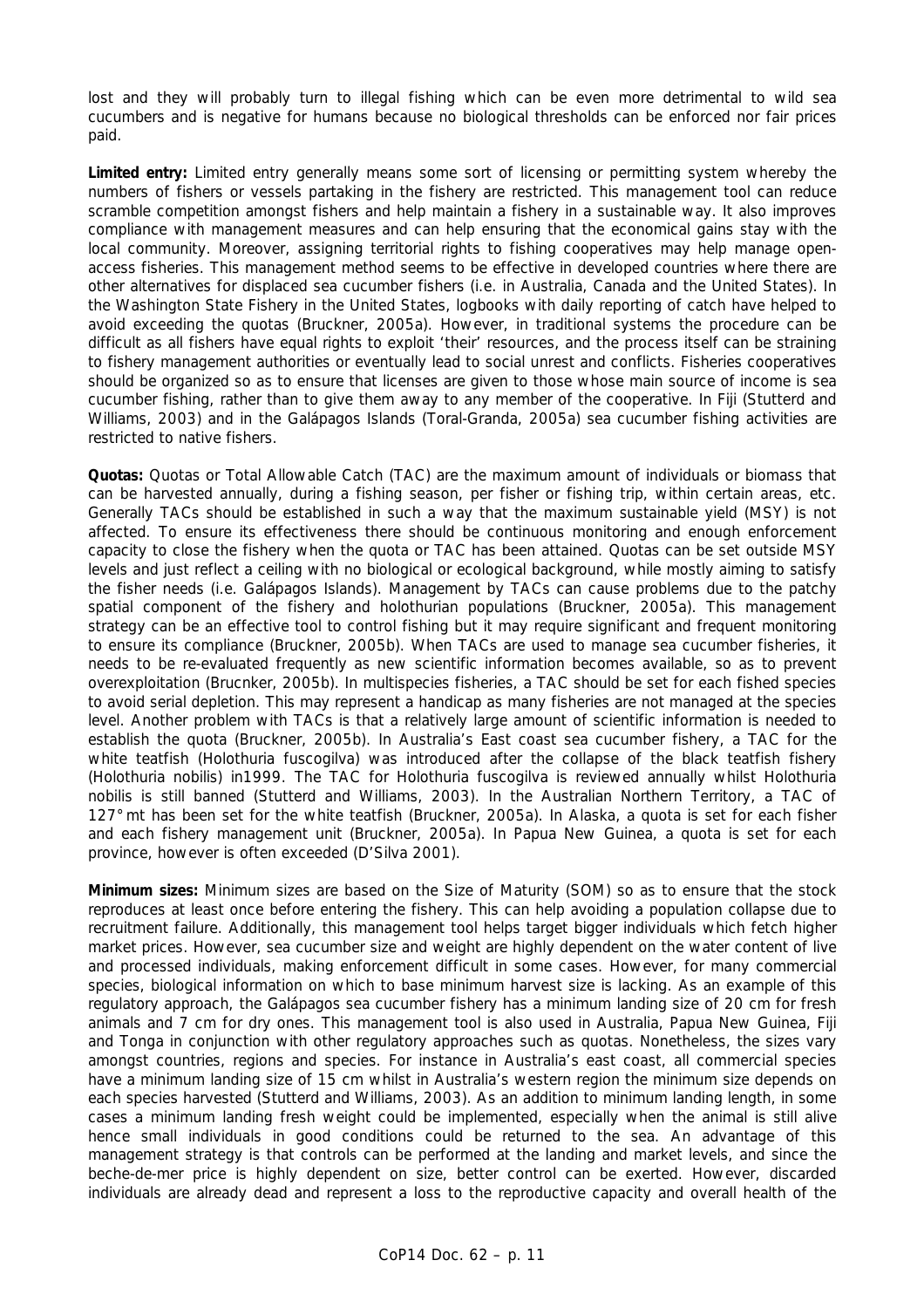population. It is important to improve the training of fishers to avoid collection of sub-sized individuals. Rejected sub-standard sea cucumbers can also be sold on the black market at much reduced prices (e.g. in the Galápagos Islands).

**Fishing season:** Fishing seasons are aimed at protecting the population during critically important periods in their biological cycle, such as during reproductive events, or to maximize the quality of the product. This management option provides an indirect fishing ban during which natural processes such as growth and reproduction can take place and ensures that a higher number of animals are available for harvesting. It should however be noted that this approach could negatively affect the spawning stock if no other options (i.e. TAC, minimum landing size) are put in place so as to leave sufficient reproductive biomass for the following seasons. Closed seasons during spawning are in place in Japan for *Apostichopus japonicus* (Uthicke and Klumpp, 1996), the Cook Islands for *Actinopyga mauritania* (Bruckner, 2005a) and in the Galápagos islands for *Isostichopus fuscus* (Toral-Granda 2005a). In multispecific fisheries, this may represent a handicap as there is asynchrony of spawning seasons between species (Bruckner 2005b)

**Gear restrictions:** Gear restrictions mean that some fishing techniques are banned, or restricted to certain fishers or specific fishing zones. The most common gear restriction is the prohibition to use underwater air supplies (Hookah or SCUBA gear) and to only allow free diving collection, intertidal wading or reef flat gleaning. This would limit the time underwater, optimize the capture to bigger individuals (hence higher value) and leave some individuals hidden to ensure natural reproduction. Gear restrictions can be easily achieved with limited enforcing capacity. In New Caledonia, black and grey morphos of sandfish are found in deeper waters, which can act as buffer and a source of new recruits in fished shallow zones (Uthicke and Benzie, 2000). Gear restrictions may protect critical portions of the population of a few species with wide depth distributions, but other species with a shallow distribution are unlikely to benefit from this measure (Lokani *et al*., 1996).

**Restocking and stock enhancement:** Recent advances in aquaculture provide the potential to greatly reduce the time required to re-establish depleted stocks through the release of cultured juveniles or to restore spawning biomass to a more productive level (restocking), and may also increase productivity of operational fisheries by overcoming recruitment limitation by maintaining populations closer to the carrying capacity of the habitat (stock enhancement) (Dance *et al.*, 2003; Bell and Nash, 2004).

Much attention has been given to the possibility of using aquaculture and stock enhancement as a way to reverse the overexploitation trends. These measures have become more prominent as the methodology for spawning and for larval and juvenile rearing has been developed for a small number of commercially important species (Lovatelli *et al*., 2004). However, the access to technology for producing juveniles alone is not enough to proceed with restocking and stock enhancement programmes.

For populations where stock assessments reveal that the spawning biomass is at chronically low levels, it can be assumed that by the release of hatchery-reared juveniles, the number of spawners could be restored (Bell and Nash, 2004). However, for such restocking to be effective (i.e. to achieve the desired outcome of restoring fishery productivity), the juveniles that are released into the wild and the remnant wild sea cucumber need to be protected from fishing. Moreover, the protected area should be closed for long enough time to allow the progeny of the released sea cucumbers to replenish the population to the desired spawning biomass. If this is the case, managers need to verify whether a moratorium on fishing for the remnant wild population alone would be sufficient to achieve replenishment (Purcell S., pers. com.).

Additional scientific information should be available before attempting stock enhancement or re-stocking, such as:

Genetic delineation of stocks: The release of hatchery-produced animals can reduce genetic diversity which can lead to long-lasting effects (i.e. loss of adaptability to natural conditions, inbreeding depression, genetic bottleneck) that are detrimental to native stocks (Uthicke and Purcell, 2004). The number of spawners must be carefully chosen to avoid reduction in the genetic pool (Ryman *et al.,* 1995) which can lead to losses of genetic variation through decreased heterozygosity or the loss of rare alleles (Utter, 1998). In case restocking is attempted with hatchery-reared juveniles, the animals should ensure that no effect will be caused to the natural genetic diversity of the species (Bell and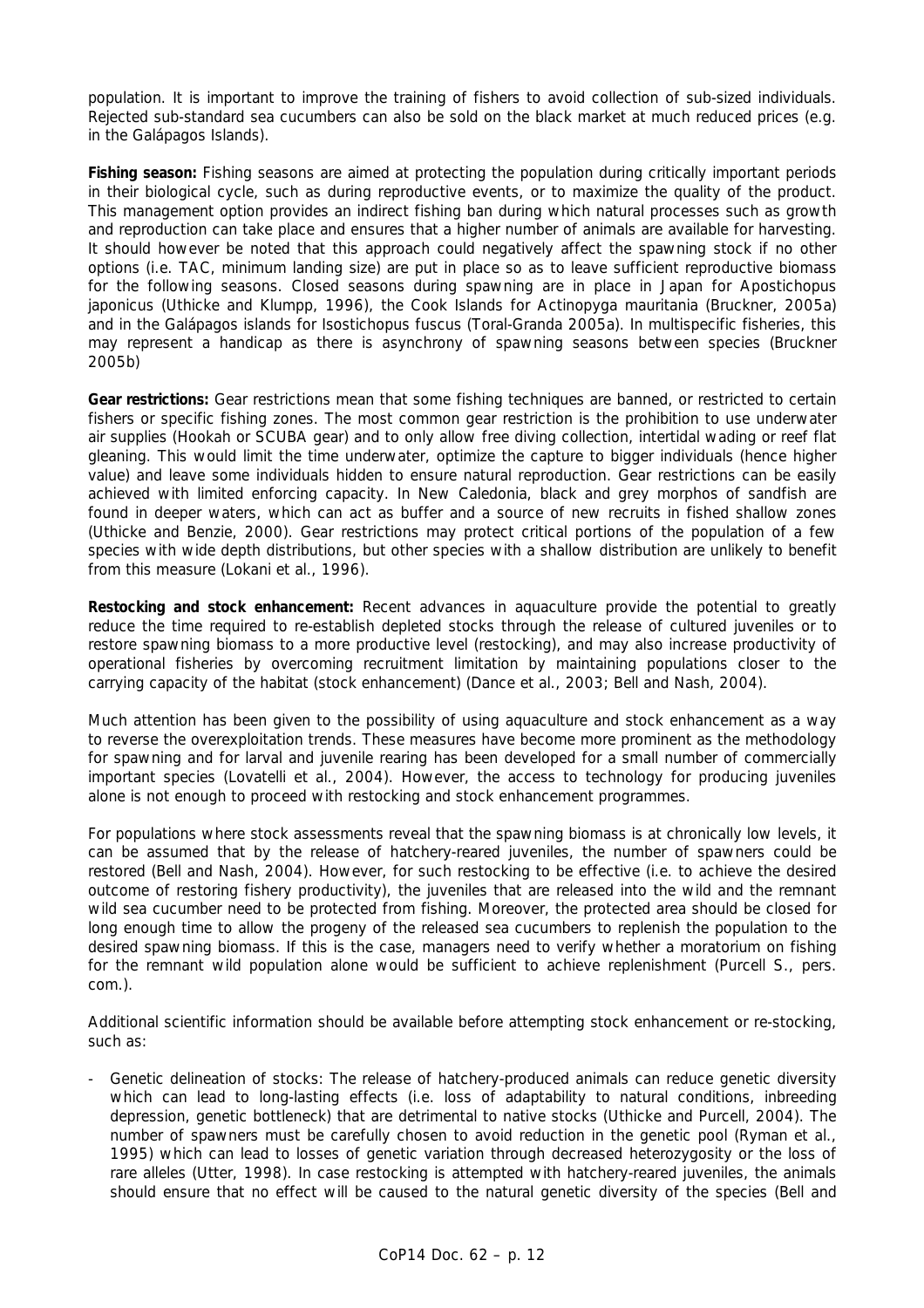Nash, 2004; Purcell, 2004), which could be achieved by using the same genetic stock for the restocking project (Bell and Nash, 2004).

- Juvenile habitat: Recruitment of larvae may occur in specific habitats, with small individuals migrating into adult habitat later in life (Purcell, 2004). Adult habitat may be less sheltered and have higher risk of predation or may not have suitable habitat for larval settlement (Purcell, 2004). Identifying adequate habitats and its key features before releasing juveniles is therefore critical (Purcell, 2004), particularly because cultured juveniles cannot be released effectively into all habitats where adults occur (Dance *et al.*, 2003). As in other marine taxa, there is higher survival when hatchery-produced sea cucumbers are released at a larger size. However, time and space is a major constraint in land based cultures, as most of them have to ensure economical benefits within a short period of time and limited space (Purcell, 2004) (i.e. rearing ponds, grow out tanks) that are constantly in demand for new generations, specially as holothurians cannot be reared in the water column as they must be associated with the substratum (Battaglene and Bell, 2004). For example, a restocking programme willing to release 2 million juveniles would need over 13 ha of grow-out ponds (Battaglene and Bell, 2004). The benefits and costs to produce large juveniles have to be compared with a higher survival rate. To evaluate the optimal-size-at-release requires knowledge of survival rates and production costs for juveniles of various sizes (Purcell, 2004), which may be costly and time demanding.
- Optimal release conditions: Not only the size but also the optimal density, time of the day and season to carry out the release have to be investigated. Many sea cucumber larvae have a diurnal behaviour such as burrowing in the sand to make them less accessible to predators (Purcell, 2004). But a night release might also provide better results as most predators are less abundant (Dance *et al*., 2003). Purcell (2004) recommends that release should be in the natural season for recruitment.
- Diseases: Another consideration before releasing hatchery-produced juveniles into the wild is that they should be checked for diseases and parasites to avoid introduction of harmful diseases into the wild (Purcell, 2004). Much research is still needed in this field, but the diseases can arise from bacterial, fungal and viral infections, and *a priori* limits should be set for acceptable levels of diseases, parasites and infections of juveniles to be released (Purcell, 2004). Mercier *et al*. (2004) found it impossible to grow *Isostichopus fuscus* without the presence of a deadly parasite, and stated that if the disease is not contained in the earliest phase, the whole culture may crash. The impact of this parasite on the wild populations is unknown.
- Costs: To date, much of the research needed for the hatchery production of sea cucumber juveniles and their release into the wild has been undertaken by national research agencies, universities and regional and international organizations (Bell and Nash, 2004). There is growing concern and awareness that such programmes can no longer be funded by the government alone but that beneficiaries should contribute as well (Bell and Nash, 2004). A decision to engage in stock enhancement or restocking programmes by the private sector or fisheries cooperatives would be possible when fishers are granted access or property rights (Bell and Nash, 2004). It is important to have a general assessment that will guarantee that the costs of restoration of natural populations should not exceed the value of the additional production in the long term, which would not be available until all the scientific research is completed (Battaglene and Bell, 2004).

Mercier et al. (2004) found that *Isostichopus fuscus* can grow and survive in abandoned shrimp ponds available in mainland Ecuador, whilst in China a polyculture of shrimp and sea cucumbers has begun with good results (Yaqing *et al.,* 2004). However, Purcell et al. (2006) state some negative impacts of the coculture to *Holothuria scabra* (i.e. slower growth due to ammonia excreted by the shrimp). In Japan, a beneficial co-culture between the charm abalone and *Apostichopus japonicus* has yielded good results for both species, suggesting that this co-culture can reduce levels of inorganic nitrogen and enhance abalone growth (Kang *et al.,* 2003). Polyculture is a possible way to defraying costs as it will save costs of constructing and managing rearing ponds (Battaglene and Bell, 2004).

Above all, a precautionary approach should be encouraged in light of the current scientific knowledge for most commercially fished species. This approach should encourage the application of prudent foresight by taking into account uncertainties so as to avoid undesirable situations which could affect fisheries systems (FAO 1996). For most commercial sea cucumber species, the basic biological and ecological information is lacking that could be used to develop adequate management plans, while the majority of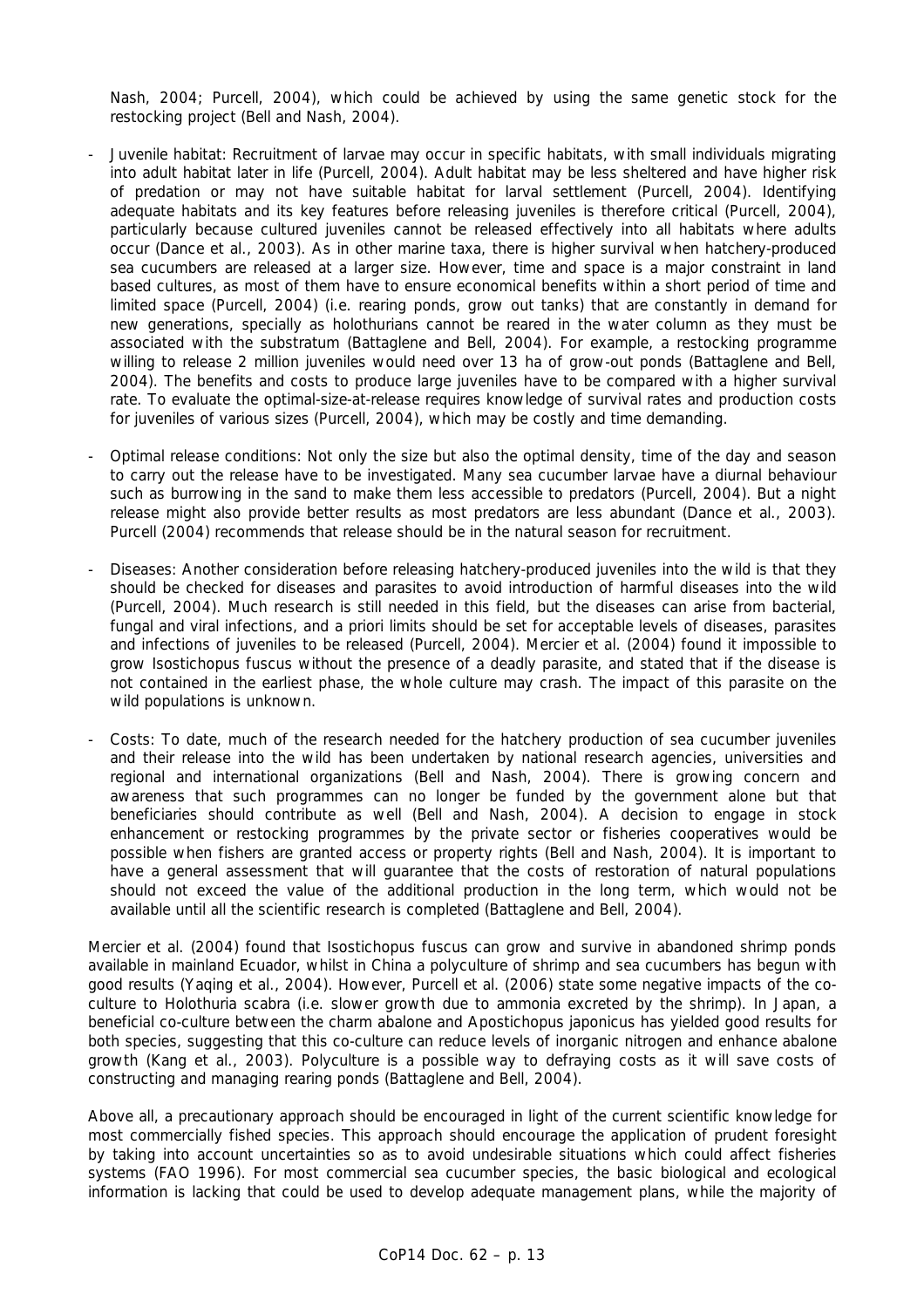such species is currently exploited with no protective or management measures in place. It should be taken into account that fisheries are only slowly reversible (FAO 1996), with very few positive examples involving sea cucumber fisheries.

## **2.4 Trade**

Trade in beche-de-mer is very widespread and one of the oldest form of commerce in the Pacific islands, (Conand and Byrne, 1993) mostly to satisfy oriental markets for luxury food. Major consumers are China, Hong Kong SAR, the Republic of Korea, Malaysia, Singapore and Taiwan province of China (Ferdouse, 2004).

Sea cucumber in the aquarium trade account for little when compared to the amount in the food industry. There are few reliable official statistics on the volume of sea cucumbers in the aquarium trade. From information supplied by stakeholders in the trade, (Fosså S. Ornamental Fish International, Pers. Com., 2006) estimated the global trade in live sea cucumbers (both deposit- and plankton-feeding species) to be between 200,000 and 300,000 specimens per year. Species of the families Stichopodidae and Holothuridae probably account for 70 % of this trade. The holothurian biomass entering the aquarium trade represents a mere 0.008 % of that estimated by Bruckner *et al.* (2003) in the beche-de-mer industry (Fosså S. Ornamental Fish International, pers. com).

Legal trade in sea cucumbers accounts for important revenue in many developing and developed countries (Conand, 2005a) and one of the oldest forms of commerce in the Pacific islands (Conand and Byrne, 1993), with catches aimed at satisfying oriental markets such as China, Hong Kong SAR, the Republic of Korea, Malaysia, Singapore and Taiwan province of China (Ferdouse, 2004), where it is mainly consumed as a delicacy (Conand, 2005 a, b). Most sea cucumber catches are imported into Asia mostly via Hong Kong SAR, Singapore and Taipei, from where they are re-exported to other countries (Ferdouse, 2004; Conand 2004a,b). The market is mostly for dried tropical sea cucumbers of all varieties, and a small amount of skinless and air-freight chilled sea cucumbers (Ferdouse, 2004). In the Pacific region, the leading suppliers are Papua New Guinea, Solomon Islands, Fiji and Australia (Ferdouse, 2004) whilst in South Asia, the main producing and/or exporting countries are Sri Lanka, Maldives and India. Their production is however relatively small in comparison with Southeast Asia and the Pacific (Ferdouse, 2004).

Import statistics from Hong Kong SAR show an increase in the number of countries exporting dried, salted or in brine sea cucumbers: 25 countries in 1989, 49 in 2001 and 78 in 2005 (HKG C&S, 2005). In 2005, eight countries exported over 1,000 tonnes each to Hong Kong SAR, six countries between 500 and 1,000 tons, 10 countries between 150 and 500 tonnes and the remaining 54 countries with catches less than 150 tonnes (HKG C&S, 2005). The main exporters to Hong Kong SAR are Indonesia, the Philippines, Papua New Guinea, Singapore and Fiji (HKG C&S, 2005).

Hong Kong SAR is the main port for Chinese sea cucumber imports, totalling over 29,200 tonnes from 1999 to September 2005 and over 5,000 tonnes in 2004 alone (HKG C&S, 2005). Hong Kong SAR does not produce beche-de-mer itself, and typically re-exports the products, primarily to mainland China (64.1 %), Viet Nam (24.5 %) and Taiwan province of China (4.7 %) (HKG C&S, 2005). The overall value of beche-de-mer imports and re-exports into and from Hong Kong SAR from 1999 to 2005 was USD 453 million, gradually increasing from USD 33 million in 1999 to USD 79 million during the first 9 months of 2005 (HKG C&S, 2005) (Annex 4).

Trade values registered as import statistics from Hong Kong SAR show an increase in the number of countries exporting dried, salted or in brine sea cucumbers from 25 countries in 1989 to 78 in 2005 (HKG C&S, 2005). In 2005 alone, eight countries exported over 1,000 tonnes each to Hong Kong SAR with the main exporters to Hong Kong SAR being Indonesia, the Philippines, Papua New Guinea, Singapore and Fiji (HKG C&S, 2005) and gross annual incomes ranging from USD 33 in 1999 to 99 million in 2004 (Annex 4).

However, available trade figures are thought to be an underestimation of the total global commerce, as trade routes are complicated, export data are incomplete and individual species are rarely differentiated in trade statistics (Bruckner 2003; Ferdouse 2004). FAO trade figures on global exports are low due to lack of published data from exporting countries (Ferdouse, 2004), and perhaps the use of harmonized reporting codes could help in identifying the value and amount that is imported and exported. These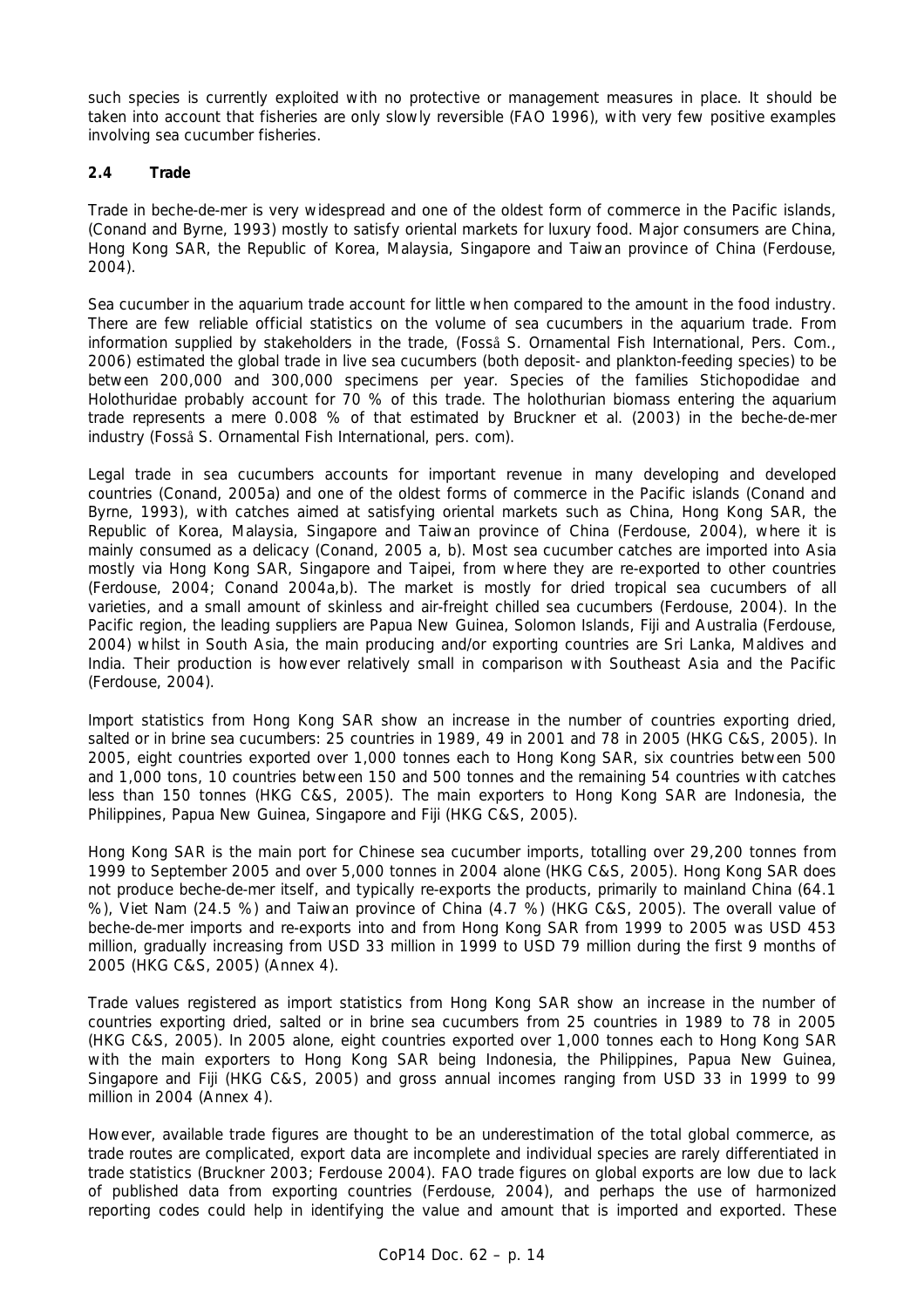codes should use standard units (i.e. kg of dry product) so as to ensure that they would be easy to interpret and track. Another useful tool is thoroughly analyzing the country reports on fishing of sea cucumbers provided to FAO. This would be extremely useful, especially if harmonized reporting codes were to be achieved.

The second most important sea cucumber import market is Singapore. Its imports declined from 820 tonnes in 1997 to 629 tonnes in 2000, mostly due to an economic recession (Ferdouse, 2004). The main exporters to Singapore are Hong Kong SAR, India, Yemen, the United States and South Pacific Island Nations. Most of the imports were lower quality sea cucumber, with the best-quality products imported from Australia and other Pacific sources (Ferdouse, 2004).

Sea cucumber poaching has a long history. In the 1700s, the Macassans from what is now Sulawesi (Indonesia) travelled across the Timor Sea to fish in what is now the Northern Territory in Australia (Stutterd and Williams, 2003). Currently, illegal fishing still occurs in Australian waters (Torres Strait) with both day and night poaching irrespective of the fishing closure since 1993 (Stutterd and Williams, 2003). Another problem to sea cucumber populations is poaching by foreign vessels. In May 2001, 110 Malagasy fishermen were arrested for illegal fishing in the Seychelles, and several metric tones of sea cucumbers were confiscated (Rasolofonirina *et al*., 2004). In Venezuela, over 900 kg of illegally caught sea cucumber were impounded from Asian fishermen in 1991 and 1992 (Bruckner, 2005a). In the Galápagos Islands, local fishermen harvest both *Isostichopus fuscus* and *Stichopus horrens* and later deliver their catch to foreign vessels anchored just outside the Galápagos Marine Reserve (Toral-Granda pers. com.). Philippine boats fish illegally in Malaysian waters and Indonesian fishers in Australian waters (Bruckner, 2005a). Due to its very nature, it is difficult to establish the volume and value of the illegal, unreported and unregulated (IUU) trade.

Sea cucumber fishery arrived to the Galápagos Islands in 1991 and was unregulated until 1994 when the first legal fishery started in October for three months. The fishery was closed prior to the closing date, and illegal activities persisted until its reopening in 1999 (Toral-Granda, 2005a). In early years, *Isostichopus fuscus* was the sole target of illegal activities. However, as its population declined, large quantities of *Stichopus horrens* were caught which were later traded at much reduced prices or on the black market (Toral-Granda, 2005b). Since the re-opening of the fishery in 1999, under a participatory and adaptive scheme, Ecuadorian export statistics do not reflect the total catch in the Galápagos Islands, with at least 112 tonnes that were not recorded (Altamirano, in prep). Additionally *Isostichopus fuscus* has been exported to Peru from where it was re-exported under Peruvian flag. Since 1999, Hong Kong SAR reports a total of 61 tonnes imported from Peru (Conand, 2005b).

Most illegal activities are fuelled by international buyers exerting pressure to local fishers and offering high prices for sea cucumbers. Generally, fishers get into a loan-debt cycle that fuels illegal activities (i.e. prohibited species, undersize animals or out of season). Illegal sea cucumber fishing can spiral into overexploitation of valuable species. Legal beche-de-mer trade is a lucrative market but illegal national and international trade can cause major problems in certain areas and help should be sought from countries worldwide to halt this practice and help conservation of sea cucumbers.

Ecuador announced at the 12th meeting of the Conference of the Parties (CoP12; Santiago, 2002) the inclusion of *Isostichopus fuscus* in Appendix III, which came into effect in October 2003. Since the Ecuadorian Government included *Isostichopus fuscus* in Appendix III, less unreported catches have been registered, and there exists now a clearer trading route which in due time could be used by Ecuadorian authorities to protect native stocks. *Isostichopus fuscus* is the only species of sea cucumber currently included in the CITES Appendices.

### *2.4.1 CITES implementation and identification issues*

The effectiveness of a CITES listing depends amongst other things on the ability of enforcement personnel, such as Customs officials, to identify correctly a listed species and the products thereof, for instance to prevent the laundering of illegally obtained specimens under different names, or fraudulent labelling (FAO, 2004a). For beche-de-mer, this was recognized in the two technical workshops as a major problem and good identification was found to be essential for managing international trade (Sant, 2005). Problems arising from labelling and identification may cause the clearance of shipments to be delayed or prohibited, with possible economical consequences. For example, in Malaysia, sea cucumber by-products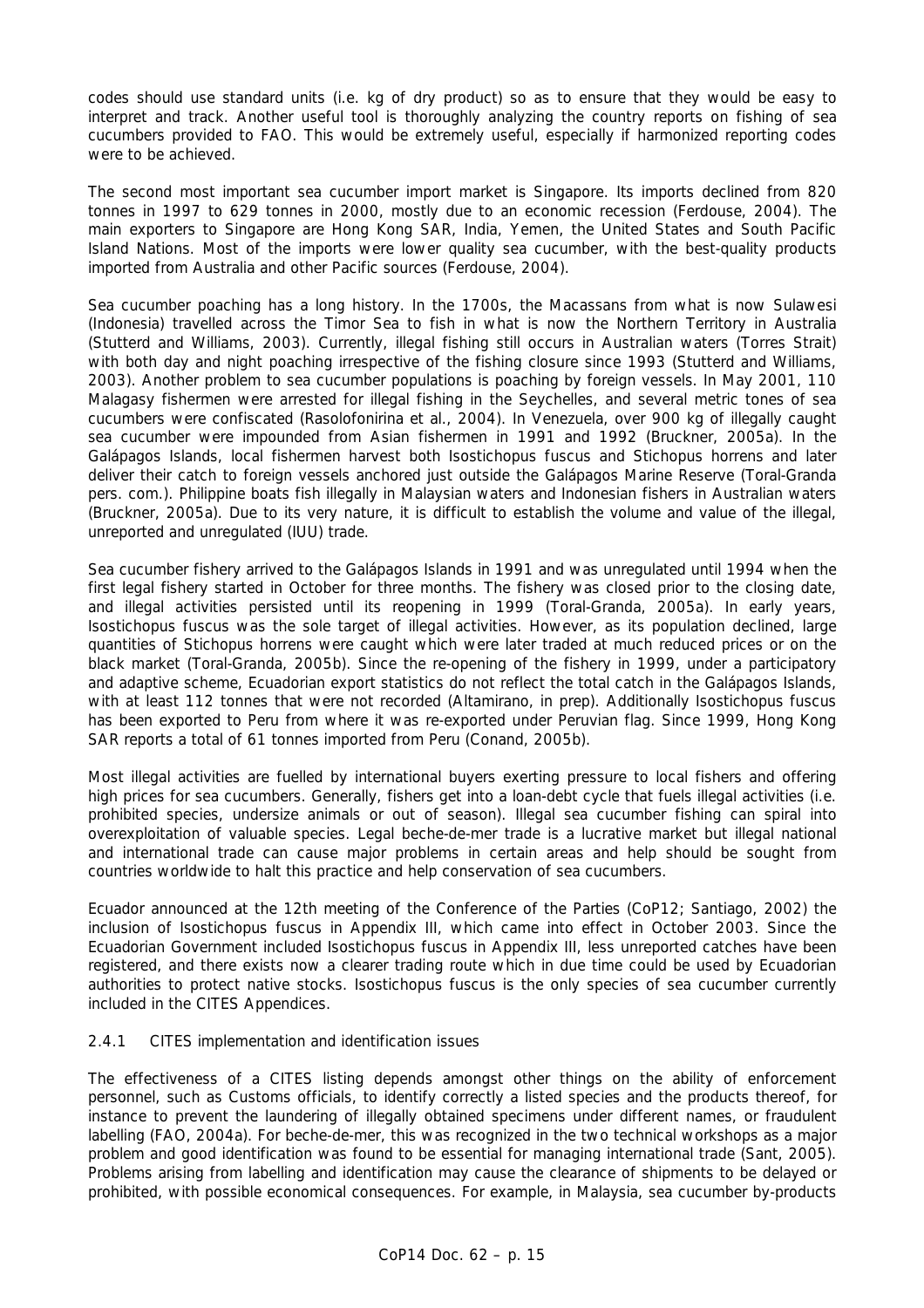are used in toothpaste and lotions. Improved labelling can help address concerns relating to identification of such products in trade, and currently there are many documentation and labelling laws and schemes aiming at controlling or identifying the source of fishery products in trade (FAO, 2004a). The ultimate goal would be to have an international standard for traceability of fishery products which would provide all information relevant to the product itself (FAO, 2004a). Additionally, Parties should consider implementing a minimum size of sea cucumbers to be exported, and if possible a ban on exports of broken sea cucumbers.

Currently, further research is being undertaken on the subject. FAO has hired an expert to develop an identification guide for commercial sea cucumber species. The guide will include photos of the live commercial sea cucumber and processed beche-de-mer, and whenever possible a picture of the espicules taken from the dorsal body wall. Moreover, upon completion the intended FAO guide should provide biological, ecological, trade and price information for most commercial sea cucumber species, aiming to help identify priority areas or species that need further conservation efforts.

If considering the inclusion of sea cucumbers in Appendix II and using the 'look-alike' provision<sup>3</sup>, most of the commercial species of beche-de-mer (42 species, Conand 2005a) might have to be included, hence most of the international trade would become regulated under the provisions of the Convention. The 'look-alike' provisions are important for sea cucumbers as these are often traded in different processing forms (i.e. brine, frozen, dried) making some species difficult to identify and distinguish (Sant, 2005). Additional identification tools or mechanisms should include proper documentation and labels so that the product would be 'readily recognizable', especially in the case of by-products used in cosmetic and health products, for instance *Stichopus horrens* in Malaysia.

If one or more species of sea cucumbers were to be included in Appendix II, international trade in specimens of these species would require CITES documents. Important pre-conditions for issuing CITES export permits are that the CITES Management Authority of the exporting country should have established that the sea cucumbers to be exported were obtained legally, and the Scientific Authority should have advised that the exportation will not be detrimental to wild populations of the species (i.e. is sustainable). For many sea cucumber species, fishery, biological and ecological information is scarce, with some tropical fisheries still trying to identify the species in trade. For such cases, establishing safe levels of exportation would require a more cautious approach than for species for which these parameters are well understood. However, the fishery management tools outlined in section 2.3.3 can avoid unsustainable harvest and trade. Nonetheless, there are countries with lax or inadequate fishery regulations that are poorly enforced. Making adequate legal findings that the specimen to be exported was not obtained in infringement of national laws could therefore be difficult but CITES-listings could actually offer incentives and the rational for improving these.

Although that the taxonomic recognition up to the family level is generally easy, identification of sea cucumbers at the species level is still regarded as problematic. Due to the taxonomic uncertainties in many species, it is very probable that some varieties will have to be classified as full, separate species in future. Some of the commercially important species are still under taxonomic review as live specimens (including *Holothuria scabra*, Uthicke and Purcell, 2004; *Holothuria nobilis*, Conand, 2005, Uthicke *et al*., 2004; *Holothuria fuscogilva*, Uthicke *et al*., 2004). Once on the international markets, the processed forms of some species of sea cucumber can be almost impossible to distinguish from others even to the trained eye (Conand 2004), hence the need to develop an identification guide that allows clear guidance on the identification of commercial sea cucumbers (Sant, 2005).

Live sea cucumber taxonomy is based on anatomical features, such as the oral tentacles, podia and the shapes and combination of microscopic spicules (the skeletal components in the body wall of all sea cucumbers). These spicules can take widely different shapes such as be rosettes, C-shaped rods, buttons, and plates (Hickman, 1998) and are present in larvae (Massin *et al.*, 2000; Rasolofonirina and Jangoux, 2005) and adults (Hickman, 1998; Conand, 2005b). Additional work on the molecular phylogeny (Uthicke and Benzie, 2003; Uthicke *et al.,* 2004), morphology (Cherbonnier, 1980), and visual (Conand, 1990) and skeletal features (Cherbonnier, 1980; Conand, 1990; Uthicke, *et al*. 2004) has also

*<sup>3 &</sup>quot;…the specimens of the species in the form in which they are traded resemble specimens of a species included in Appendix II under the provisions of Article II, paragraph 2 (a), or in Appendix I, such that enforcement officers who encounter specimens of CITES-listed species, are unlikely to be able to distinguish between them;" [Resolution Conf. 9.24 (Rev. CoP13)]*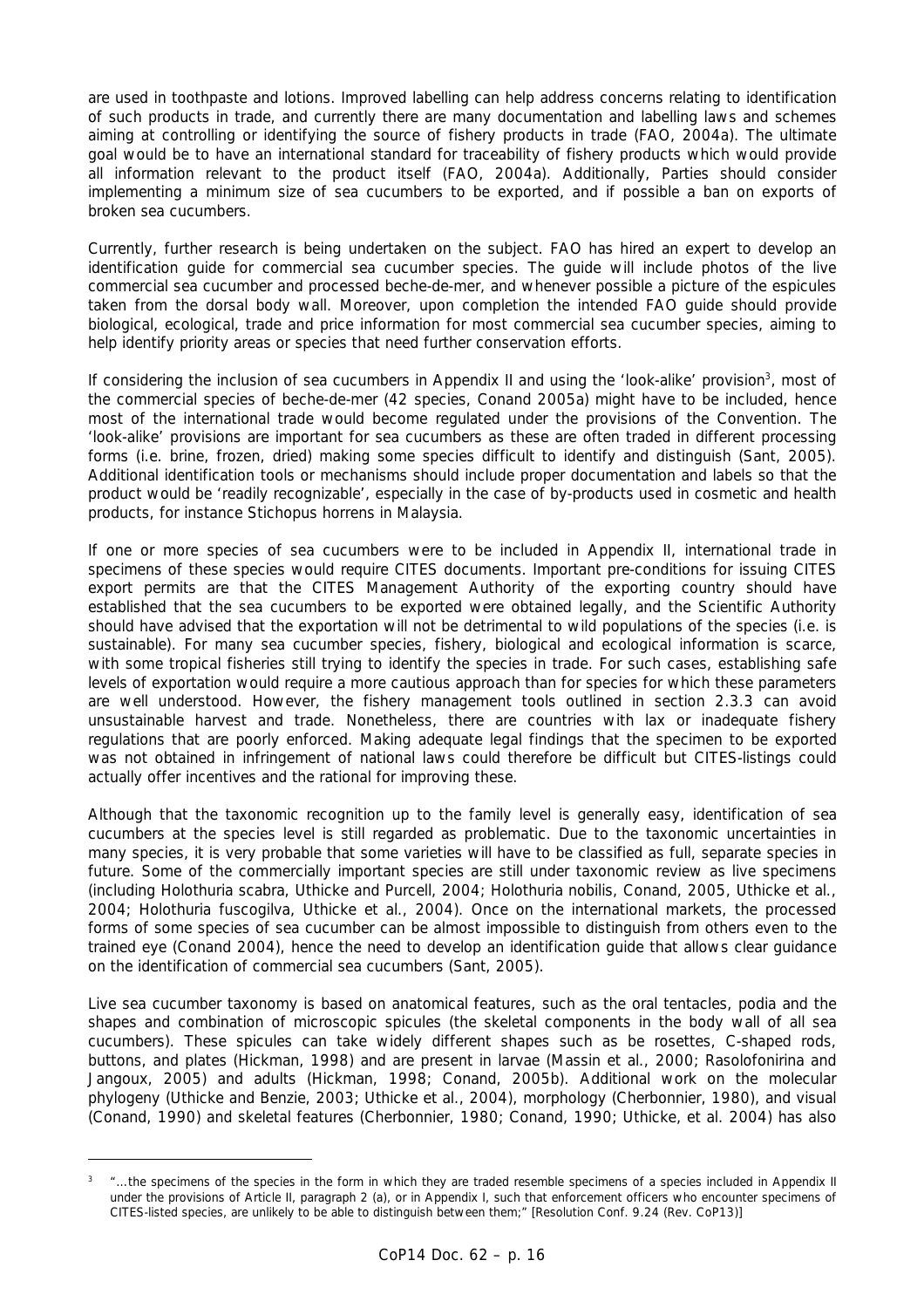been undertaken. However most of these technologies are costly, need to be performed by trained personnel and yield results in longer time. Places such as Hong Kong SAR or Singapore, which deal with most of the international beche-de-mer imports, need timely and precise methodologies so as to identify which species is being marketed and help in international conservation efforts and trade management.

Toral-Granda (2005b) identified the use of the calcareous spicules as a cost-effective and handy methodology for identifying *Isostichopus fuscus* and *Stichopus horrens* in different levels of processing (fresh, in brine or dried). The proposed methodology targets dried specimens that are already in the international market and it enables quick and easy identification, it is cost-effective and can be performed by biologically untrained personnel. However, care must be exerted when using this methodology on all species as the composition of the body wall spicules has not yield positive results in all species analysed (Uthicke *et al*., 2004, 2005). A catalogue identifying the key external characters as well as the spicules present in the body of the commercially important species has been identified as a priority work by FAO and work is currently underway.

### *2.4.2 Social and economic aspects*

Tropical beche-de-mer fisheries are traditionally artisanal with many species being harvested whilst temperate ones are more mechanized and involving one or few species. Beche-de-mer fisheries are one of the most important sources of revenue for local fisher communities in several developing countries, such as Ecuador (Galápagos Islands) (Toral-Granda, 2005a), Madagascar (Rasolofonirina *et al*., 2004), Papua New Guinea (Kinch, 2002, 2005) and Solomon Islands (Richards *et al*., 1994). Coastal communities in Pacific Island Nations (PINs) often have few other options to derive any income (Battaglene and Bell, 2004). In Papua New Guinea, this fishery has a direct impact on the social and economic well-being of the fishing communities as it allows more participation than other fisheries (Kinch, 2005), as well as income in isolated rural communities where other sources of income are rare or not available (Kinch, 2005).

The easiness to collect sea cucumbers and the simple, low technology needed for beche-de-mer processing make it an ideal resource for untrained people (i.e. non-fishers, women and children) to rely on as their source of income. For example, in the Galápagos Islands, when *Isostichopus fuscus* was still quite abundant it was common to have school children and housewives wading and snorkelling in the shallow areas in search of sea cucumbers. These will be later processed and sold in the local market with the revenue used for every-day living expenses and commodities. Additionally, as beche-de-mer can be stored for long periods without deterioration it is possible to launder beche-de-mer in the black market and provide a permanent income to fisherfolk with direct consequences to both natural sea cucumber and human populations.

In temperate regions, any concerns about conflicts between subsistence and commercial harvesters have been addressed by means of a fishery management plan or the identification of subsistence areas that would be closed to commercial harvesting (Bruckner, 2005c). In the United States, most beche-de-mer fisheries have been managed by licenses (Bruckner, 2005c), hence limiting the number of people that rely on this activity, and maximizing their profits and revenues.

Current trends of overexploitation in many countries (Annex 2) have however led the active beche-de-mer fishers to target less valuable species or undersize individuals so as to keep a source of income. Buyers may exert pressure on local fishers to bring beche-de-mer by providing cash-advances and then buying the product at low prices, creating a loan-debt cycle that is difficult to break. This cycle is very detrimental to both sea cucumber species and local communities.

### **3. Management and conservation strategies**

### *(i) Management to reduce impacts on wild populations*

The lack or the inadequacy of management plans at both the national and regional levels have prompted the overexploitation of many sea cucumber populations (Bruckner, 2005b). Such management plans should be developed at the national level with assistance from Regional Fisheries Management Organizations (RFMOs) or international organizations (e.g. FAO), and should include strategies both at the local/community and the national level. It is highly recommended that relevant national, regional and international institutions cooperate with each other so as to prepare comprehensive management plans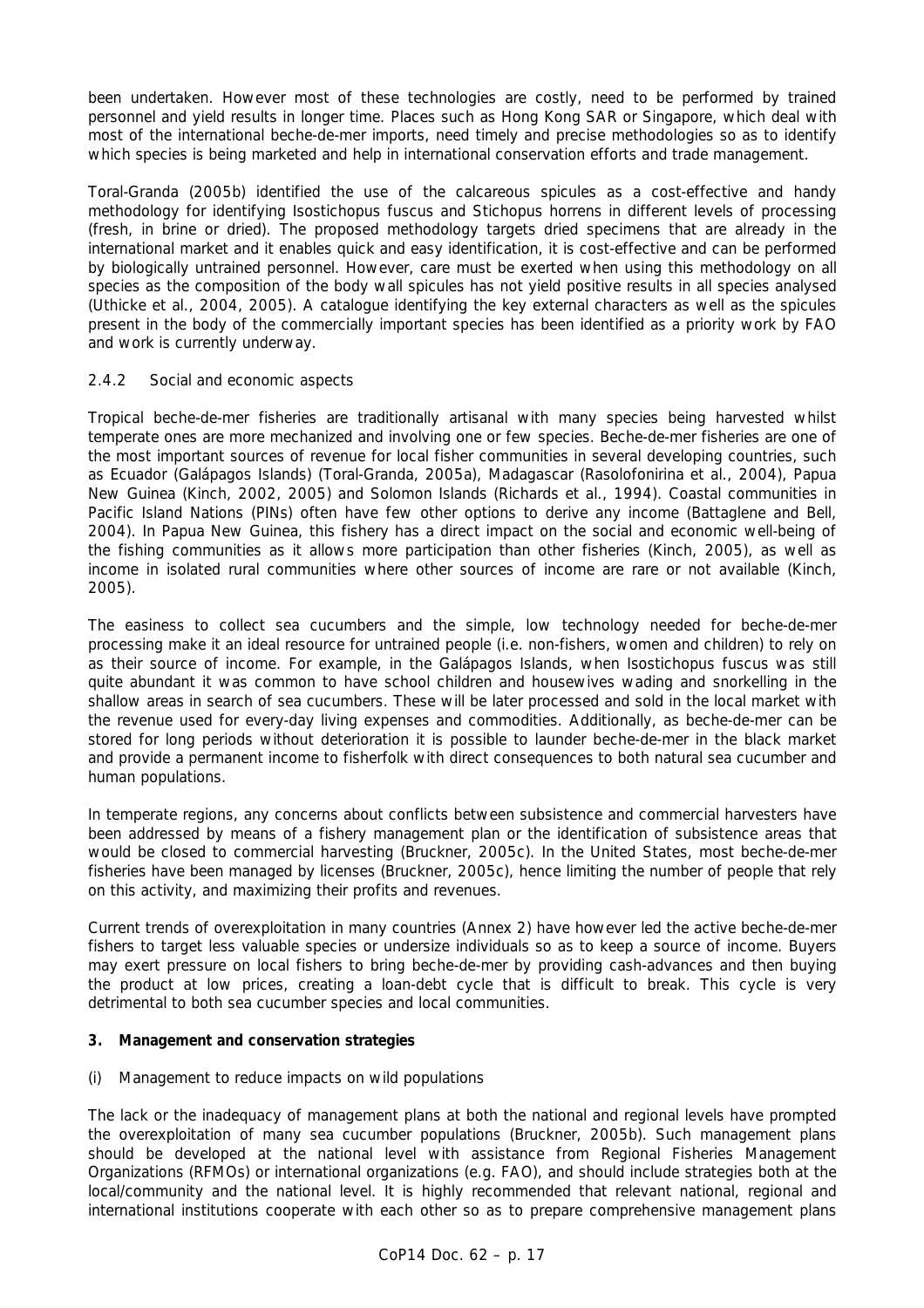(Bruckner 2005b). Another key point affecting trade directly is the identification of the catch. A clear guide of commercially important species should be developed per locality, country and region, plus clear labelling on the species in trade so as to facilitate import and (re-) export and the enforcement of regulations governing international trade.

Joint use of management tools between RFMOs and countries can be the way forward for sea cucumber management and conservation, and they should, if deemed appropriate, be identified with the direct users and stakeholders of the resource. Management regimes could vary from sophisticated stock assessment models that rely on catch and fishery data to relatively simple measures such as minimum size limit to minimum landing size (FAO, 2004a). Additionally, the CITES Secretariat should draw the attention of the national fishery agencies to the vulnerability of sea cucumber populations, especially when dealing with those subject to trade (cfr. the species in commercial trade indicated in Annex 3).

For transboundary species, regional management should be encouraged in order to preserve as much of the original stock as possible. These require bilateral and international agreements to preserve both the stock itself and its habitat (Bruckner, 2005a). Due to the life history of sea cucumbers, much care must be exerted when dealing with source and sink<sup>4</sup> populations, especially because adult individuals are sedentary whilst fertilized eggs and larvae are pelagic. Proactive measures such as a clear understanding of the biological and ecological parameters of possibly exploitable populations should be encouraged. If a sea cucumber fishery already exists, identification of other possible commercial sea cucumber species should be a high priority to ensure scientific data gathering that will allow a management regime based on scientific information. This is due to the very nature of sea cucumber fisheries, i.e. that once a highly valuable commercial species is depleted, fishing interest will be geared towards less valuable species. If scientific information is available on the latter, then management for such species would include current and up-to-date information that will allow a better planning aimed towards its sustainable use. Information such as growth, ecological role and population dynamics should be obtained from virgin populations so as to ensure no bias due to fishing impact.

No-Take Zones should be encouraged as an umbrella option because they provide shelter for commercial and non-commercial species. Despite the little information on the effectiveness of this management tool for sea cucumber populations, its benefits for other commercial marine species and whole ecosystems are well known (Ward *et al.,* 2001; Gell and Roberts, 2003). In addition to NTZs, total allowable catches should be incorporated in traditional management schemes, ensuring that the fishery has a limited entry. A fishing season would allow the natural populations to reproduce and recover, and should be implemented in all cases.

Minimum size is a management tool that can be hard to enforce due to sea cucumber plasticity, both alive and processed. However, if used jointly with a TAC it could encourage responsible fishing activities as small individuals will still count for the TAC, and hopefully fishers will prefer legal-sized individuals that have achieved sexual maturity, hence benefited the natural population. If possible, minimum size limits should be placed on dry individuals as it is not practical for other processed forms due to variable water content and therefore different degrees of shrinkage (Bruckner, 2005b). However TACs can be set outside the Maximum Sustainable Yield or without any scientific basis, thus being a social or political management tool. Gear restrictions, such as trawl nets, should be enforced, mostly to deter incidental bycatch of sea cucumbers and other marine organisms. A ban of scuba diving or hookah can also help maintain deepwater stocks which could help through reproduction.

However, all these management tools must be enforced effectively to be beneficial. Many countries do not have the staff or funds to monitor fishing activities and ensure that regulations are respected. In some tropical countries, beche-de-mer fishing is performed beyond any management scope, and any attempts to set regulations may cause social unrest when large parts of the fisherfolk population rely on this resource for survival and may not be willing to forfeit a free-for-all activity. Nonetheless, a RFMO for sea cucumbers could gather positive experiences in different countries so as to help implement those in other countries with management and scientific information problems. National experiences such as the one in the Galápagos Islands could be beneficial if shared, especially to other developing countries, as it may help overcome problems more easily and address possible problems as they happen.

*<sup>4</sup> Source populations are those that provide other populations with larvae or juveniles, whilst sink populations are those that receive the juvenile production for other populations, and their own juveniles do not stay within the population boundaries.*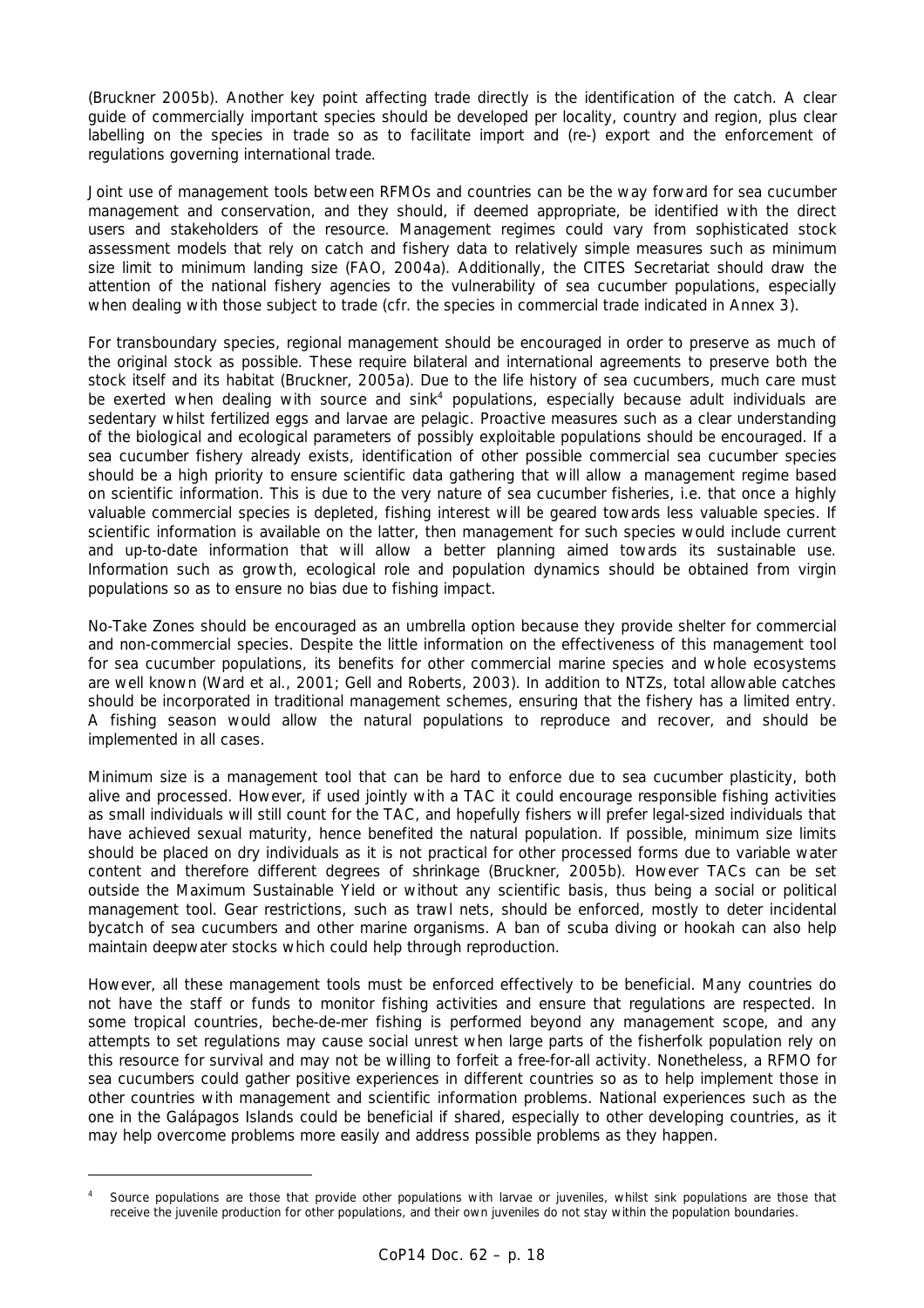### *(ii) Relationship between aquaculture, capture fisheries and conservation of wild populations*

Sea cucumber aquaculture production has increased drastically in recent years, yielding a sustainable and profitable option to capture fisheries hence benefiting sea cucumber conservation efforts. However, much care should be exerted when attempting restocking and stock enhancement without proper scientific information so as to minimize unnecessary risks such as introduction of diseases and genetic mixing.

Sea cucumber capture fishery catches have declined worldwide due to overexploitation, which in turn could make other less valuable sea cucumber species desirable for capture, increasing the threat to holothurian populations. Currently, mostly *Apostichopus japonicus* is under aquaculture exploitation; however other species such as *Holothuria atra* (Ramofafia *et al.,* 1995), *Holothuria nobilis* (Preston, 1990) *Actinopyga echinities* (Chen and Chian, 1990), *Actinopyga mauritiana* (Preston, 1990) and *Actinopyga miliaris* (Battaglene, 1999), *Stichopus horrens* (Sarver, 1995) and *Holothuria fuscogilva*  (Battaglene, 1999), have been included in aquaculture ventures with unsuccessful results (Sttuterd and Williams, 2003).

If attempts are made to manage the overexploitation of sea cucumbers worldwide through aquaculture or restocking because stocks are overfished, then similar measures would also be expected for other species with depleted stocks. Any stock enhancement or restocking programme could increase 'paternalism' toward the fishing sector, and would reinforce the idea that stocks can be overfished because they will later recover following changed management practices.

Aquaculture can provide food security and it can also promote communities to stop relying on capture fisheries to satisfy their economical needs; however, much care should be exerted when new aquaculture ventures for sea cucumbers could destroy natural habitats, for instance mangroves, or exert additional pressure to populations in critical lows (i.e. collection of spawners or broodstock). Wild populations may benefit from such ventures if a complete moratorium is set in place as it will allow natural recovery rates within the population. Additionally, further environmental education and communication with the local community should, in time, allow a change from the current 'boom-and-bust' approach to one that better reflects long-term sustainability.

#### *(iii) Implementation and enforcement of national and international measures (roles for and relationship between CITES and FAO)*

A CITES listing could benefit sea cucumber species by (i) curtailing illegal international trade and associated harvest; (ii) enhancing sustainable exploitation of wild stocks that are harvested for international trade through the making of non-detriment findings (for Appendix-II listings); (iii) contributing to a reduction of over-harvests; (iv) increasing awareness amongst stakeholders and decision-makers for the need to manage and conserve sea cucumbers; (v) providing better opportunities for technical assistance, targeted research and capacity building; (vi) helping to address FAO's concerns about overexploitation; (vii) assisting conservation and management for the long-term socio-economic benefit of fishers (Appendix II and III listings); (viii) promoting regulatory measures to comply with CITES provisions; (ix) installing standardized and comprehensive trade reporting amongst countries, and centralized data gathering and analysis on trade; and, (x) encouraging the development of RFMOs for sea cucumbers (Bruckner 2005b). A CITES listing can also offer Parties international tools to avoid that sea cucumber species become seriously endangered due to international trade, and promote the development of management strategies both at the national and regional levels.

Bruckner (2005b) also identified problems with including sea cucumbers in the CITES Appendices, which are: (i) burdens on both range and importing countries to comply with permitting requirements, undertake research, eventually develop new legislation, train stakeholders in new trade provisions and specimen identification, promulgate regulatory measures to comply with CITES provisions, etc.; (ii) short-term socio-economic impacts by the reduction of fishery income, tax revenue and disruption of local fishing communities; and (iii) potential diminished cooperation in market surveys and IUU trade investigations.

At the national level, most financial implications of a CITES listing would depend on the involvement of the country in the international trade of listed species as an exporter, re-exporter or importer. Such cost would relate to listings in Appendices II and III as trade in Appendix I would be extremely limited. However, illegal trade may require the application of additional or new enforcement and surveillance (FAO 2004a). Costs of implementation would normally be absorbed by the Party within its resource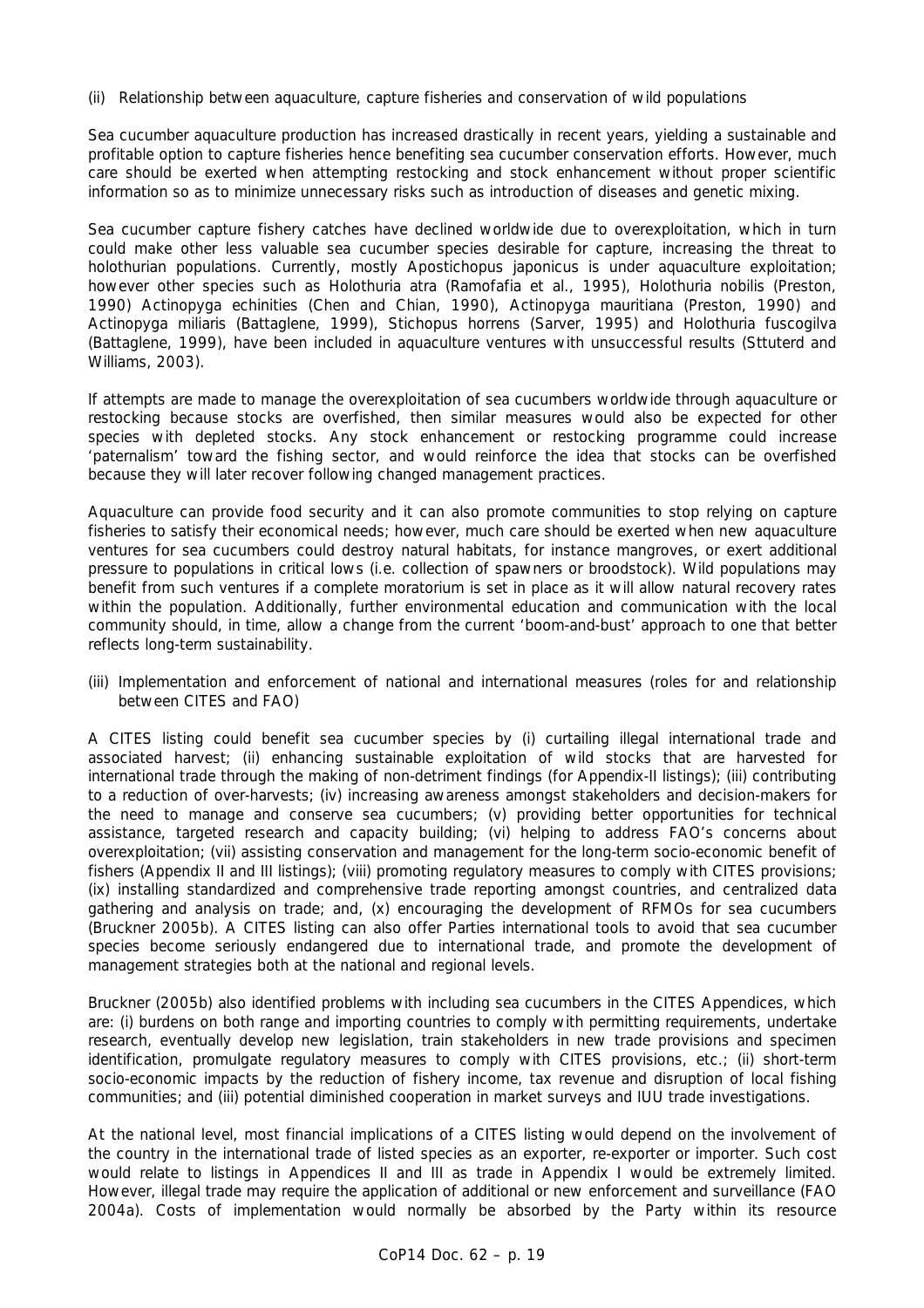management and enforcement budget through the CITES Management Authority. These should be separated as start-up and recurring costs. These costs may in some cases be minimal as enforcing mechanisms may already be in place to deal with other CITES-listed species or fisheries resources. Most costs would be carried by the trade and by border controls at the importing Party.

Start-up costs may include (i) training and capacity building for government officials so as to identify the new species listed; (ii) education and awareness-raising of the fishery and aquaculture sectors about the requirements for trade in CITES-listed sea cucumbers; and (iii) production of tools to assist the identification of sea cucumber species in trade. Recurring costs may include: (i) scientific research upon which to base non-detrimental findings for Appendix-II sea cucumbers, noting however that if the budget constrains this procedure, a NDF could be based on the best available information to the Scientific Authority; (ii) gathering assurances that the specimen was not obtained in contravention of the laws of that State; (iii) processing of permits, compilations and submission of annual reports to the CITES Secretariat; (iv) inspection of imports and exports; and (v) detection and prosecution of illegal trade (FAO 2004a). Funds for both start-up and recurring costs are hard to obtain, especially for developing countries where the government has other priorities.

A CITES listing can be seen as a useful international measure for enhancing conservation of species threatened by trade, but others believe that aquatic species which provide food security should be conserved by means of regional or national regulations and fishing management plans. However, there are few measures that could be implemented by countries alone, whether or not a CITES Party or FAO Member, which could help improve conservation efforts of commercially important aquatic species such as the sea cucumber. On the one hand, FAO could help national agencies to develop comprehensive management plans in order to avoid overexploitation, provide training in fishing and post-handling techniques to maximise the economical gain, and develop easy-to-follow manuals explaining these issues. On the other hand CITES could create the international regulatory conditions to ensure that trade is conducted sustainably and legally, while curtailing illegal international trade and creating awareness of how unregulated trade is negatively impacting on the conservation status of these species. CITES listings could enhance opportunities for research, training and capacity building, hence helping at the national level. A significant problem identified by both workshops is the lack of a standardized methodology for reporting exports (including species in trade, processing forms and units used), and although it should be implemented at the national level, this could be an area in which joint work between CITES and FAO could be greatly beneficial.

### **4. Conclusions and recommendations**

Sea cucumbers are prone to overexploitation due to their limited mobility as adults, late sexual maturity, a density-dependent reproduction, habitat preferences and low rates of recruitment. Moreover, they can be easily exploited because adults are large, often diurnal, easy to detect and collect, and do not require sophisticated fishing or processing techniques. Increasing consumption trends in Asia markets are threatening sea cucumber populations worldwide as new species are being targeted upon depletion of higher value species. Many sea cucumber populations are currently overexploited; and the current demand for such species in the Asian markets, are demanding new fishing grounds, higher catches and an increasing aquaculture production.

Worldwide, some 42 species are known to be widely used for commercial purposes, which could help focus management efforts at the national and international levels. Most of these species are threatened by trade. The sustainability of these fisheries is influenced by the vulnerable nature of the species, difficulties in gathering critical biological and management information, and the challenges in implementing management plans to overcome unsustainable harvests. Out of these, species of 'high concern' and of 'concern in certain countries of its range' have been identified in this document, which should prompt the implementation of adaptive national and regional management plans. These management plans should be based on the best-available information available and promote the use of the precautionary approach. By implementing this approach, Parties may to avoid undesirable outcomes. The lack of scientific information on which to base sound management plans should not be a hindrance when applying management measures. For example, in the case of species already recognised as of 'high concern' or 'concern in certain countries of its range' without management plans in place, a precautionary approach would be to close fishery altogether, or implement management tools such as minimum harvest size, No-Take zones and/or total allowable catch.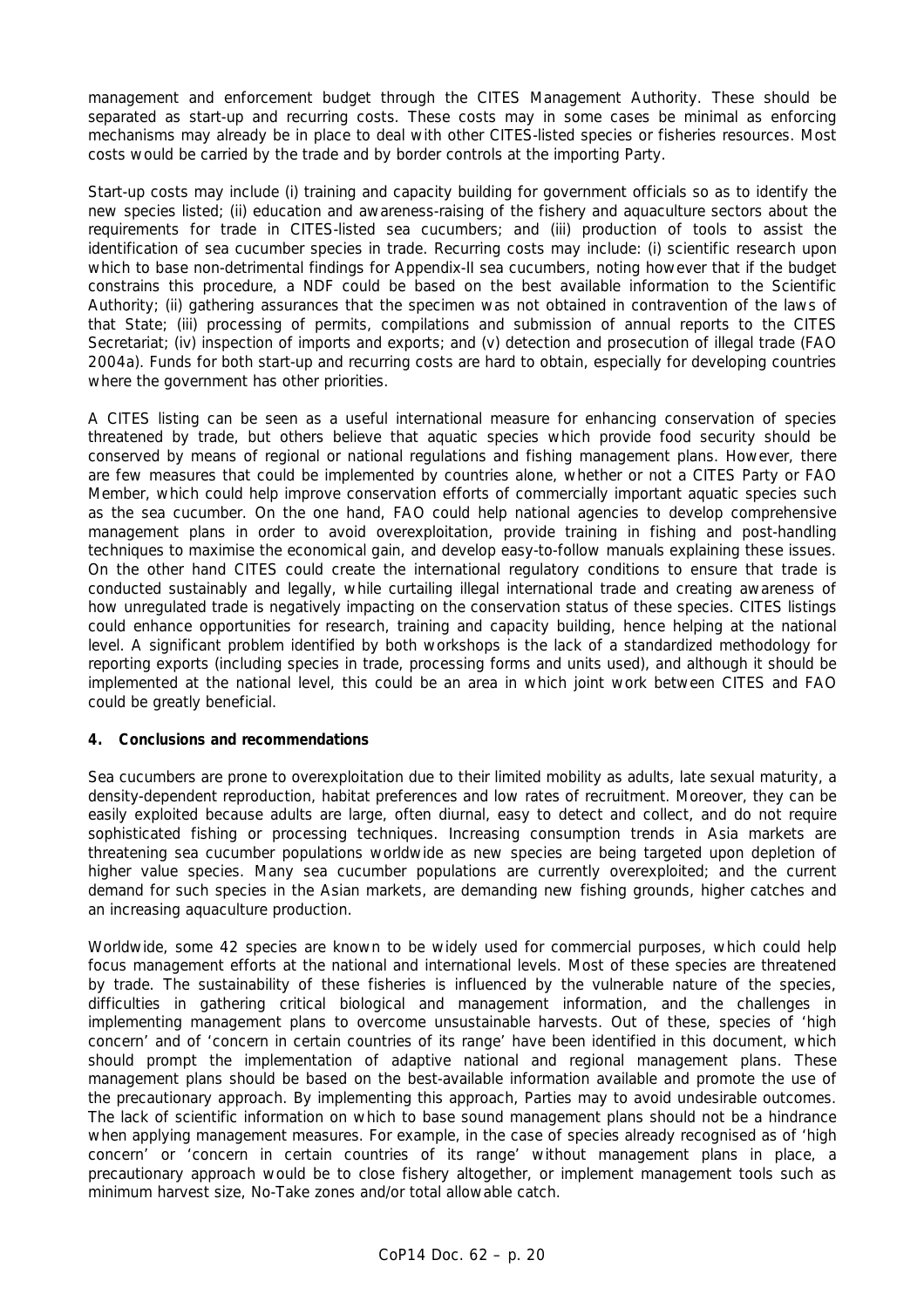Additional work on species of 'concern' should include developing of scientific information on the biology, ecology, distribution, population genetics, so as to help develop such plans and promote sustainable use of this resource. The main areas of interest would be on stock assessment, ecology and biology. These, teamed up with an IUCN categorization could be valuable as it can clearly pinpoint research needs and help prioritize species of conservation concern. Sea cucumber fisheries are an important source of income in many developing countries, and if their populations are to be maintained or restored, funds should be devoted to develop better science, regulations and management strategies irrespective of their inclusion in the CITES Appendices.

Additional measures such as developing and disseminating identification guides for live and processed sea cucumber could assist the monitoring of international trade. The guides should aim their information to all levels of the trade chain, including fishers, traders, custom officers, border control agents, managers, scientist and politicians. Along these lines, capacity building for custom officers, managers and fishers should be implemented to enable them to correctly identify sea cucumbers in all forms of processing. This should be prioritised for developing countries where most of the beche-de-mer comes from.

A socioeconomic evaluation of the fisheries should be conducted, especially in developing countries, to clearly identify the importance and role of beche-de-mer fishing in the livelihoods of coastal fishing communities. This may help to identify viable alternatives to a beche-de-mer fishery.

A viable option, that should be considered by Parties involved in beche-de-mer fishery is the inclusion of their species in any CITES Appendices. Special consideration should be given to those species (i.e. 'high concern') already highlighted as in need of conservation and management actions. Additionally, the current Appendix III listing of *Isostichopus fuscus* by Ecuador should be assessed, with a report including current benefits of such listing, problems and needs. This could be used as an example for other Parties wishing to take similar action. So as to achieve this, greater cooperation between fisheries and CITES authorities should be encouraged, specifically in the areas of capacity building, training, and reporting. Additional work on capacity building should be address by FAO and CITES.

Appendix-II listings would additionally result in requirements to make non-detrimental findings and determine legal acquisitions for specimens to be exported, as well as in more detailed trade data. This would benefit the national management of exploited stocks and help pinpoint areas requiring further research or development, as well as possible conflicts or problem areas. A CITES listing would give such species priority for conservation actions, design of management tools, and taxonomic identification.

Provided the administrative and scientific capacity exists or can be developed to adequately implement a CITES listing, the inclusion of one or more species of sea cucumbers of the families Holothuriidae and Stichopodidae in CITES Appendix II may benefit their long-term conservation and survival by ensuring sustainable levels of off take and export, combined with strong controlling mechanisms to verify the legality of exports. Cooperation amongst range States would need to be enhanced in order to improve the effectiveness of a listing. Nonetheless, a more beneficial cooperation treaty would be between major range States and major consumer nations to ensure that CITES-listings work effectively. Additionally, regional and international organizations could cooperate by developing regional management plans for shared stocks, whilst scientific organizations should draw funds and attention to obtain basic biological, ecological and fishery information on sea cucumber species, with special attention to critically overexploited species, for which information is deemed vital.

Most sea cucumber species lack important biological, ecological and fishery information and the making of robust non-detrimental findings, as required with Appendix-II listings, might therefore be difficult in some circumstances. It should however be noted that such a determination can be based on extensive scientific research but also simply on the best information available to the Scientific Authority. Nonetheless, some species do not seem to have sufficient biological, conservation status, fishery and trade information to decide on their inclusion in Appendix II, and it is encouraged that such research takes place. Scientific research should be encouraged and funded, with the main emphasis on basic biological and ecological investigations as well as stock assessment for priority species. Governments should record catches up to species level, focusing on hotspots, both for biodiversity and social implications. Data on capture fisheries, aquaculture and/or sea ranching should be recorded independently, as this would allow to clearly identify the major origins of sea cucumbers entering international trade. Countries should improve reporting at the national and international level by including units (i.e. kg, tonnes), state of the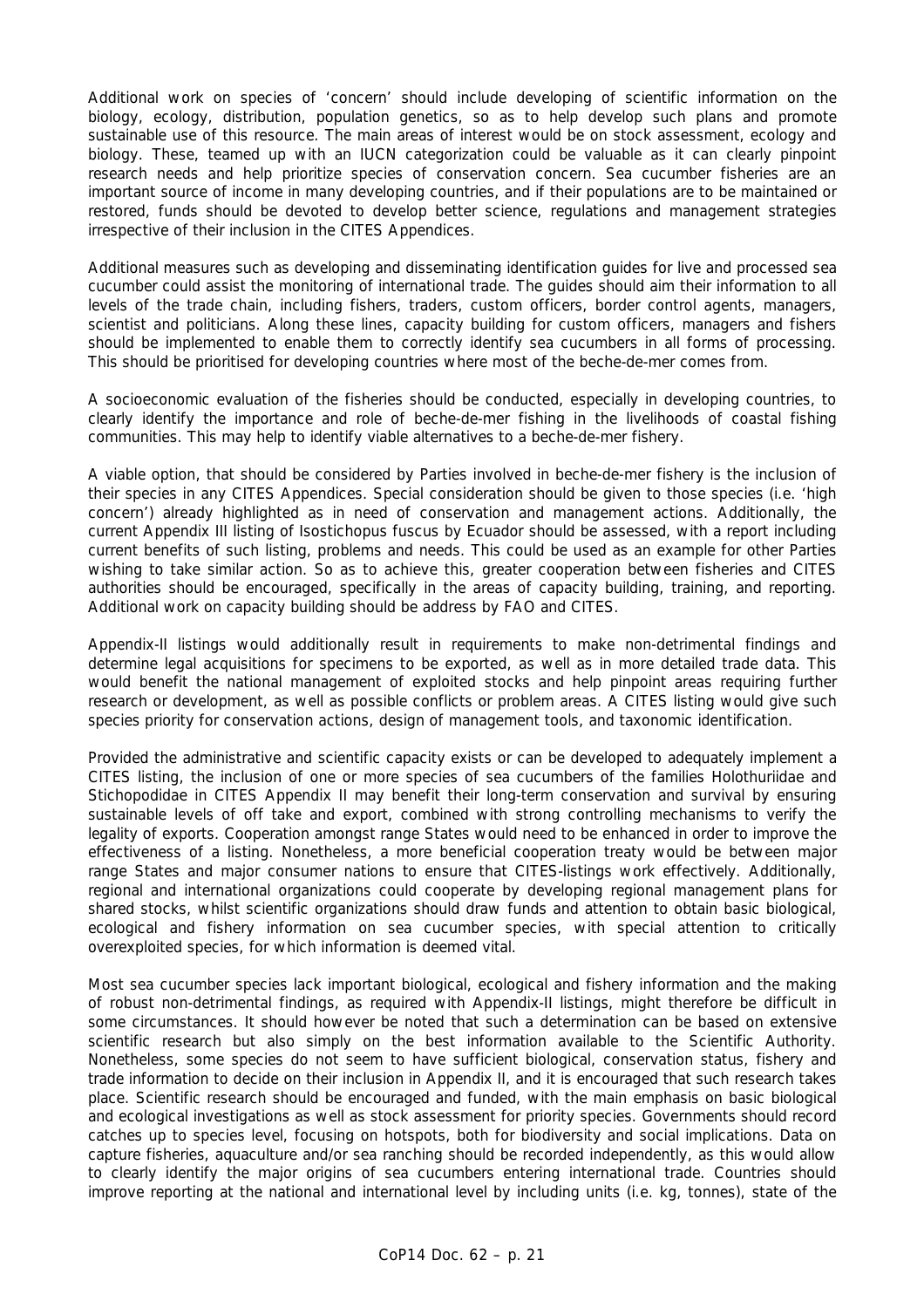catch (i.e. fresh, frozen, in brine, dry) allowing an estimation of the total biomass removed from the wild. At the national level, each Party should clearly identify where the product comes from, the scientific name(s), locations, habitat, weight, size, total number of individuals, annotate regulations pertaining the fishery, if any, and distinguish if the product reported originates from capture fisheries or aquaculture/sea ranching. All these information should be centralized in one government agency. Information like this would allow comprehensive in-country analysis that will yield information that could help establish its exploitation level and facilitate regional reviews and analysis. At the international level (i.e. FAO) Parties should provide timely reports which should include information where the product originates from (capture fisheries or aquaculture), the state of the catch, scientific name, export value in USD. FAO and all Parties involved in beche-de-mer trading should work together to develop standardized codes for reporting international trade. These codes should be made available to main trading ports worldwide (i.e. Hong Hong SAR, Singapore, China) and strict adherence should be encouraged.

Mariculture and sea ranching of sea cucumber species has proved successful with few species in different regions as good examples, with China the forefront of these ventures. Best practices should be identified in China and other regions (i.e. Australia, New Caledonia) currently working on developing this alternative to capture fisheries. The FAO ASCAM proceedings provide a good summary of the methodologies used in China.

Lastly, FAO will be having a workshop to develop the "Technical guidelines for sustainable management of sea cucumber fisheries" in November 2007 with scientists and managers still to be decided. The outputs from this workshop should be evaluated by the Animals Committee, and recommend appropriate follow-up actions to support this initiative. Additionally, within a year of CoP14, the CITES Secretariat, FAO and other relevant partners should convene a technical evaluation in order to draft recommendations, identify and discuss progress in exporting countries, identify key needs in producing countries with the greatest number of species under trade, and develop pilot programs specific to individual countries of fisheries. The CITES Secretariat and FAO should help raise the funds to carry out this activity.

#### **5. References**

Aguilar-Ibarra A and G Ramírez-Soberón 2002. Economic reasons, ecological actions and social consequences in the Mexican sea cucumber fishery. SPC Beche-de-Mer Information Bulletin 17: 33-26.

Altamirano M, Toral-Granda MV and Cruz E 2004. The application of the adaptive principle to the management and conservation of *Isostichopus fuscus* in the Galápagos Marine Reserve. Pp. 247–258 In: Lovatelli A, Conand C, Purcell S, Uthicke S, Hamel J-F and Mercier A (eds). Advances in Sea Cucumber Aquaculture and Management. FAO, Rome, Fisheries Technical Paper No. 463: 425 p.

Aumeeruddy R and R Payet 2004. Management of the Seychelles sea cucumber fishery: status and prospects. Pp. 239-246. In: Lovatelli A, Conand C, Purcell S, Uthicke S, Hamel J-F and Mercier A (eds). Advances in Sea Cucumber Aquaculture and Management. FAO, Rome, Fisheries Technical Paper No. 463: 425 p.

Awaluddin A 2001. Pharmaceuticals. P. 118-119. In: The Encyclopaedia of Malaysia: The Seas. Ong JE and WK Gong (Eds). Editions Didier Millet, Kuala Lumpur.

Azari D, Giraspy B and G Ivy 2005. Australia's first commercial sea cucumber culture and sea ranching project in Hervey Bay, Queensland, Australia. SPC Beche-de-Mer Information Bulletin 21: 29-31

Baine M and C Poh-Sze 1999. Sea cucumber fisheries and trade in Malaysia. P. 49-63. In: The conservation of sea cucumbers in Malaysia – their taxonomy, ecology and trade: proceedings of an international conference. Department of Agriculture, Kuala Lumpur, Malaysia. February 1999. Heriot-Watt University.

Bakus JG 1973. The biology and ecology of tropical holothurians. In: OA Jones and R Edeans (eds.) Biology and Geology of Coral Reefs Vol. II, Academic Press, New York, pp. 326–367.

Barnes RD 1977. Zoología de los Invertebrados. Editorial Interamericana. México.

Battaglene SC 1999. Culture of Tropical Sea Cucumbers for Stock Restoration and Enhancement. Naga, The ICLARM Quarterly 22(4): 4-11.

Battaglene SC and JD Bell 2004. The restocking of sea cucumbers in the Pacific Islands. Pp: 109-132. In: Marine ranching. Bartley DM and KM Leber (eds). FAO Fishery Technical Paper No. 429. FAO. Rome. 222 pp.

Bell J and W Nash 2004. When should restocking and stock enhancement be used to manage sea cucumber fisheries? Pp. 173-179. In: Lovatelli A, Conand C, Purcell S, Uthicke S, Hamel J-F and Mercier A (eds). Advances in Sea Cucumber Aquaculture and Management. FAO, Rome, Fisheries Technical Paper No. 463: 425 p.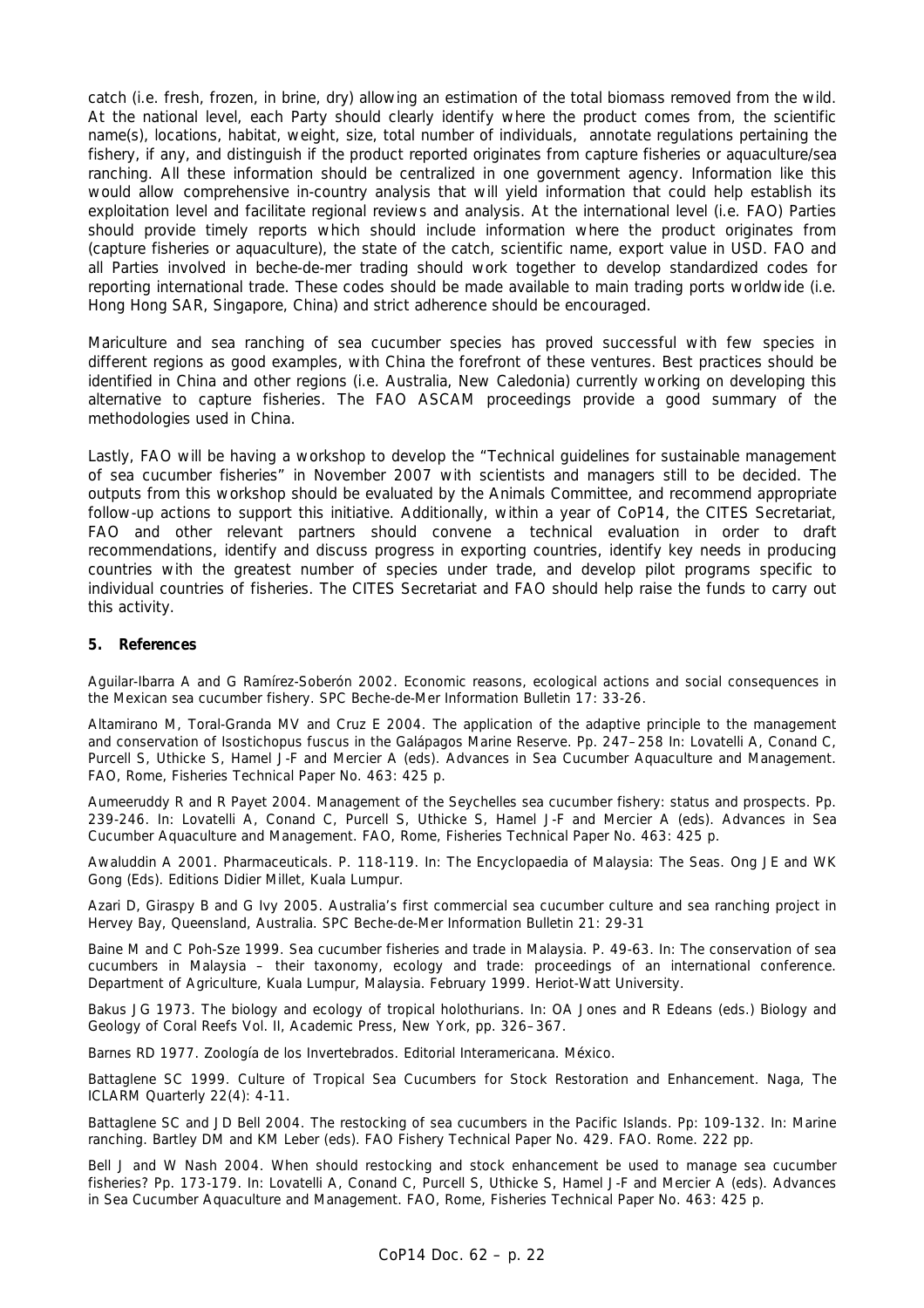Bruckner A (editor) 2005b. The Proceedings of the Technical workshop on the conservation of sea cucumbers in the families Holothuridae and Stichopodidae. NOAA Technical Memorandum NMFSOPR 44, Silver Spring, MD 239 pp.

Bruckner A 2005a. Doc. 4 Management and Conservation strategies and practices for sea cucumber. In: Bruckner A (editor) The Proceedings of the Technical workshop on the conservation of sea cucumbers in the families Holothuridae and Stichopodidae. NOAA Technical Memorandum NMFS-OPR 44, Silver Spring, MD 239 pp.

Bruckner AW 2003. Conservation strategies for sea cucumbers: Can a CITES Appendix II listing promote sustainable international trade? SPC Beche-de-Mer Information Bulletin 18: 24-33.

Bruckner AW 2005c. The recent status of sea cucumber fisheries in the continental United States of America. SPC Beche-de-Mer Information Bulletin 22: 39-46.

Carranza C and M Andrade 1996. Retrospectiva de la pesca del pepino de mar a nivel continental. Fundación Charles Darwin para las Islas Galápagos/ORSTOM. Quito. 54 pp.

Chen CP and CS Chian 1990. Larval development of the sea cucumber Actinopyga echinites (Echinodermata: Holothuroidea). Bull. Inst. Zool. Acad. Sin. 29:127-133.

Chen J 2004. Present status and prospects of sea cucumber industry in China. Pp 25-38. In: Lovatelli A, Conand C, Purcell S, Uthicke S, Hamel J-F and Mercier A (eds). Advances in Sea Cucumber Aquaculture and Management. FAO, Rome, Fisheries Technical Paper No. 463: 425 p.

Cherbonnier G 1980. Holothuries de Nouvelle-Caledonie. Bulletin du Museum National d'Historie Naturelles de Belgique 44: 1-50.

Conand C 1990. The fishery resources of Pacific Island Countries. Part 2: Holothurians. FAO Fisheries Technical Paper 272(2):143p. Rome.

Conand C 2004. Present status of world sea cucumber resources and utilization: an international overview. Pp. 13-24. In: Lovatelli A, Conand C, Purcell S, Uthicke S, Hamel J-F and Mercier A (eds). Advances in Sea Cucumber Aquaculture and Management. FAO, Rome, Fisheries Technical Paper No. 463: 425 p.

Conand C 2005a. Sea cucumber biology, taxonomy, distribution, biology, conservation status. In: Bruckner A (editor) The Proceedings of the Technical workshop on the conservation of sea cucumbers in the families Holothuridae and Stichopodidae. NOAA Technical Memorandum NMFS-OPR 44, Silver Spring, MD 239 pp.

Conand C 2005b. Harvest and trade: Utilization of sea cucumbers; sea cucumbers fisheries trade; current international trade, illegal, unreported and unregulated trade; bycatch, socio-economic characteristics of the trade in sea cucumbers. In: Bruckner A (editor) The Proceedings of the Technical workshop on the conservation of sea cucumbers in the families Holothuridae and Stichopodidae. NOAA Technical Memorandum NMFS-OPR 44, Silver Spring, MD 239 pp.

Conand C and M Byrne 1993. A review of recent developments in the world sea cucumber fisheries. Marine Fisheries Review 55: 1-13.

Conand CL 1993. Reproductive Biology of the holothurians from the major communities of the New Caledonian Laggon. Marine Biology 116: 439-450.

D'Silva D 2001. The Torres Strait bêche-de-mer (sea cucumber) fishery. Beche-De-Mer Information Bulletin, SPC 15: 2-4.

Dance SK, Lane I and JD Bell 2003. Variation in short-term survival of cultured sandfish (*Holothuria scabra*) released in mangrove–seagrass and coral reef flat habitats in Solomon Islands. Aquaculture 220: 495-505.

Edgar GJ, Bustamante RH, Fariña JM, Calvopiña M, Martínez C and MV Toral-Granda 2004. Bias in evaluating the effects of marine protected areas: the importance of baseline data for the Galápagos Marine Reserve. Environmental Conservation 31(3):1-7.

FAO 1996. Precautionary approach to capture fisheries and species introductions. Elaborated by the Technical Consultation on the Precautionary Approach to Capture Fisheries (Including Species Introductions). Lysekil, Sweden, 6-13 June 1995. FAO Technical Guidelines for Responsible Fisheries. No. 2. Rome, FAO. 1996. 54p.

FAO 2004a. Report of the "Expert consultation on implementation issues associated with listing commerciallyexploited aquatic species on CITES Appendices". Rome, 25-28 May 2004. FAO Fisheries Report No. 741. 24 pp.

FAO 2004b. The state of world fisheries and aquaculture. FAO Fisheries Department. Rome, Italy. 153 pp.

Ferdouse F 2004. World markets and trade flows of sea cucumber/beche-de-mer. Pp. 101-118. In: Lovatelli A, Conand C, Purcell S, Uthicke S, Hamel J-F and Mercier A (eds). Advances in Sea Cucumber Aquaculture and Management. FAO, Rome, Fisheries Technical Paper No. 463: 425 p.

Francour P1998. Predation in holothurians: a literature review. Invertebrate Ecology 116: 52-80.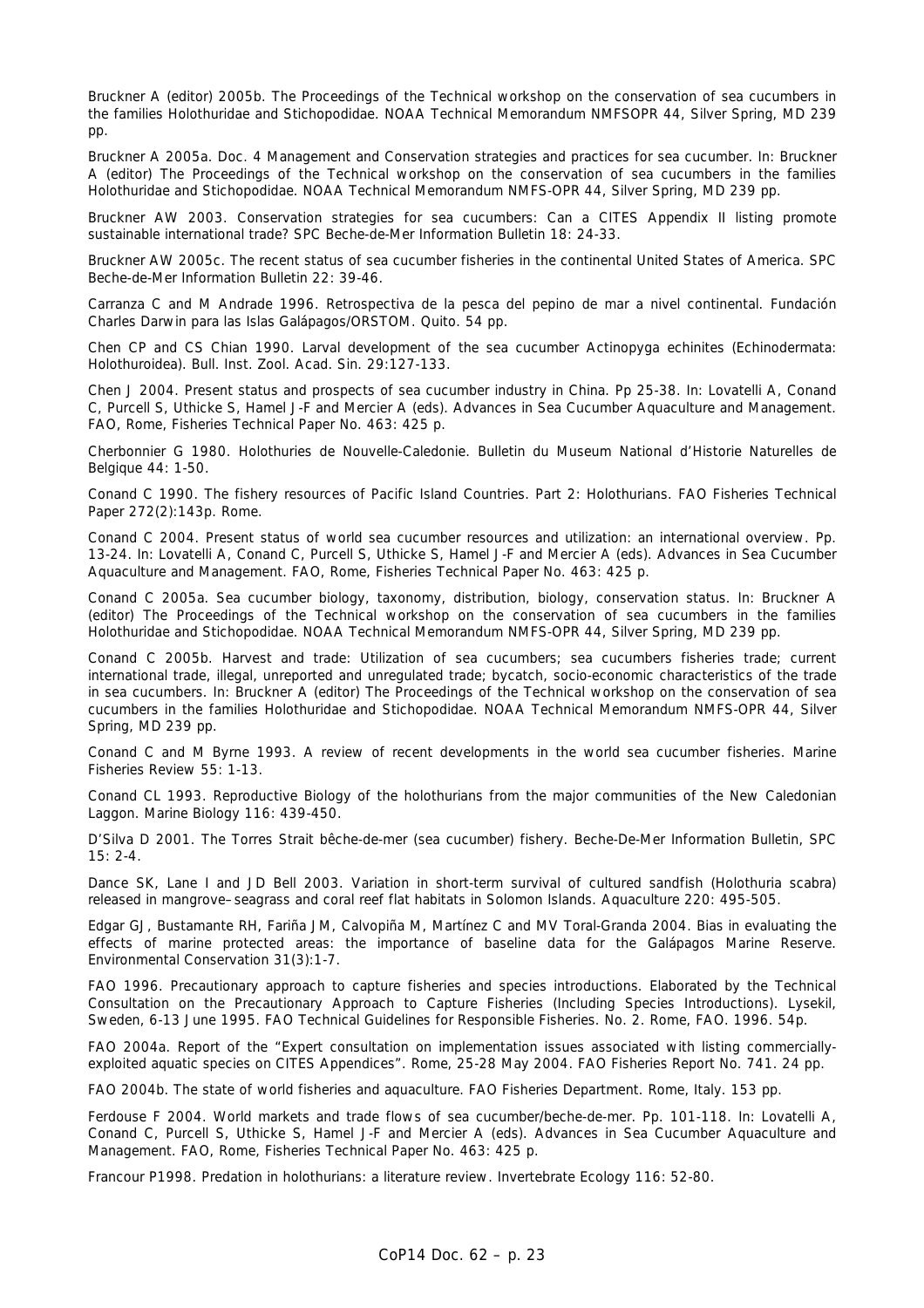Gell FR and CM Roberts 2003. Benefits beyond boundaries: the fishery effects of marine reserves. TREE 18(9): 448-455.

Guisado C 2005. CONICYT Project: Development of the cultivation technology of the sea cucumber Athyonidium chilensis, in the Chilean South Central Region. Correspondence from Professor Chita Guisado. SPC Beche-de-Mer Information Bulletin 21: 34.

Hamel JF and A Mercier 1996. Studies on the reproductive biology of the Atlantic sea cucumber Cucumaria frondosa. SPC Beche-de-Mer Information Bulletin 8: 22-33.

Hamel JF and A Mercier 1997. Sea Cucumbers: Current Fishery and Prospects for Aquaculture. Aquaculture Magazine 23(1): 42-53, Feb 1997.

Harriot VJ 1985. Reproductive biology of three congeneric sea cucumber species, Holothuria atra, H. impatiens and H. edulis, at Heron Reef, Great Barrier Reef. Australian Journal of Marine and Freshwater Research 36: 51-7.

Herrero-Pérezrul MD, Reyes Bonilla H, García-Domínguez F and CE Cintra-Buenrostro 1999. Reproduction and growth of *Isostichopus fuscus* (Echinodermata: Holothuroidea) in the southern Gulf of California, México. Marine Biology 135: 521-532.

Hickman CJ 1998. A field guide to sea stars and other echinoderms of Galápagos. Sugar Spring Press, Lexington, VA, USA. 83 pp.

Jia J and J Chen 2001. Sea farming and sea ranching in China. FAO FISHERIES TECHNICAL PAPER 418. Rome, Italy.

Kang KH, Kwon JY and KM Yong 2003. A beneficial coculture: charm abalone Haliotis discus hannai and sea cucumber Stichopus japonicus. Aquaculture 216: 87–93

Kinch J 2002. Overview of the beche-de-mer fishery in Milne Bay Province, Papua New Guinea. SPC Beche-de-mer Information Bulletin 17:2-16.

Kinch J 2005. National Report – Papua New Guinea. In: Bruckner A (editor) The Proceedings of the Technical workshop on the conservation of sea cucumbers in the families Holothuridae and Stichopodidae. NOAA Technical Memorandum NMFS-OPR 44, Silver Spring, MD 239 pp.

Lawrence AJ, Ahmed M, Hanafy M, Gabr H, Ibrahim A and A.A-F.A. Gab-Alla 2004. Status of the sea cucumber fishery in the Red Sea – the Egyptian experience. Pp. 79-90. In: Lovatelli A, Conand C, Purcell S, Uthicke S, Hamel J-F and Mercier A (eds). Advances in Sea Cucumber Aquaculture and Management. FAO, Rome, Fisheries Technical Paper No. 463. 425 pp.

Li X 2004. Fishery and resource management of tropical sea cucumbers in the islands of the South China sea. Pp. 261-265. In: Lovatelli A, Conand C, Purcell S, Uthicke S, Hamel J-F and Mercier A (eds). Advances in Sea Cucumber Aquaculture and Management. FAO, Rome, Fisheries Technical Paper No. 463. 425 pp.

Lo TH 2005. Valuation of sea cucumber attributes through laddering. SPC Beche-de-mer 20: 34-37.

Lokani , Polon P and R Lari 1996. Management of bêche-de-mer fisheries in the western province of Papua New Guinea. South Pacific Commission Bêche-de-mer Information Bulletin 8: 7-11.

Lovatelli A, Conand C, Purcell S, Uthicke S, Hamel J-F and Mercier A (eds) 2004. Advances in Sea Cucumber Aquaculture and Management. FAO, Rome, Fisheries Technical Paper No. 463: 425 p.

Massin C, Mercier A and JF Hamel 2000. Ossicle change in Holothuria scabra with a discussion of ossicle evolution within the Holothuriidae (Echinodermata). Acta Zoologica (Stockholm) 81:77–91.

Naylor RL, Goldburg RJ, Primavera JH, Kautsky N, Beveridge MCM, Clay J, Folke C, Lubchenco J, Mooney H and M Troell 2000. Effect of aquaculture on world fish supplies. Nature 405: 1017-1024.

Nithyanandan N 2003. Sea cucumbers: A resource in peril. Indiscriminate fishing of sea cucumber in Indian Seas has led to their overexploitation. Samudra November: 24-26.

Pitt R and N Dinh Quang Duy 2004. Breeding and rearing of the sea cucumber Holothuria scabra in VietNam. Pp. 333-346. In: Lovatelli A, Conand C, Purcell S, Uthicke S, Hamel J-F and Mercier A (eds). Advances in Sea Cucumber Aquaculture and Management. FAO, Rome, Fisheries Technical Paper No. 463: 425 p.

Poh-Sze C 2004. Fisheries, trade and utilization of sea cucumbers in Malaysia. Pp. 57-68. In: Lovatelli A, Conand C, Purcell S, Uthicke S, Hamel J-F and Mercier A (eds). Advances in Sea Cucumber Aquaculture and Management. FAO, Rome, Fisheries Technical Paper No. 463: 425 p.

Preston GL 1990. Bêche-de-mer resource management studies in Guam. South Pacific Commission Bêche-de-mer Information Bulletin 1: 8-9

Purcell S 2004. Criteria for release strategies and evaluating the restocking of sea cucumbers. Pp. 181-191. In: Lovatelli A, Conand C, Purcell S, Uthicke S, Hamel J-F and Mercier A (eds). Advances in Sea Cucumber Aquaculture and Management. FAO, Rome, Fisheries Technical Paper No. 463: 425 p.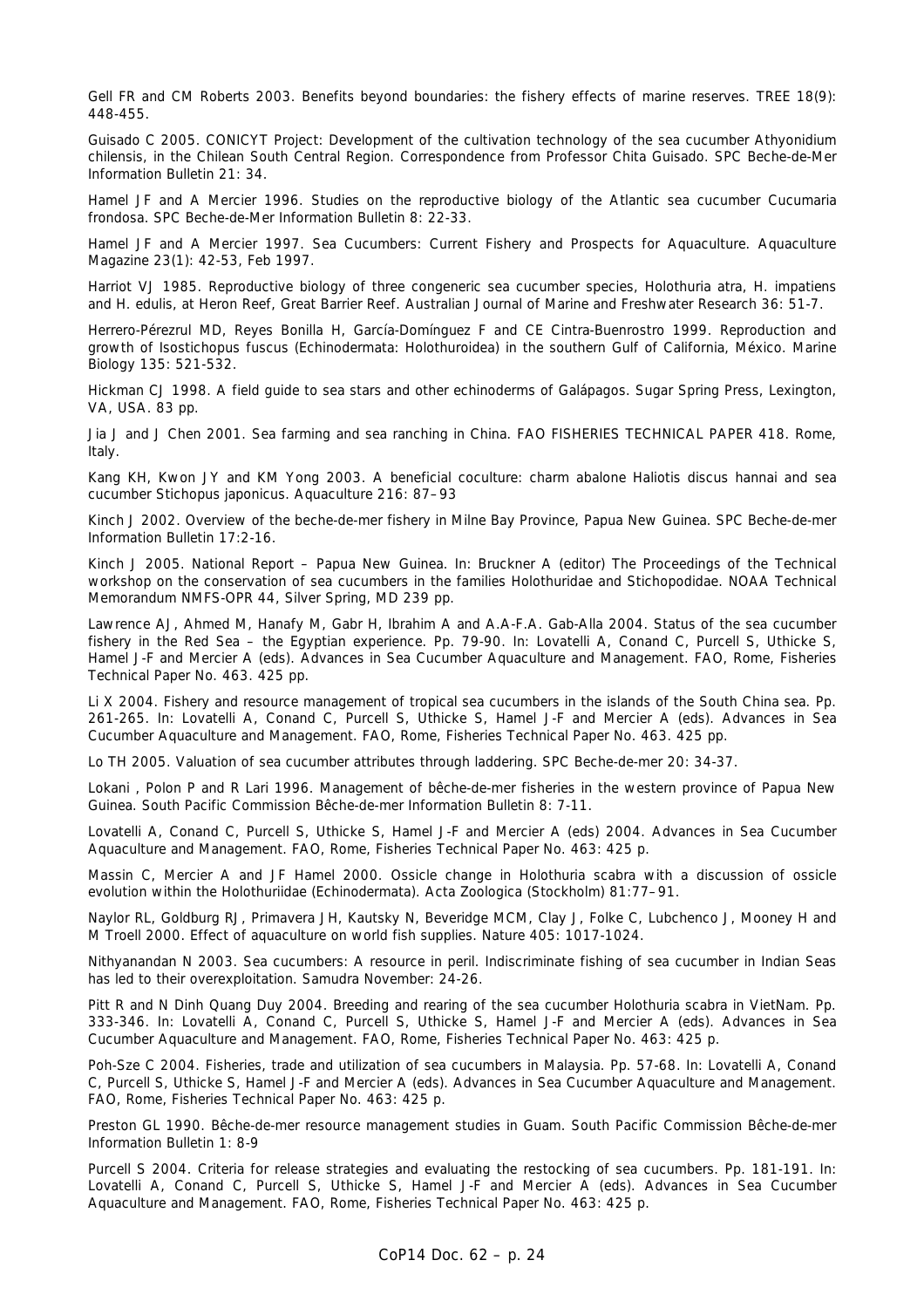Purcell SW, Patrois J and N Fraisse 2006. Experimental evaluation of co-culture of juvenile sea cucumbers, Holothuria scabra (Jaeger), with juvenile blue shrimp, Litopenaeus stylirostris (Stimpson). Aquaculture Research 37: 515-522

Ramofafia C, Gervis M and JD Bell 1995. Spawning and early larval rearing of Holothuria atra. South Pacific Commission Bêche-de-mer Information Bulletin 7: 2-6.

Rasolofonirina R and M Jangoux 2005. Appearance and development of skeletal structures in Holothuria scabra larvae and epibiont juveniles. SPC Beche-de-mer Information Bulletin 22: 6-10.

Rasolofonirina Rm Mara E and M Jangoux 2004. Sea cucumber fishery and mariculture in Madagascar, a case study of Toliara, southwest Madagascar. Pp. 133-149. In: Lovatelli A, Conand C, Purcell S, Uthicke S, Hamel J-F and Mercier A (eds). Advances in Sea Cucumber Aquaculture and Management. FAO, Rome, Fisheries Technical Paper No. 463: 425 p.

Richards AH, Bell LJ and JD Bell 1994. Inshore fisheries resources of Solomon Islands. Marine Pollution Bulletin 29: 90–98.

Richmond R 1997. Reproduction and recruitment in corals: critical links in the persistence of reefs. Pp. 175-196. In: Birkeland C (ed) Life and death of coral reefs. New York, Chapman and Hall.

Ryman N, Jorde PE and AL Lairke 1995. Supportive breeding and variance effective population size. Conservation Biology 9: 1619-1628.

Samyn Y, VandenSpiegel D and C Massin 2005. Sea cucumbers of the Comoros Archipelago. SPC Beche-de-Mer Information Bulletin 22: 14-18.

Sant G 2005. Cites and sea cucumbers. In: Bruckner A (editor) The Proceedings of the Technical workshop on the conservation of sea cucumbers in the families Holothuridae and Stichopodidae. NOAA Technical Memorandum NMFS-OPR 44, Silver Spring, MD 239 pp.

Sarver D1995. Update on the work at the Royal Hawaiian Sea Farms. South Pacific Commission Bêche-de-mer Information Bulletin 7: 25.

Schroeter SC, Reed DC, Kushner DJ, Estes JA and DS Ono 2001. The use of marine reserves in evaluating the dive fishery for the warty sea cucumber (Parastichopus parvimensis) in California, USA. Canadian Journal of Fisheries and Aquatic Sciences 58: 1773-1781.

Shiell GR and S Uthicke 2005. Reproduction of the commercial sea cucumber Holothuria whitmaie (Holothuria: Aspidochirotida) in the Indian and Pacific Ocean regions of Australia. Marine Biology on line.

Skewes TD, Dennis DM and CM Burridge 2000. Survey of Holothuria scabra (sandfish) on Warrior Reef, Torres Strait. January 2000 report to Queensland Fisheries Management Authority. CSIRO Division of Marine Research final report. April 2000. 26 pp.

Stutterd E and G Williams 2003. The future of bêche-de-mer and trochus fisheries and aquaculture in Australia. Final report to the Fisheries Resources Research Fund. February 2003.

Toral-Granda MV 2005a. Requiem for the Galápagos sea cucumber fishery? SPC Beche-de-Mer Information Bulletin 21:5-8.

Toral-Granda MV 2005b. The use of calcareous spicules for the identification of the Galápagos sea cucumber *Isostichopus fuscus* in the international market. SPC Beche-de-mer 22: 3-5.

Toral-Granda MV and PC Martínez 2004. Population density and fishery impacts on the sea cucumber *Isostichopus fuscus* in the Galápagos Marine Reserve. Pp. 91–100. In: Lovatelli A, Conand C, Purcell S, Uthicke S, Hamel J-F and Mercier A (eds). Advances in Sea Cucumber Aquaculture and Management. FAO, Rome, Fisheries Technical Paper No. 463. 425 pp.

Toral-Granda MV, Vega S and M Altamirano 2003. Análisis, comparaciones y proyecciones del estado poblacional de *Isostichopus fuscus* en la Reserva Marina de Galápagos. Informe Anual. Fundación Charles Darwin / Parque Nacional Galápagos. 38 pp.

Tuwo A 2004. Status of sea cucumber fisheries and farming in Indonesia. Pp. 49-56. In: Lovatelli A, Conand C, Purcell S, Uthicke S, Hamel J-F and Mercier A (eds). Advances in Sea Cucumber Aquaculture and Management. FAO, Rome, Fisheries Technical Paper No. 463: 425 p.

Tuya FC, Soboil ML and J Kido 2000. An assessment of the effectiveness of Marine Protected Areas in the San Juan Islands, Washington, USA. ICES Journal of Marine Science 57: 1218-1226.

Uthicke S 1999. Sediment bioturbation and impact of feeding activity of Holothuria (Halodeima) atra and Stichopus chloronotus, two sediment feeding holothurians, at Lizard Island, Great Barrier Reef. Bulletin of Marine Science 64: 129-141.

Uthicke S 2001. Nutrient regeneration by abundant coral reef holothurians. Journal of Experimental Marine Biology and Ecology 265: 153-170.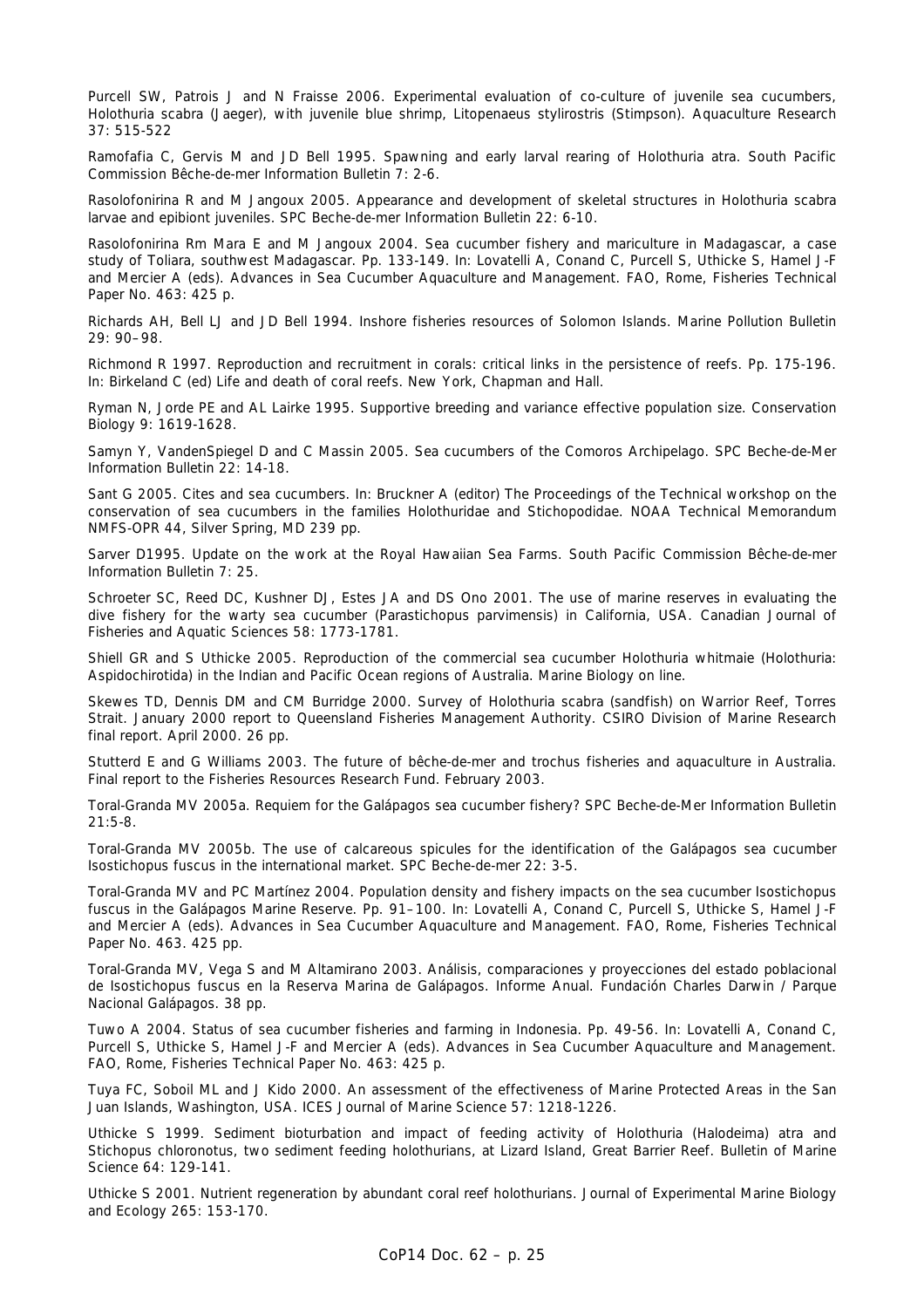Uthicke S 2004. Overfishing of holothurians: lessons from the Great Barrier Ref. Pp. 163-171. In: Lovatelli A, Conand C, Purcell S, Uthicke S, Hamel J-F and Mercier A (eds). Advances in Sea Cucumber Aquaculture and Management. FAO, Rome, Fisheries Technical Paper No. 463: 425 p.

Uthicke S and C Conand 2005. Local examples of beche-de-mer overfishing: An initial summary and request for information. SPC Beche-de-mer Information Bulletin 21: 9-14.

Uthicke S and D Klumpp 1996. Bêche-de-mer: A Literature Review on Holothurian Fishery and Ecology. Prepared for the Cape York Land Council. Australian Institute of Marine Science, Townsville.

Uthicke S and DW Klump 1998. Microbenthos community production in sediments of a near shore coral reef: seasonal variation and response to ammonium recycled by holothurians. Marine Ecology Progress Series 169:1-11.

Uthicke S and JAH Benzie 2000. Effect of beche-de-mer fishing on densities and size estructure of Holothuria nobilis (Echinodermata, Holothoroidea) populatons on the Great Barrier Reef. Coral Reefs 19: 271-276.

Uthicke S and JAH Benzie 2003. Gene flow and population history in high dispersal marine invertebrates: mitochondrial DNA analysis of Holothuria nobilis (Echinodermata: Holothuroidea) populations from the Indo-Pacific. Molecular Ecology 12: 2635-2648.

Uthicke S and S Purcell 2004. Preservation of genetic diversity in restocking of the sea cucumber Holothuria scabra investigated by allozyme electrophoresis. Canadian Journal of Fish and Aquatic Sciences 61: 519–528.

Uthicke S, O'Hara TD and M Byrne 2004. Species composition and molecular phylogeny of the Indo-Pacific teatfish (Echinodermata:Holothuroidea) bêche-de-mer fishery. Marine and Freshwater Research 55: 837-848.

Uthicke S, Purcell S and B Blockmans 2005. Natural hybridisation does not dissolve species boundaries in commercially important species. Biological Journal of the Linnaen Society 85: 261-270.

Utter F 1998. Genetic problems of hatchery-reared progeny released into the wild, and how to deal with them. Bulletin of Marine Science 65: 623-640.

Vannuccini S 2004. Sea cucumbers: a compendium of fishery statistics. Pp. 399–412. In: Lovatelli A, Conand C, Purcell S, Uthicke S, Hamel J-F and Mercier A (eds). Advances in Sea Cucumber Aquaculture and Management. FAO, Rome, Fisheries Technical Paper No. 463: 425 p.

Ward T.J. Heinemann D and N Evans 2001. The Role of Marine Reserves as Fisheries Management Tools: a review of concepts, evidence and international experience. Bureau of Rural Sciences, Canberra, Australia. 192 pp.

Williams MJ, Bell JD, Gupta MV, Dey M, Ahmed M, Prein M, Child S, Gardiner PR, Brummett R and D Jamu 2000. Responsible aquaculture can aid food problems. Nature 406, 673.

Xilin S 2004. The progress and prospects studies on artificial propagation and culture of the sea cucumber A. japonicus. Pp. 273-276. In: Lovatelli A, Conand C, Purcell S, Uthicke S, Hamel J-F and Mercier A (eds). Advances in Sea Cucumber Aquaculture and Management. FAO, Rome, Fisheries Technical Paper No. 463. 425 pp.

Yaqing C, Changqing Y and S Xing 2004. Pond culture of sea cucumbers, Apostichopus japonicus, in Dalian. Pp.269-272. In: Lovatelli A, Conand C, Purcell S, Uthicke S, Hamel J-F and Mercier A (eds). Advances in Sea Cucumber Aquaculture and Management. FAO, Rome, Fisheries Technical Paper No. 463. 425 pp.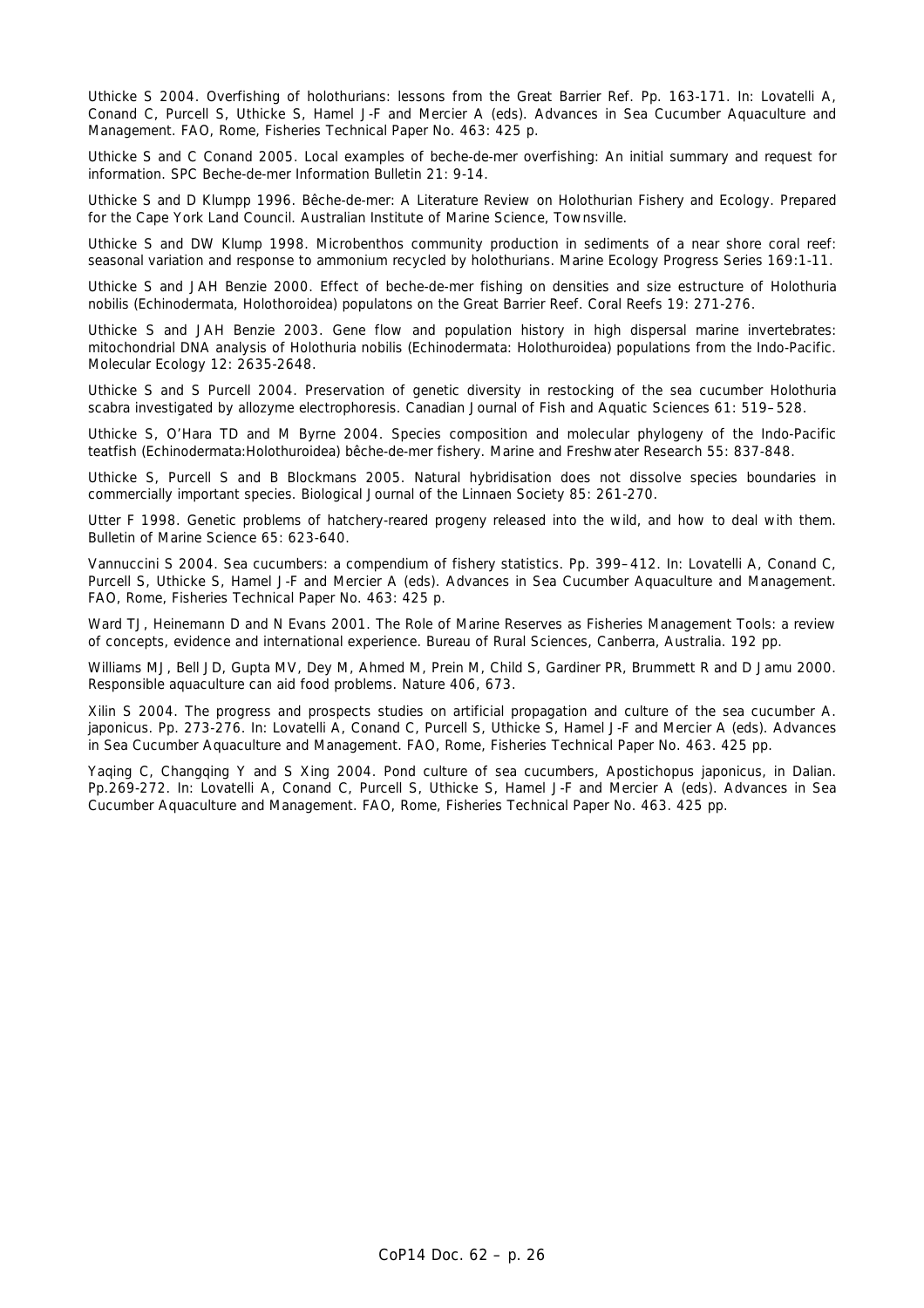| Comparison of activities and measures recommended by the CITES and FAO workshops |
|----------------------------------------------------------------------------------|
| and organizations involved in each activity                                      |

| Activity/measure                                                                                                                                                                                                                                    | <b>FAO Dalian</b><br>Workshop | <b>CITES KL</b><br>Workshop | Organizations<br>involved               |
|-----------------------------------------------------------------------------------------------------------------------------------------------------------------------------------------------------------------------------------------------------|-------------------------------|-----------------------------|-----------------------------------------|
| Establish and implement management plans for<br>sea cucumber populations                                                                                                                                                                            | $\sqrt{}$                     | $\sqrt{2}$                  | FAO, research<br>agencies               |
| Implementation of management tools adapted to<br>the situation in the different producing countries                                                                                                                                                 | √                             | $\sqrt{}$                   | FAO, research<br>agencies               |
| Need to have a stronger community participation<br>in the designing, developing and implementation<br>of management plans                                                                                                                           | √                             | $\sqrt{}$                   | <b>FAO</b>                              |
| Stock assessment and scientific information<br>gathering before engaging in commercial fishery                                                                                                                                                      | √                             | $\sqrt{}$                   | FAO, universities,<br>research agencies |
| Need for information on catches, processing and<br>exports at the national level in a standardized<br>form                                                                                                                                          | √                             | √                           | FAO, CITES                              |
| Improve harvesting and post-harvesting methods<br>Elaboration of<br>as a conservation measure.<br>manuals.                                                                                                                                          | √                             | √                           | <b>FAO</b>                              |
| International intervention needed to assist in the<br>conservation and management of sea cucumbers;<br>of Customs, clearance<br>training<br>and<br>border<br>officers                                                                               | √                             | √                           | <b>CITES</b>                            |
| Critical research needs including: parameters for<br>models,<br>minimum<br>stock<br>fishery<br>size<br>for<br>successful reproduction, general ecological and<br>studies,<br>effectiveness<br>biological<br>of Marine<br>Protected Areas, taxonomy. | √                             | √                           | Research<br>agencies,<br>universities   |
| Research<br>to<br>promote<br>development<br>Οf<br>aquaculture, restocking and stock enhancement                                                                                                                                                     | √                             | $\sqrt{}$                   | Research<br>agencies, FAO               |
| Need to develop trade bulletins                                                                                                                                                                                                                     |                               | √                           | National agencies                       |
| Communication and awareness                                                                                                                                                                                                                         |                               | √                           | <b>CITES</b>                            |
| Identification of trade routes                                                                                                                                                                                                                      |                               |                             | <b>CITES</b>                            |
|                                                                                                                                                                                                                                                     |                               |                             |                                         |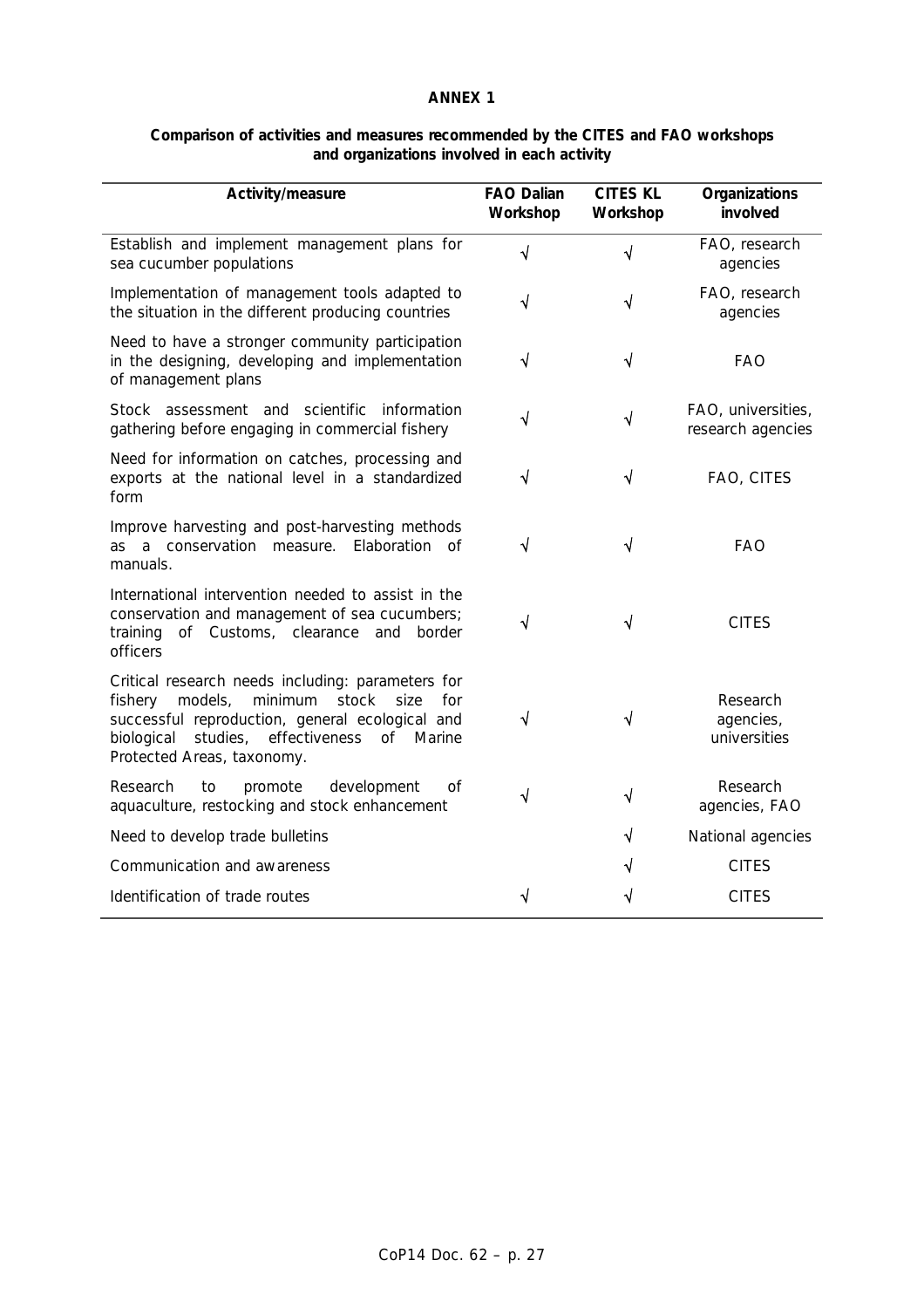# **Worldwide population status of sea cucumbers**

| Country or territory           | <b>Species</b>          | <b>Status</b>                    | Reference                                       |
|--------------------------------|-------------------------|----------------------------------|-------------------------------------------------|
| Australia                      | 10 species              | Overexploited                    | Uthicke, 2004                                   |
| China                          | 18 species              | Declining                        | Li, 2004                                        |
| Comoros                        | $>$ 4 species           | Overexploited                    | Samyn et al., 2005                              |
| Cuba                           | Isostichopus badionotus | Stable                           | Alfonso et al., 2004                            |
| Ecuador (continental)          | Isostichopus fuscus     | Overexploited                    | Carranza and Andrade, 1996                      |
| Ecuador (Galápagos)            | Isostichopus fuscus     | Overexploited                    | Toral-Granda, 2005                              |
| Egypt                          | 22 species              | Overexploited                    | Lawrence et al., 2004                           |
| Fiji                           | Holothuria scabra       | Overexploited                    | Uthicke and Conand, 2005                        |
| India                          | $> 3$ species           | Overexploited                    | Bruckner, 2005a                                 |
| Indonesia                      | Holothuria scabra       | Overexploited                    | Uthicke and Conand, 2005                        |
| Japan                          | Apostichopus japonicus  | Declining                        | Bruckner, 2005a                                 |
| Kenya                          | 14 species              | Declining                        | Bruckner, 2005a                                 |
| Madagascar                     | 28 species              | Overexploited                    | Rasolofonirina et al., 2004                     |
| Malaysia                       | Stichopus hermani       | Close to extinction              | Poh-Sze, 2004                                   |
| Malaysia                       | Holothuria scabra       | Overexploited                    | Poh-Sze, 2004                                   |
| Mexico                         | Isostichopus fuscus     | Overexploited                    | Aguilar-Ibarra and<br>Ramírez-<br>Soberón, 2002 |
| Mozambique                     | 11 species              | Overexploited                    | Bruckner, 2005a                                 |
| New Caledonia (France)         | Holothuria scabra       | Overexploited                    | Uthicke and Conand, 2005                        |
| New Caledonia (France)         | Holothuria fuscogilva   | Overexploited                    | Uthicke and Conand, 2005                        |
| Panama                         | 3 species               | Overexploited                    | Bruckner, 2005a                                 |
| Papua New Guinea               | 21 species              | Declining                        | Polon, 2004                                     |
| Philippines                    | Holothuria scabra       | Declining                        | Gamboa et al., 2004                             |
| Seychelles                     | 6 species               | Overexploited                    | Aumeeruddy and Payet, 2004                      |
| Solomon Islands                | Holothuria scabra       | Overexploited                    | Uthicke and Conand, 2005                        |
| Sri Lanka                      | 3 species               | Overexploited                    | Terney Pradeep Kumara et al.,<br>2005           |
| Thailand                       | $> 3$ species           | Overexploited                    | Bruckner, 2005a                                 |
| United Republic of<br>Tanzania | 10 species              | Overexploited                    | Mmbaga and Mgaya, 2004                          |
| <b>United States</b>           | 3 species               | Overexploited<br>(in some areas) | Bruckner, 2005c                                 |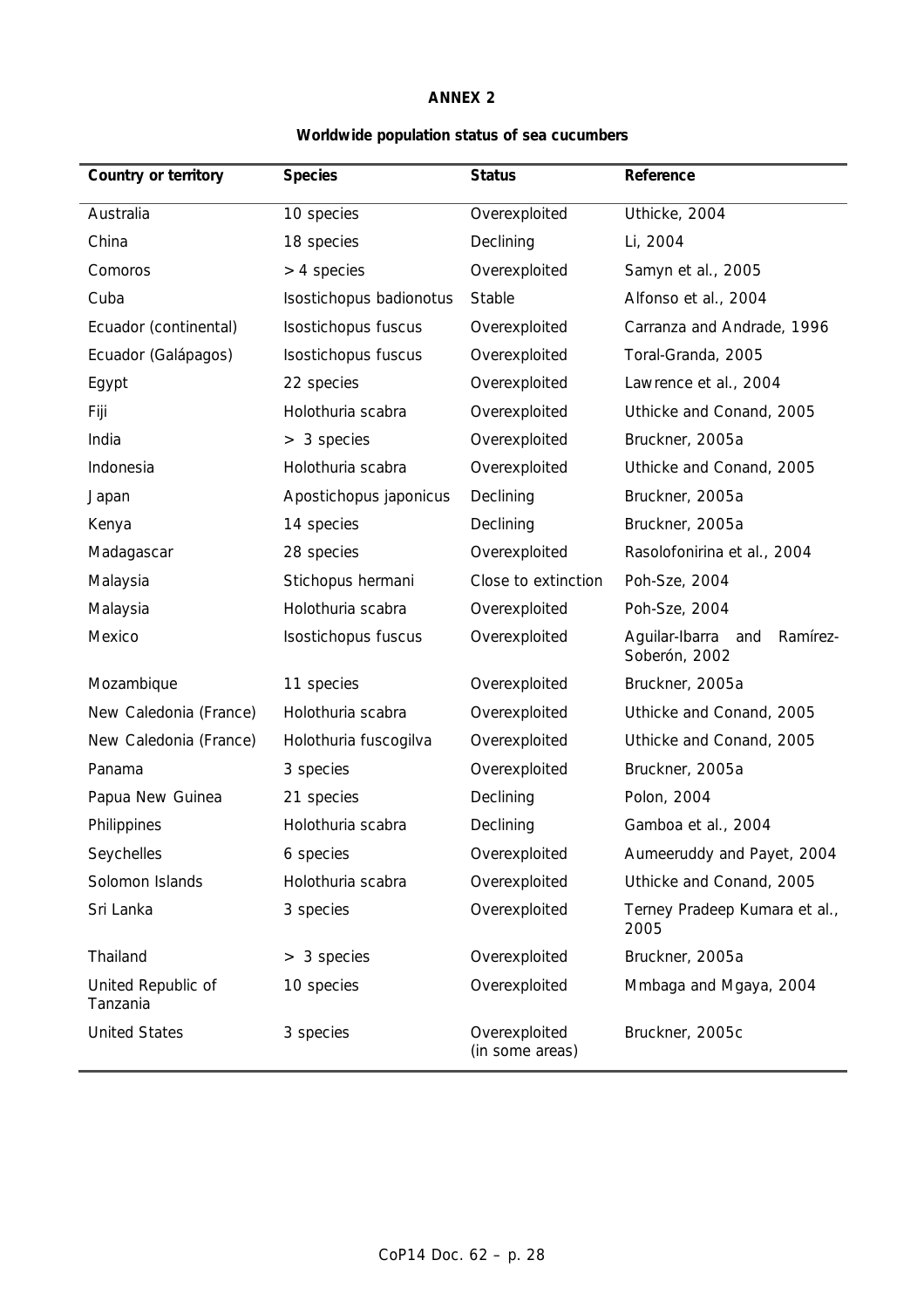# **Main commercial species with their commercial value, conservation concern, common name and distribution**

| $\#$                        | <b>Species</b><br>* taxonomy to be revised | Family        | Commercial<br>value | Conservation<br>concern | Common<br>name                            | <b>Distribution</b>   |
|-----------------------------|--------------------------------------------|---------------|---------------------|-------------------------|-------------------------------------------|-----------------------|
| $\mathcal{I}$               | Holothuria fuscogilva*                     | Holothuriidae | High                | 1                       | White<br>teatfish                         | <b>SP</b>             |
| $\mathcal{L}_{\mathcal{L}}$ | Holothuria nobilis*                        | Holothuriidae | Medium              | 1                       | <b>Black</b><br>teatfish                  | <b>SP</b>             |
| 3                           | Holothuria scabra                          | Holothuriidae | High                | 1                       | Sandfish                                  | SP, SEA               |
| 4                           | Isostichopus fuscus                        | Stichopodidae | Medium              | 1                       | Brown sea<br>cucumber                     | EP                    |
| 5                           | Thelenota ananas                           | Stichopodidae | High                | 1                       | Prickly<br>redfish                        | <b>SP</b>             |
| 6                           | Actinopyga echinites                       | Holothuriidae | Low                 | $\overline{2}$          | Deep water<br>redfish                     | <b>SP</b>             |
| 7                           | Actinopyga miliaris*                       | Holothuriidae | Medium              | $\overline{2}$          | Blackfish                                 | <b>SP</b>             |
| 8                           | Actinopyga mauritania                      | Holothuriidae | Medium              | $\overline{2}$          | Surf<br>Redfish                           | <b>SP</b>             |
| 9                           | Holothuria scabra<br>versicolor*           | Holothuriidae | High                | $\overline{2}$          | Sandfish                                  | IO, SP,<br><b>SEA</b> |
| 10                          | Stichopus chloronotus                      | Stichopodidae | Medium              | $\overline{2}$          | Greenfish                                 | <b>SP</b>             |
| 11                          | Stichopus horrens                          | Stichopodidae | Medium              | 2                       | Warty sea<br>cucumber                     | SP, EP                |
| 12                          | Stichopus hermanii<br>(S. variegatus) $*$  | Stichopodidae | Medium              | $\overline{c}$          | Curry fish                                | SP, SEA               |
| 13                          | Actinopyga lecanora                        | Holothuriidae | Medium              | 3                       | Stone fish                                | <b>SP</b>             |
| 14                          | Holothuria fuscopunctata                   | Holothuriidae | Low                 | 3                       | Elephant<br>trunkfish                     | <b>SP</b>             |
| 15                          | Bohadschia argus                           | Holothuriidae | Low                 | 3                       |                                           | <b>SP</b>             |
| 16                          | Isostichopus badionotus                    | Stichopodidae |                     | 3                       |                                           |                       |
| 17                          | Parastichopus californicus                 | Stichopodidae |                     | 3                       | Giant red<br>sea<br>cucumber              | EP-Canada             |
| 18                          | Thelenota anax                             | Stichopodidae | Medium              | 3                       | Amberfish                                 | <b>SP</b>             |
| 19                          | Cucumaria frondosa                         | Cucumariidae  |                     | 3                       | Pumpkins,<br>Orange<br>footed<br>cucumber | <b>WA</b>             |
| 20                          | Athyonidium chilensis                      | Cucumariidae  |                     | 3                       | Pepino de<br>mar                          | EP-Chile              |
| 21                          | Athyonidium palauensis                     | Holothuriidae | Medium              | 4                       |                                           | <b>SP</b>             |
| 22                          | Athyonidium agassizi                       | Holothuriidae |                     | 4                       |                                           |                       |
| 23                          | Holothuria (Halodeima)<br>atra             | Holothuriidae | Low                 | 4                       | Lollyfish                                 | <b>SP</b>             |
| 24                          | Holothuria leucospilota                    | Holothuriidae | Low                 | 4                       |                                           | <b>SP</b>             |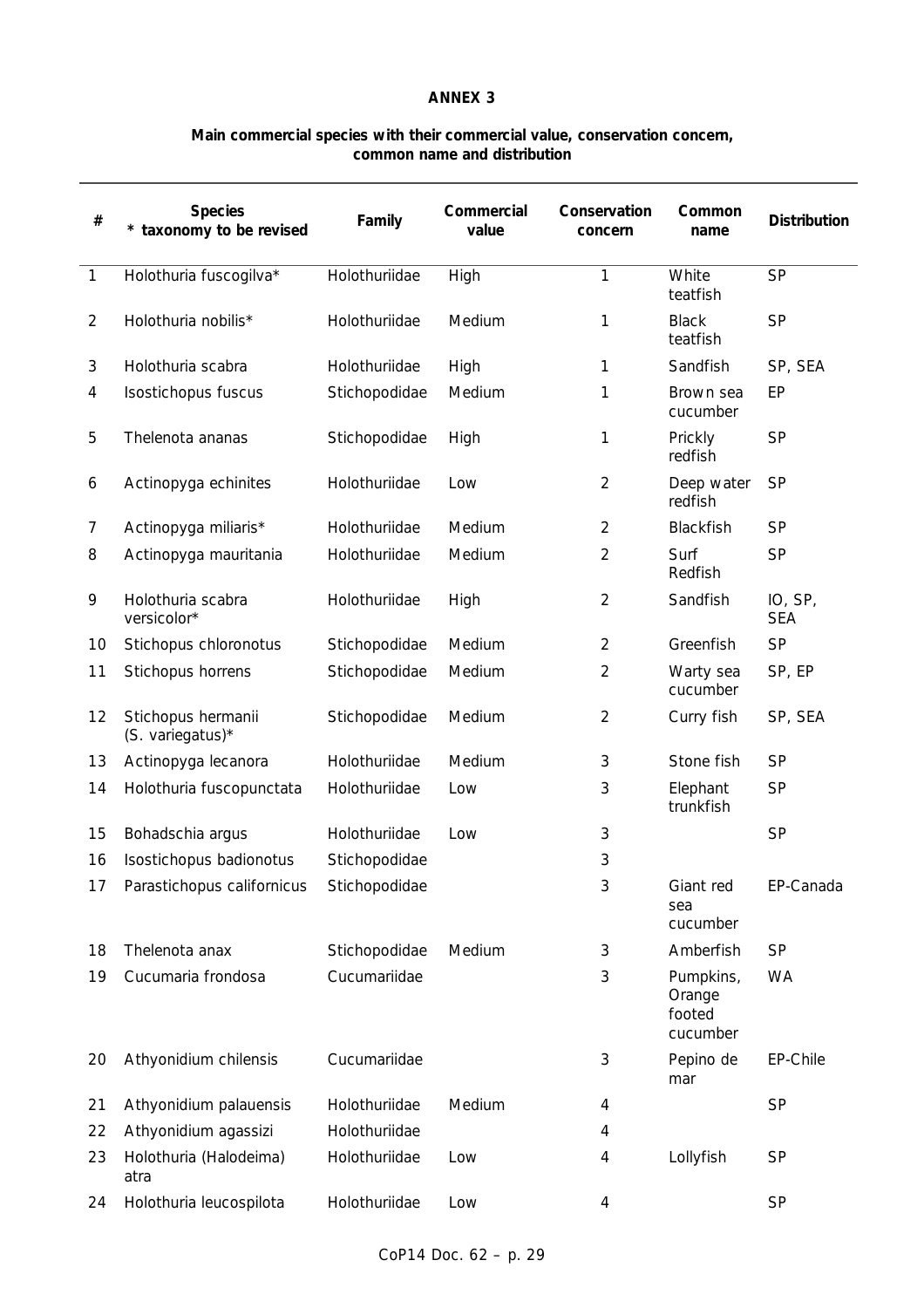| 25 | Holothuria edulis                     | Holothuriidae | Low     | 4              | Pinkfish              | <b>SP</b>         |
|----|---------------------------------------|---------------|---------|----------------|-----------------------|-------------------|
| 26 | Holothuria coluber                    | Holothuriidae | Low     | 4              |                       | <b>SP</b>         |
| 27 | Holothuria mexicana                   | Holothuriidae |         | 4              | Donkey<br>dung        | VZ                |
| 28 | Bohadschia vitiensis*                 | Holothuriidae | Low     | 4              |                       | <b>SP, IO</b>     |
| 29 | Bohadschia marmorata<br>vitiensis*    | Holothuriidae | Low     | 4              |                       |                   |
| 30 | Bohadschia similes                    | Holothuriidae | Low     | 4              |                       | <b>SP</b>         |
| 31 | Pearshonothuria graeffei              | Holothuriidae | Low     | 4              | Flowerfish            |                   |
| 32 | Stichopus (Apostichopus)<br>japonicus | Stichopodidae | High    | 4              |                       | <b>PNW</b>        |
| 33 | Parastichopus parvimensis             | Stichopodidae |         | $\overline{4}$ | Warty sea<br>cucumber | EP-Mexico         |
| 34 | Thelenota rubralineata                | Stichopodidae | Low     | 4              |                       |                   |
| 35 | Astichopus multifidus                 | Stichopodidae |         | 4              |                       |                   |
| 36 | Holothuria arenicola                  | Holothuriidae | Low     | 5              |                       | <b>SP</b>         |
| 37 | Holothuria impatiens                  | Holothuriidae | Low     | 5              |                       | SP, MX            |
| 38 | Holothuria cinerascens                | Holothuriidae | Low     | 5              |                       | <b>SP</b>         |
| 39 | Bohadschia atra                       | Holothuriidae | Low     | 5              |                       | <b>SP</b>         |
| 40 | Bohadschia subrubra                   | Holothuriidae | Low     | 5              |                       | <b>SP</b>         |
| 41 | Stichopus mollis                      | Stichopodidae |         | 5              |                       | <b>NZ</b>         |
| 42 | Pattalus mollis                       | Cucumariidae  |         |                | Pepino de<br>mar      | EP-Peru           |
| 43 | Pseudocolochirus<br>axiologus         | Cucumariidae  | Aquaria |                | Sea apple             | SEA-<br>Indonesia |
| 44 | Pseudocolochirus<br>violaceus         | Cucumariidae  | Aquaria |                | Sea apple             | SP-<br>Australia  |

# **Keys**

|            | Geographical areas |   | Conservation concern (modified from Bruckner, 2005b)) |
|------------|--------------------|---|-------------------------------------------------------|
| CS         | Caribbean Sea      |   | high concern                                          |
| EP         | Eastern Pacific    | 2 | concern in certain countries of its range             |
| IО         | Indian Ocean       | 3 | potential for future concern as harvest increases     |
| МX         | Mexico             | 4 | no concern                                            |
| ΝZ         | New Zealand        | 5 | minor species of little commercial importance,        |
| <b>PNW</b> | Pacific North West |   |                                                       |
| <b>SEA</b> | South East Asia    |   |                                                       |
| SP.        | South Pacific      |   |                                                       |
| VZ         | Venezuela          |   |                                                       |
| WA         | Western Atlantic   |   |                                                       |

# CoP14 Doc. 62 – p. 30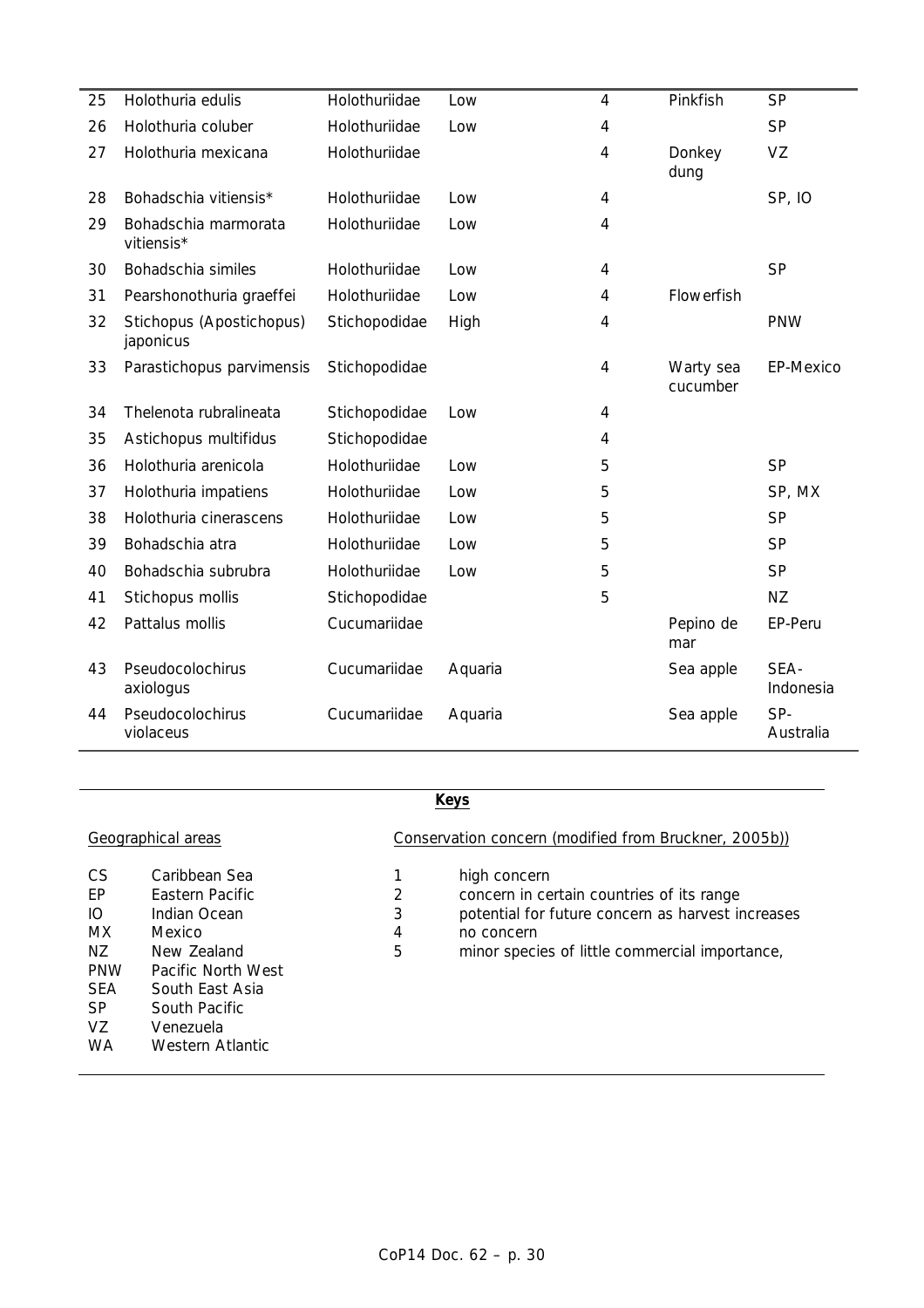## **Hong Kong SAR imports of beche-de-mer (dried, salted or in brine; in kg) 1999 – September 2005 and annual gross income (in USD) Source: Census and Statistics Department, Hong Kong SAR, China 2005**

| Country /<br>Quantity<br>Quantity<br>Quantity<br>Quantity<br>Quantity<br>Quantity<br>Quantity<br>Territory of<br>Total<br>(kg)<br>(kg)<br>(kg)<br>(kg)<br>(kg)<br>(kg)<br>(kg)<br>origin<br>498,332<br>762,707<br>1,041,559<br>1,068,768<br>1,010,698<br>977,893<br>859,486<br>6,219,443<br>Indonesia<br>591,092<br>1,070,154<br>737,232<br>802,023<br>593,512<br>469,093<br>4,929,947<br>Philippines<br>666,841<br>350,321<br>524,101<br>54,122<br>380,595<br>447,632<br>518,296<br>412,755<br>Papua N Guinea<br>2,687,822<br>165,911<br>249,278<br>174,180<br>2,054,444<br>Singapore R<br>284,804<br>284,657<br>409,315<br>486,299<br>Fiji<br>168,264<br>364,369<br>291,093<br>235,503<br>264,253<br>272,276<br>223,565<br>1,819,323<br>166,364<br>178,392<br>194,129<br>193,551<br>216,354<br>175,671<br>140,890<br>Madagascar<br>1,265,351 |
|------------------------------------------------------------------------------------------------------------------------------------------------------------------------------------------------------------------------------------------------------------------------------------------------------------------------------------------------------------------------------------------------------------------------------------------------------------------------------------------------------------------------------------------------------------------------------------------------------------------------------------------------------------------------------------------------------------------------------------------------------------------------------------------------------------------------------------------------|
|                                                                                                                                                                                                                                                                                                                                                                                                                                                                                                                                                                                                                                                                                                                                                                                                                                                |
|                                                                                                                                                                                                                                                                                                                                                                                                                                                                                                                                                                                                                                                                                                                                                                                                                                                |
|                                                                                                                                                                                                                                                                                                                                                                                                                                                                                                                                                                                                                                                                                                                                                                                                                                                |
|                                                                                                                                                                                                                                                                                                                                                                                                                                                                                                                                                                                                                                                                                                                                                                                                                                                |
|                                                                                                                                                                                                                                                                                                                                                                                                                                                                                                                                                                                                                                                                                                                                                                                                                                                |
|                                                                                                                                                                                                                                                                                                                                                                                                                                                                                                                                                                                                                                                                                                                                                                                                                                                |
|                                                                                                                                                                                                                                                                                                                                                                                                                                                                                                                                                                                                                                                                                                                                                                                                                                                |
| 49,737<br>259,727<br>149,115<br>248,751<br>222,763<br>153,255<br>103,640<br>Solomon Is<br>1,186,988                                                                                                                                                                                                                                                                                                                                                                                                                                                                                                                                                                                                                                                                                                                                            |
| 58,343<br>75,528<br>110,558<br>137,999<br>206,359<br>259,120<br>209,098<br>1,057,005<br>Japan                                                                                                                                                                                                                                                                                                                                                                                                                                                                                                                                                                                                                                                                                                                                                  |
| 125,289<br>185,952<br>Australia<br>146,524<br>124,665<br>118,827<br>128,075<br>95,018<br>924,350                                                                                                                                                                                                                                                                                                                                                                                                                                                                                                                                                                                                                                                                                                                                               |
| Yemen R<br>3,287<br>0<br>4,848<br>102,414<br>134,919<br>478,744<br>196,856<br>921,068                                                                                                                                                                                                                                                                                                                                                                                                                                                                                                                                                                                                                                                                                                                                                          |
| <b>USA</b><br>112,283<br>170,423<br>88,816<br>154,837<br>113,119<br>93,189<br>157,523<br>890,190                                                                                                                                                                                                                                                                                                                                                                                                                                                                                                                                                                                                                                                                                                                                               |
| 19,854<br>67,975<br>73,158<br>144,754<br>147,523<br>96,653<br>59,539<br>609,456<br>Malaysia                                                                                                                                                                                                                                                                                                                                                                                                                                                                                                                                                                                                                                                                                                                                                    |
| Thailand<br>60,331<br>133,858<br>101,020<br>78,528<br>69,207<br>95,197<br>35,924<br>574,065                                                                                                                                                                                                                                                                                                                                                                                                                                                                                                                                                                                                                                                                                                                                                    |
| 41,352<br>91,672<br>Tanzania<br>118,166<br>56,382<br>67,555<br>94.509<br>50,598<br>520,234                                                                                                                                                                                                                                                                                                                                                                                                                                                                                                                                                                                                                                                                                                                                                     |
| Sri Lanka<br>21,381<br>53,867<br>33,288<br>54,523<br>75,711<br>64,972<br>106,858<br>410,600                                                                                                                                                                                                                                                                                                                                                                                                                                                                                                                                                                                                                                                                                                                                                    |
| Taiwan<br>40,958<br>37,830<br>40,143<br>40,800<br>34,570<br>88,971<br>28,943<br>312,215                                                                                                                                                                                                                                                                                                                                                                                                                                                                                                                                                                                                                                                                                                                                                        |
| 4,883<br>13,837<br>58,541<br>17,861<br>51,580<br>12,516<br>219,724<br>Canada<br>60,506                                                                                                                                                                                                                                                                                                                                                                                                                                                                                                                                                                                                                                                                                                                                                         |
| Maldives R<br>4,170<br>53,915<br>27,928<br>37,829<br>49,013<br>21,347<br>2,812<br>197,014                                                                                                                                                                                                                                                                                                                                                                                                                                                                                                                                                                                                                                                                                                                                                      |
| 9,100<br>256<br>17,141<br>14,213<br>U A Emirates<br>140<br>4,508<br>140,281<br>185,639                                                                                                                                                                                                                                                                                                                                                                                                                                                                                                                                                                                                                                                                                                                                                         |
| South Africa R<br>10,149<br>30,178<br>27,876<br>53,792<br>37,800<br>14,945<br>4,778<br>179,518                                                                                                                                                                                                                                                                                                                                                                                                                                                                                                                                                                                                                                                                                                                                                 |
| Aust & Oceania<br>32,294<br>24,227<br>37,574<br>22,558<br>21,256<br>27,000<br>13,377<br>178,286<br><b>Nes</b>                                                                                                                                                                                                                                                                                                                                                                                                                                                                                                                                                                                                                                                                                                                                  |
| 1,707<br>51,580<br>39,444<br>20,429<br>22,658<br>21,809<br>17,345<br>Kenya<br>174,972                                                                                                                                                                                                                                                                                                                                                                                                                                                                                                                                                                                                                                                                                                                                                          |
| Mozambique<br>500<br>109<br>853<br>37,000<br>63,363<br>41,900<br>167,746<br>24,021                                                                                                                                                                                                                                                                                                                                                                                                                                                                                                                                                                                                                                                                                                                                                             |
| The Mainland<br>25,020<br>14,946<br>4,031<br>37,400<br>30,657<br>1,783<br>161,063<br>47,226<br>of China                                                                                                                                                                                                                                                                                                                                                                                                                                                                                                                                                                                                                                                                                                                                        |
| $\mathbf{O}$<br>$\mathbf{O}$<br>$\mathbf{1}$<br>4,133<br>134,999<br>8,660<br>$\Omega$<br>147,793<br>Djibouti                                                                                                                                                                                                                                                                                                                                                                                                                                                                                                                                                                                                                                                                                                                                   |
| 7,121<br>Seychelles<br>$\mathbf{O}$<br>15,678<br>5,662<br>13,028<br>18,413<br>23,189<br>83,091                                                                                                                                                                                                                                                                                                                                                                                                                                                                                                                                                                                                                                                                                                                                                 |
| 7,966<br>28,467<br>8,363<br>9,001<br>5,305<br>5,622<br>81,371<br>Vanuatu<br>16,647                                                                                                                                                                                                                                                                                                                                                                                                                                                                                                                                                                                                                                                                                                                                                             |
| 15,285<br>991<br>3,026<br>11,322<br>Ecuador<br>24,567<br>10,130<br>12,123<br>77,444                                                                                                                                                                                                                                                                                                                                                                                                                                                                                                                                                                                                                                                                                                                                                            |
| 69,773<br>US Oceania<br>11,528<br>17,623<br>40,622<br>0<br>0<br>0<br>0                                                                                                                                                                                                                                                                                                                                                                                                                                                                                                                                                                                                                                                                                                                                                                         |
| Peru<br>4,170<br>7,331<br>3,881<br>1,828<br>8,354<br>19,906<br>15,760<br>61,230                                                                                                                                                                                                                                                                                                                                                                                                                                                                                                                                                                                                                                                                                                                                                                |
| 2,920<br>19,023<br>13,941<br>3,800<br>7,648<br>5,080<br>8,641<br>61,053<br>Cuba                                                                                                                                                                                                                                                                                                                                                                                                                                                                                                                                                                                                                                                                                                                                                                |
| 5,528<br>Kiribati R<br>6,523<br>9,073<br>22,774<br>8,561<br>1,932<br>3,155<br>57,546                                                                                                                                                                                                                                                                                                                                                                                                                                                                                                                                                                                                                                                                                                                                                           |
| Egypt Arab R<br>677<br>0<br>6,510<br>17,220<br>17,813<br>13,102<br>55,322<br>0                                                                                                                                                                                                                                                                                                                                                                                                                                                                                                                                                                                                                                                                                                                                                                 |
| Vietnam<br>34,093<br>600<br>3,274<br>756<br>5,415<br>2,735<br>6,576<br>53,449                                                                                                                                                                                                                                                                                                                                                                                                                                                                                                                                                                                                                                                                                                                                                                  |
| India<br>6,610<br>1,906<br>2,391<br>5,655<br>21,029<br>2,523<br>49,924<br>9,810                                                                                                                                                                                                                                                                                                                                                                                                                                                                                                                                                                                                                                                                                                                                                                |
| African Nes<br>19,977<br>18,993<br>$\mathbf 0$<br>41,310<br>0<br>0<br>0<br>2,340                                                                                                                                                                                                                                                                                                                                                                                                                                                                                                                                                                                                                                                                                                                                                               |
| Micronesia FS<br>$\mathsf{O}$<br>0<br>0<br>6,368<br>2,252<br>17,798<br>14,680<br>41,098<br>& Palau                                                                                                                                                                                                                                                                                                                                                                                                                                                                                                                                                                                                                                                                                                                                             |
| $\mathsf O$<br>7,599<br>527<br>40,769<br>Chile<br>22,318<br>2,906<br>4,485<br>2,934                                                                                                                                                                                                                                                                                                                                                                                                                                                                                                                                                                                                                                                                                                                                                            |
| $\mathsf{O}$<br>$\mathbf{O}$<br>$\mathsf{O}$<br>0<br>$\mathsf{O}$<br>12,000<br>12,200<br>24,200<br>Ethiopia                                                                                                                                                                                                                                                                                                                                                                                                                                                                                                                                                                                                                                                                                                                                    |
| $\mathsf{O}$<br>$\mathsf{O}$<br>$\mathsf{O}$<br>7,438<br>1,932<br>5,124<br>19,384<br>Morocco<br>4,890                                                                                                                                                                                                                                                                                                                                                                                                                                                                                                                                                                                                                                                                                                                                          |
| 530<br>7,583<br>3,471<br>New Zealand<br>317<br>1,440<br>1,668<br>1,450<br>16,459                                                                                                                                                                                                                                                                                                                                                                                                                                                                                                                                                                                                                                                                                                                                                               |
| Mexico<br>0<br>150<br>1,818<br>3,302<br>1,270<br>4,294<br>2,378<br>13,212                                                                                                                                                                                                                                                                                                                                                                                                                                                                                                                                                                                                                                                                                                                                                                      |
| Saudi Arabia<br>782<br>$\mathsf{O}$<br>$\mathsf{O}$<br>8,973<br>3,350<br>13,135<br>30                                                                                                                                                                                                                                                                                                                                                                                                                                                                                                                                                                                                                                                                                                                                                          |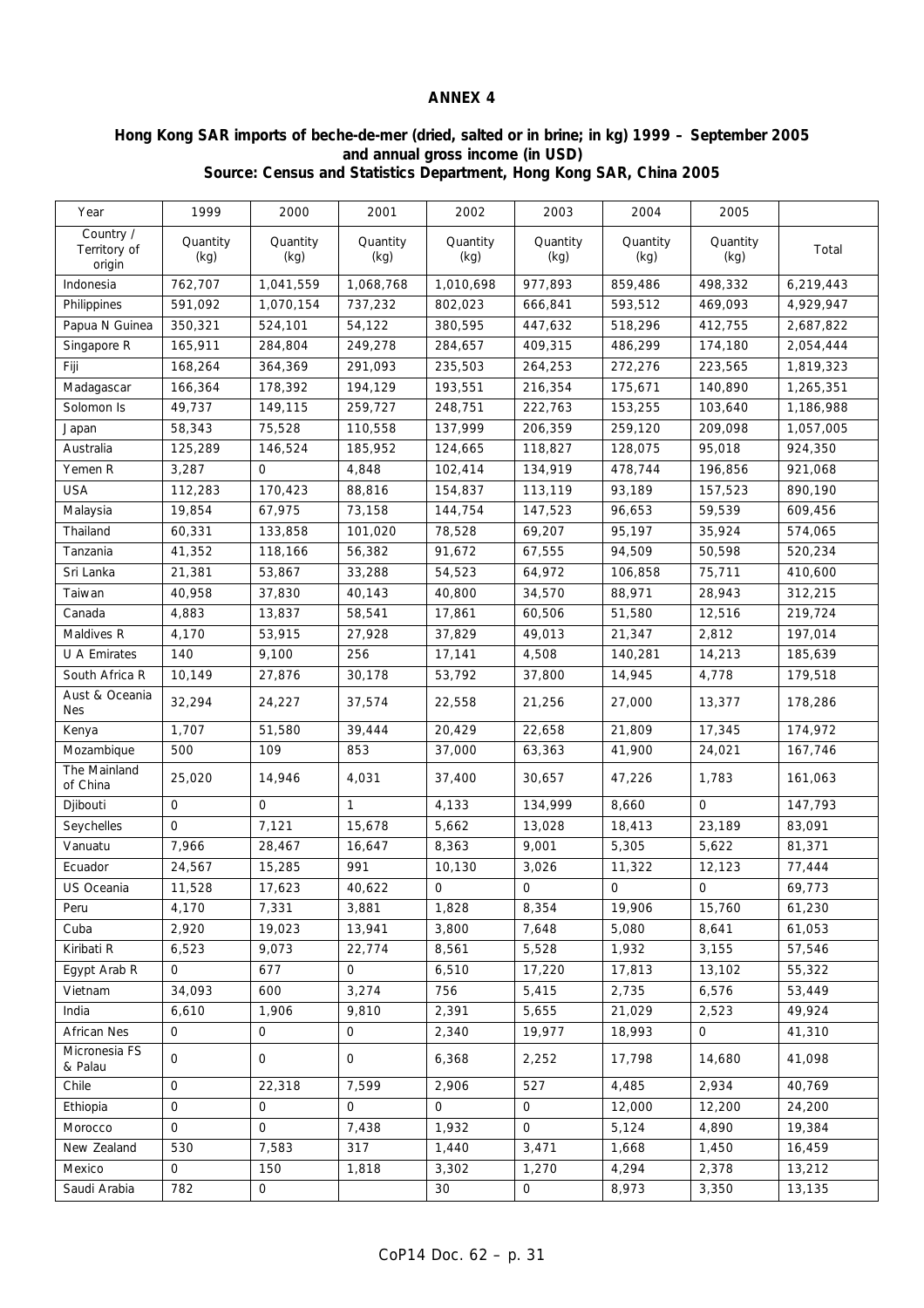| Year                                    | 1999             | 2000                | 2001             | 2002                | 2003                | 2004             | 2005             |            |
|-----------------------------------------|------------------|---------------------|------------------|---------------------|---------------------|------------------|------------------|------------|
| Country /<br>Territory of<br>origin     | Quantity<br>(kg) | Quantity<br>(kg)    | Quantity<br>(kg) | Quantity<br>(kg)    | Quantity<br>(kg)    | Quantity<br>(kg) | Quantity<br>(kg) | Total      |
| Mauritius                               | 300              | 3,185               | $\mathsf O$      | 667                 | 3,682               | 3,793            | $\mathbf{O}$     | 11,627     |
| Tunisia                                 | 0                | 0                   | $\mathsf{O}$     | 0                   | 11,300              | $\mathbf 0$      | $\mathsf{O}$     | 11,300     |
| Haiti                                   | $\mathbf{O}$     | $\overline{0}$      | $\overline{O}$   | 1,000               | 9,680               | $\mathbf{O}$     | $\overline{O}$   | 10,680     |
| Oman                                    | 180              | 960                 | 490              | 507                 | $\mathbf{O}$        | 3,842            | 4,015            | 9,994      |
| Korea R                                 | $\mathbf 0$      | $\mathbf 0$         | 0                | 651                 | 510                 | 796              | 4,159            | 6,116      |
| W Samoa                                 | 5,718            | $\mathbf 0$         | 0                | $\mathsf{O}\xspace$ | 0                   | $\mathbf 0$      | $\mathsf{O}$     | 5,718      |
| Mauritania                              | $\mathbf 0$      | $\mathsf{O}$        | 0                | 1,860               | 0                   | 1,930            | 862              | 4,652      |
| Russian<br>Federation                   | $\mathbf 0$      | $\mathbf 0$         | 0                | $\mathsf{O}$        | $\mathbf{O}$        | 3,259            | 1,314            | 4,573      |
| Turkey                                  | $\mathbf 0$      | $\mathbf 0$         | 0                | 1,290               | 1,995               | 1,280            | $\mathsf{O}$     | 4,565      |
| Somali Dem R                            | $\mathsf{O}$     | $\mathbf 0$         | 0                | 3,835               | 0                   | $\mathbf 0$      | $\mathsf{O}$     | 3,835      |
| Nicaragua                               | $\mathbf 0$      | $\mathsf O$         | 0                | $\mathbf{O}$        | 252                 | $\mathsf{O}$     | 2,959            | 3,211      |
| Senegal                                 | $\mathbf 0$      | $\mathbf 0$         | 0                | 3,000               | 0                   | $\mathbf 0$      | $\mathbf{O}$     | 3,000      |
| Marshall Islands                        | 0                | $\mathbf 0$         | $\mathsf{O}$     | 0                   | 2,739               | $\mathbf 0$      | $\mathsf{O}$     | 2,739      |
| Dominican R                             | $\mathbf 0$      | $\mathsf O$         | $\mathsf{O}$     | 2,562               | 45                  | $\mathbf 0$      | $\mathbf{O}$     | 2,607      |
| Colombia                                | $\mathbf{O}$     | $\mathbf{O}$        | 540              | $\mathsf{O}$        | 0                   | $\overline{O}$   | 1,646            | 2,186      |
| Comoros                                 | $\mathbf 0$      | 600                 | 0                | 0                   | $\overline{O}$      | 700              | 300              | 1,600      |
| Tonga                                   | $\mathbf 0$      | $\mathsf O$         | $\mathsf O$      | 0                   | 296                 | 1,130            | 94               | 1,520      |
| Puerto Rico                             | $\mathsf O$      | $\mathsf O$         | $\mathsf O$      | 1,300               | $\mathsf{O}$        | $\mathsf O$      | $\mathsf{O}$     | 1,300      |
| Costa Rica                              | 108              | 664                 | 325              | 0                   | 7                   | 164              | $\mathsf{O}$     | 1,268      |
| Macao                                   | $\mathsf O$      | $\mathbf{O}$        | 1,200            | $\mathsf{O}\xspace$ | $\mathsf{O}\xspace$ | $\mathbf{O}$     | $\mathbf{O}$     | 1,200      |
| Spain                                   | $\mathbf{O}$     | 1,000               | $\overline{O}$   | $\mathbf{O}$        | $\mathbf{O}$        | 81               | $\mathbf{O}$     | 1,081      |
| Hong Kong<br><b>SAR</b>                 | $\mathbf{O}$     | $\mathsf{O}\xspace$ | $\mathsf O$      | $\mathsf{O}$        | 874                 | $\mathsf O$      | $\mathsf{O}$     | 874        |
| C & S American<br><b>Nes</b>            | $\overline{O}$   | 0                   | $\overline{O}$   | $\mathsf{O}$        | 0                   | 645              | $\mathsf O$      | 645        |
| Brazil                                  | $\mathbf 0$      | $\mathbf 0$         | 444              | 50                  | $\mathbf{O}$        | $\mathbf 0$      | $\overline{O}$   | 494        |
| Sudan                                   | $\mathsf O$      | $\mathsf O$         | $\mathsf O$      | $\mathsf O$         | $\mathbf{O}$        | $\overline{O}$   | 490              | 490        |
| Venezuela                               | 0                | $\mathbf 0$         | 0                | 0                   | 0                   | $\mathsf{O}$     | 456              | 456        |
| Panama                                  | $\mathbf 0$      | 0                   | 0                | 0                   | $\mathsf{O}$        | 281              | 138              | 419        |
| Swaziland                               | $\mathsf{O}$     | 354                 | 0                | $\mathsf O$         | $\mathsf O$         | $\mathsf O$      | $\mathsf{O}$     | 354        |
| Korea Dem P R                           | $\mathsf{O}$     | 0                   | 0                | 0                   | 284                 | 0                | 0                | 284        |
| Sao Tome And<br>Principe                | $\mathbf{O}$     | $\mathbf 0$         | $\overline{O}$   | $\mathsf{O}$        | 202                 | $\mathbf{O}$     | $\mathbf{O}$     | 202        |
| Yugoslavia F R                          | 0                | $\mathbf 0$         | $\mathsf{O}$     | 200                 | $\mathsf O$         | $\mathsf O$      | $\mathsf{O}$     | 200        |
| Myanmar                                 | $\mathsf O$      | $\mathbf 0$         | $\mathsf O$      | $\mathsf{O}$        | 0                   | 195              | $\mathsf{O}$     | 195        |
| France                                  | $\mathsf O$      | $\mathsf O$         | 155              | $\mathbf{O}$        | $\overline{O}$      | $\overline{O}$   | $\overline{O}$   | 155        |
| Asian Nes                               | $\mathsf{O}$     | $\mathbf 0$         | $\mathsf{O}$     | $\mathsf{O}$        | 96                  | $\mathbf 0$      | $\mathsf{O}$     | 96         |
| Netherlands                             | $\mathbf 0$      | $\mathsf{O}$        | 8                | $\mathsf{O}$        | $\mathsf{O}$        | $\mathbf 0$      | 42               | 50         |
| Total (kg)                              | 2,922,332        | 4,758,719           | 4,382,272        | 4,417,354           | 4,655,496           | 5,069,825        | 3,171,558        | 29,377,556 |
| Total HKD (in<br>millions)              | 260,422          | 432,666             | 393,292          | 439,628             | 602,212             | 777,579          | 621,532          | 3,527,331  |
| Average<br>Exchange rate<br>USD to HKD° | 7.76             | 7.79                | 7.8              | 7.8                 | 7.79                | 7.79             | 7.78             |            |
| USD (in<br>millions)                    | 33,559.54        | 55,541.21           | 50,422.05        | 56,362.56           | 77,305.78           | 99,817.59        | 79,888.43        | 452,897.15 |

° Source: http://www.oanda.com/convert/fxhistory, consulted on 12 December 2005.